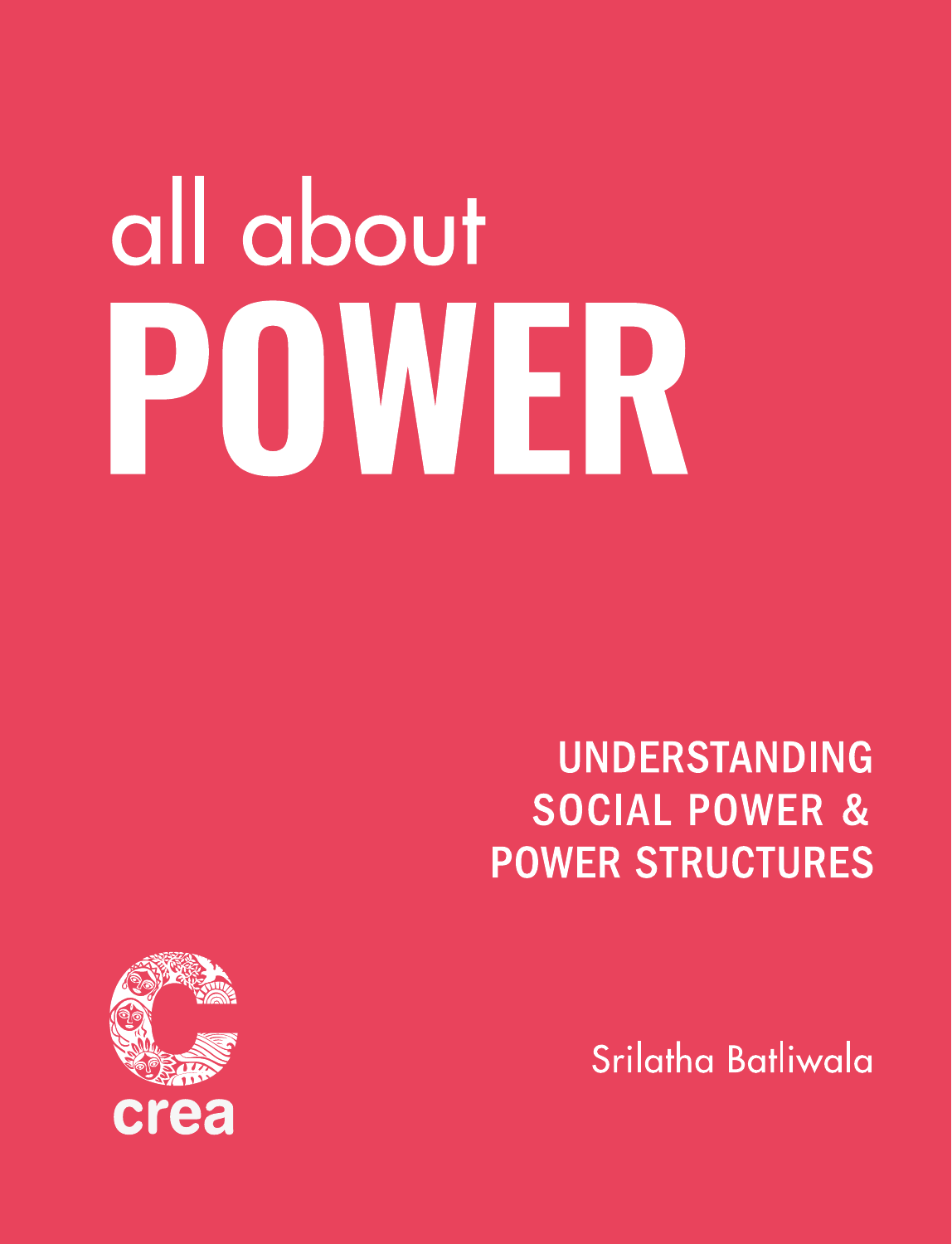

Primer 1 in CREA's Feminist Leadership for Social Transformation series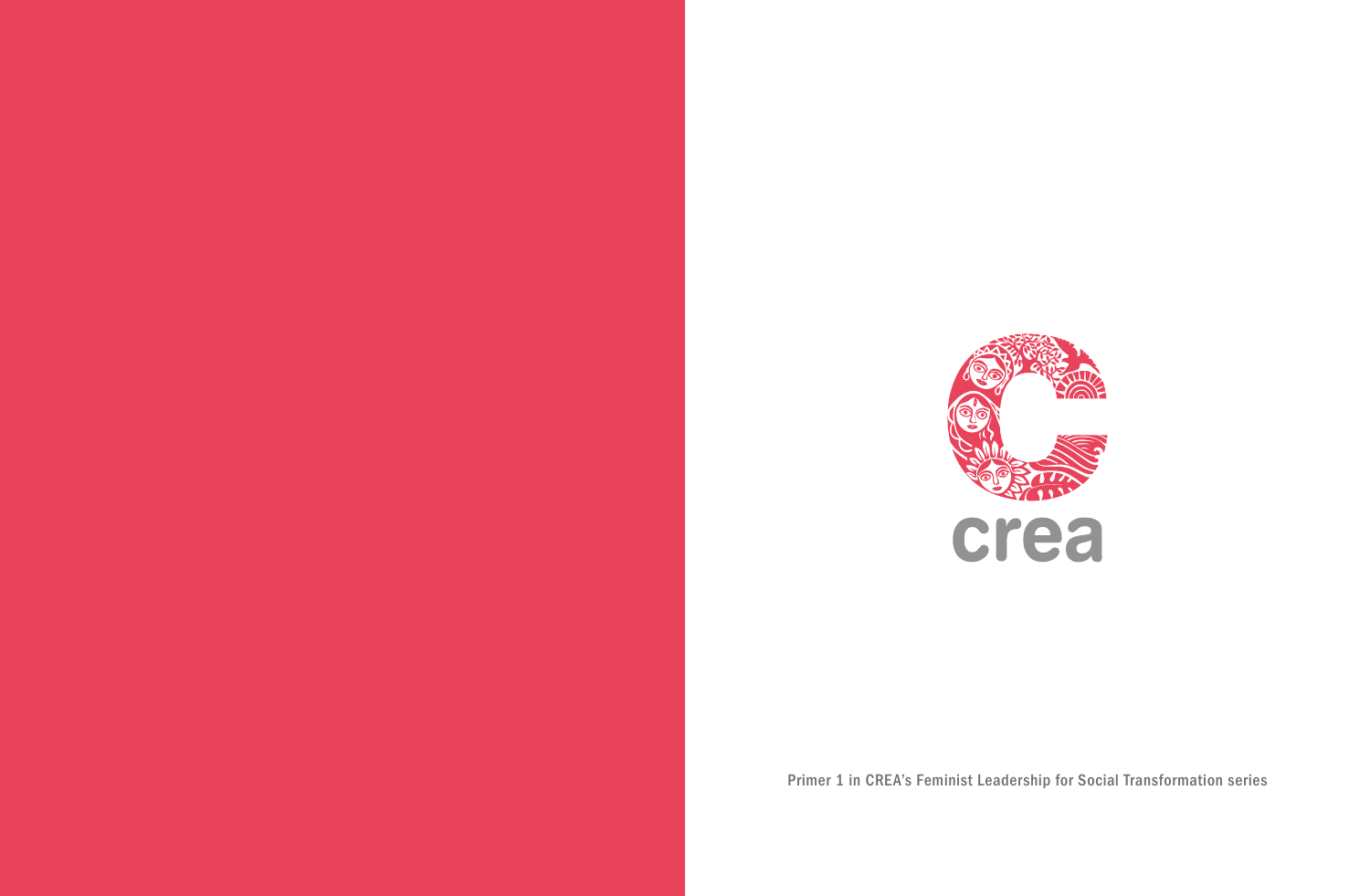When activists try to change people's lives, or tackle the injustices they face, we are actually trying to change power equations

# Contents

#### ALL ABOUT POWER

Introduction 4

What is it? 12

Where does it operate? 22

Where does it come from? 32

What does it look like? 42

How is it expressed? 52

How does it work? 68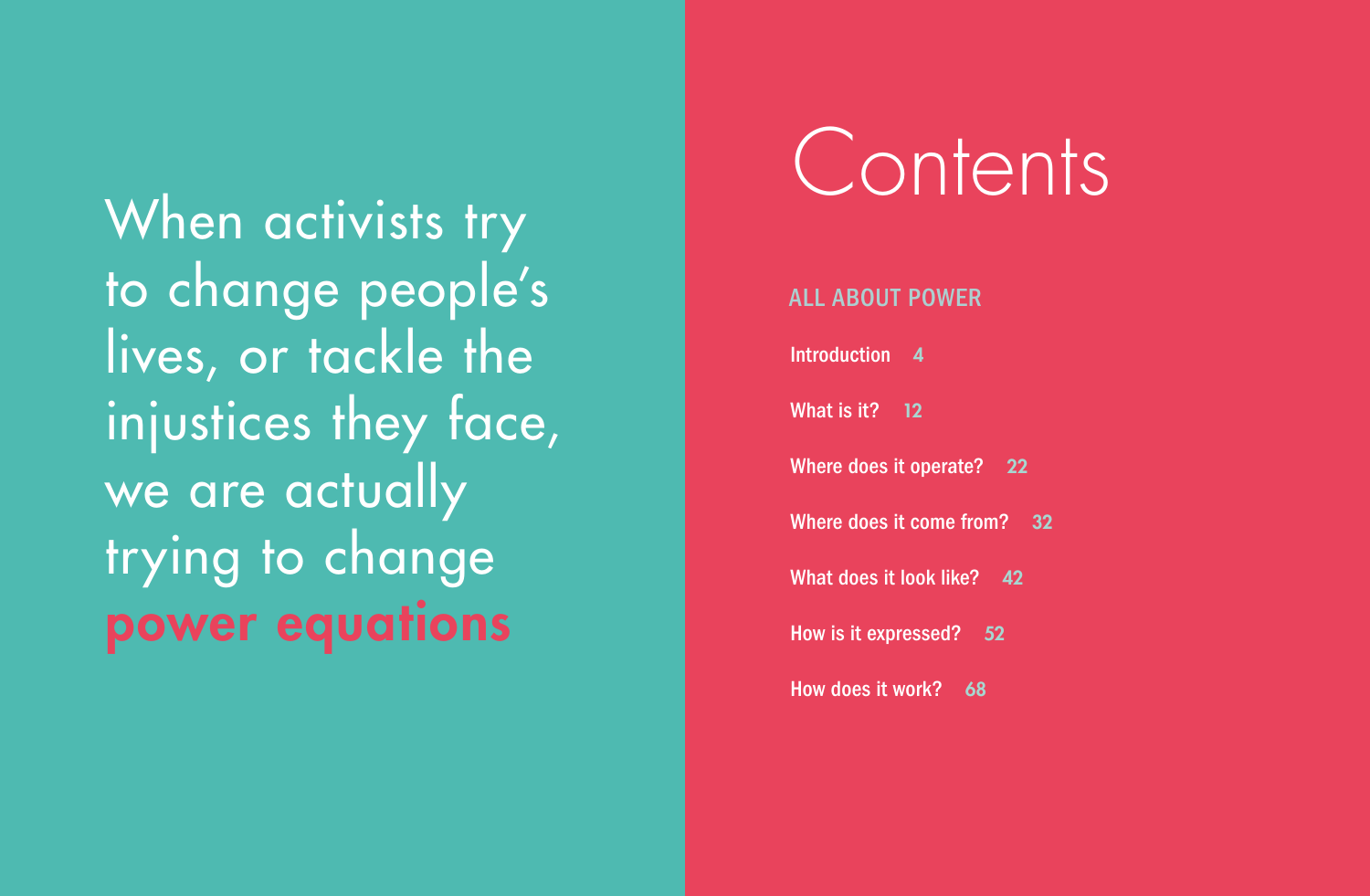# UNDERSTANDING <sup>4</sup> POWER

**Understanding** power in terms of both power structures and power relations is very important for anyone who is an activist working for social change.

5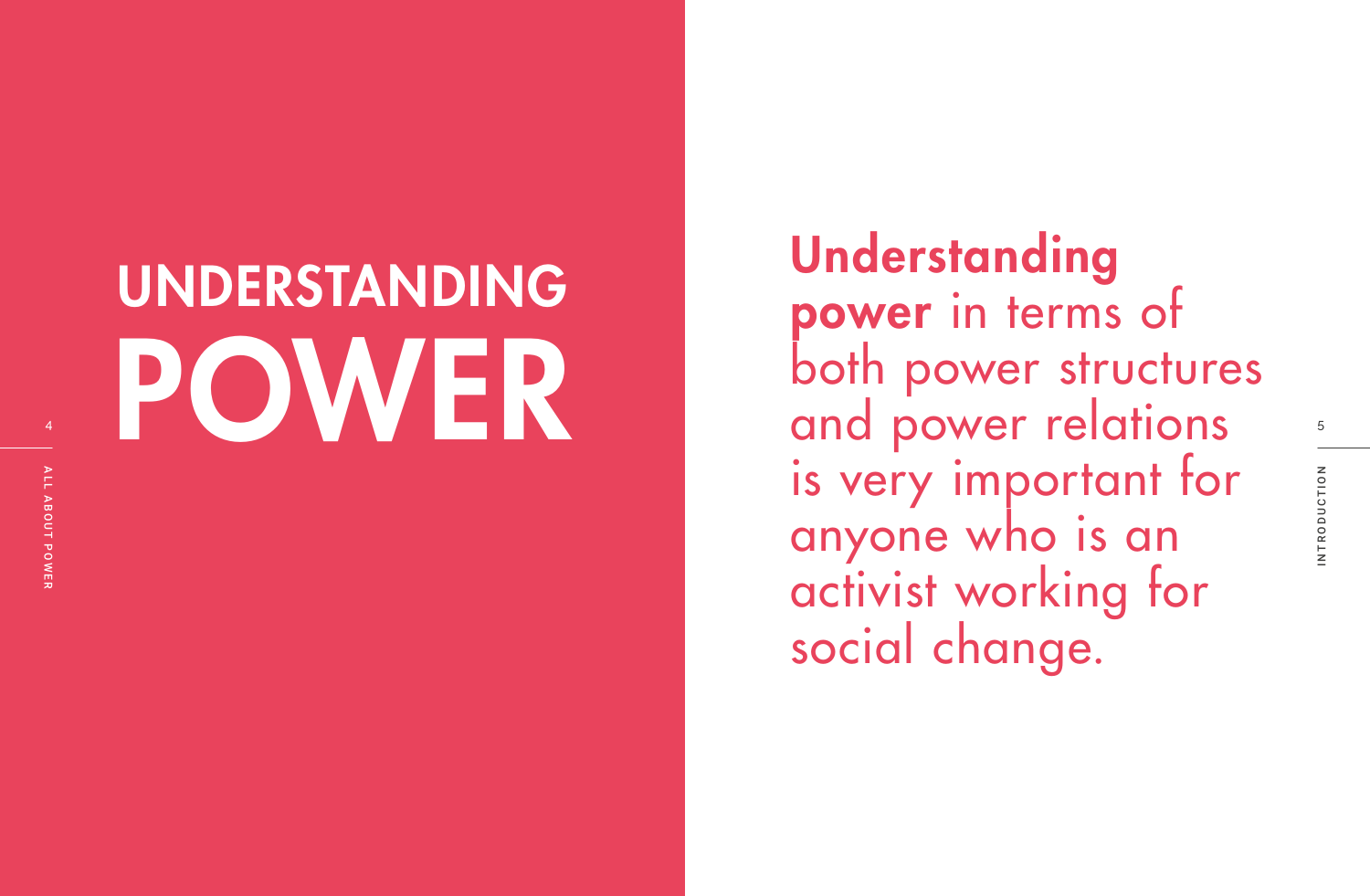6A L L A B O U T P O W E R

It is even more important for anyone working on women's rights, gender equality, or the rights of anyone who is marginalized, discriminated or excluded by society because of their gender identity, sexual orientation, race, class, caste, ethnicity, religion, nationality, dis/ability, occupation (eg sex workers), location (eg rural, urban) or any other factor.

But 'power' is a very abstract idea, a big and complicated concept. Each of us understand it in our own way, within the context of the issues we work on, the people we work with, what we have read about it, or based on our own experience of power.

The purpose of this primer is to sort out the confusion and help us move to a shared understanding of power, so that all of us who are committed to social and gender justice can build our strategies from a more comprehensive, shared definition and analysis of power as it operates in society, regardless of our specific issues or socio-economic, political, and cultural contexts.

As an activist and later a scholar, I found myself constantly working with many concepts and social phenomena that were abstract and hard to pin down. Power, democracy, rights, empowerment, equality, discrimination etc. These are all big ideas that mean different things to different people. You can't find it on a bookshelf or in a shop and say, "There it is! That's exactly what democracy (or equality or rights or power or empowerment or discrimination) looks like!" In fact, many of these ideas are easier to identify when they are absent or violated. We know what inequality looks like, what powerlessness feels like, and what a violation of our rights is. So I came up with five core questions that help us to reduce the confusion, the 'cloudiness' of these ideas.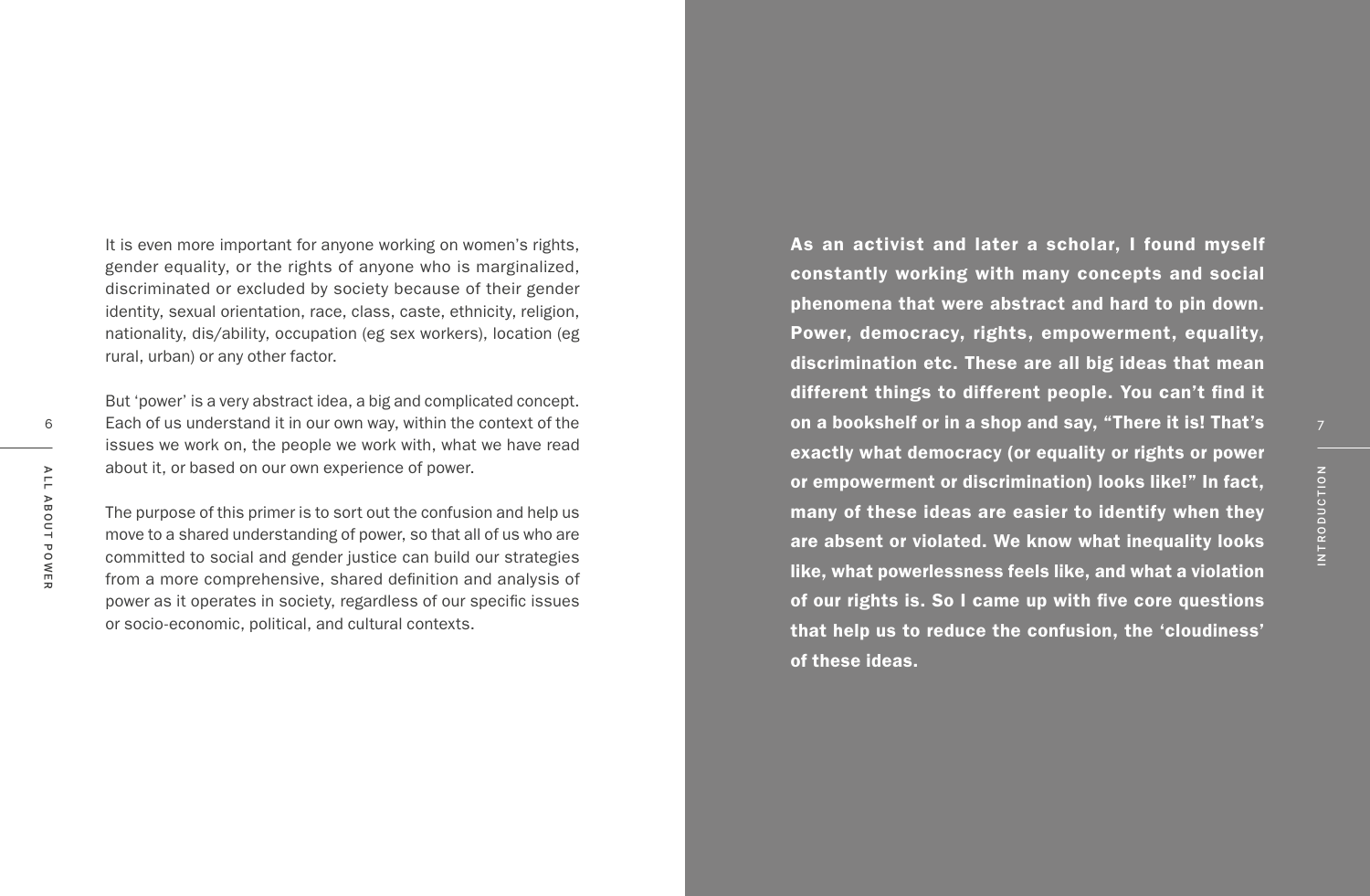# **WHAT IS IT?**

How do we define power? What is social power or power in the context of societies and human relationships? This question helps us arrive at a clearer definition of the concept, idea or phenomenon **that WHAT IS IT?**<br>How do we define power? I<br>context of societies and hun<br>us arrive at a clearer definitic<br>that we want to understand.

# WHERE IS IT?

Where is social power located and in which locations does it concern us the most? This doesn't mean simply a geographic or political location like a country, city, village or a particular physical place. It could mean the social locations in which it operates (like in the family or community), or the sector or populations we are concerned with (workers, rural women, or in the health, education, or agricultural sector). This question also helps us set some spatial, demographic, or social boundaries to the space within which we **2** WHERE IS IT?<br>Where is social power located<br>concern us the most? This does<br>political location like a country, q<br>place. It could mean the social l<br>in the family or community), or<br>concerned with (workers, rural w<br>or agric

## WHAT DOES IT LOOK LIKE?

What are the different faces or forms of power? This helps us describe and analyze the key features and characteristics of the **3** WHAT DOES IT LOOK LIKE?<br>What are the different faces or forms of power? This helps us<br>describe and analyze the key features and characteristics of the<br>phenomenon that appear within the location we have placed it in.



# WHAT ARE ITS CAUSES OR SOURCES?

What gives rise to power? What are the root causes or factors that create power structures in our societies? What are the mechanisms used to sustain or hold these power structures in place? Answering this is critical to get to the roots of the phenomenon we are trying **to** WHAT<br>What gives rise<br>create power s<br>used to sustair<br>this is critical to<br>to understand.

# HOW DOES IT WORK?

How does power operate in society, in shaping how much power different individuals and groups have? How does power determine our place in the social or economic hierarchy? How does power shape us socially, the way we relate to each other or treat each other? How does power shape us psychologically, the way we feel about ourselves and about other people? It is by answering these questions that we can best describe, analyze and understand the dynamic caused by the phenomenon we are grappling with. It helps us identify who is affected by it, in what ways, who gains or loses, **S** HOW DOES IT WORK?<br>How does power operate in society, in shaping how much power<br>different individuals and groups have? How does power determine<br>our place in the social or economic hierarchy? How does power<br>shape us soci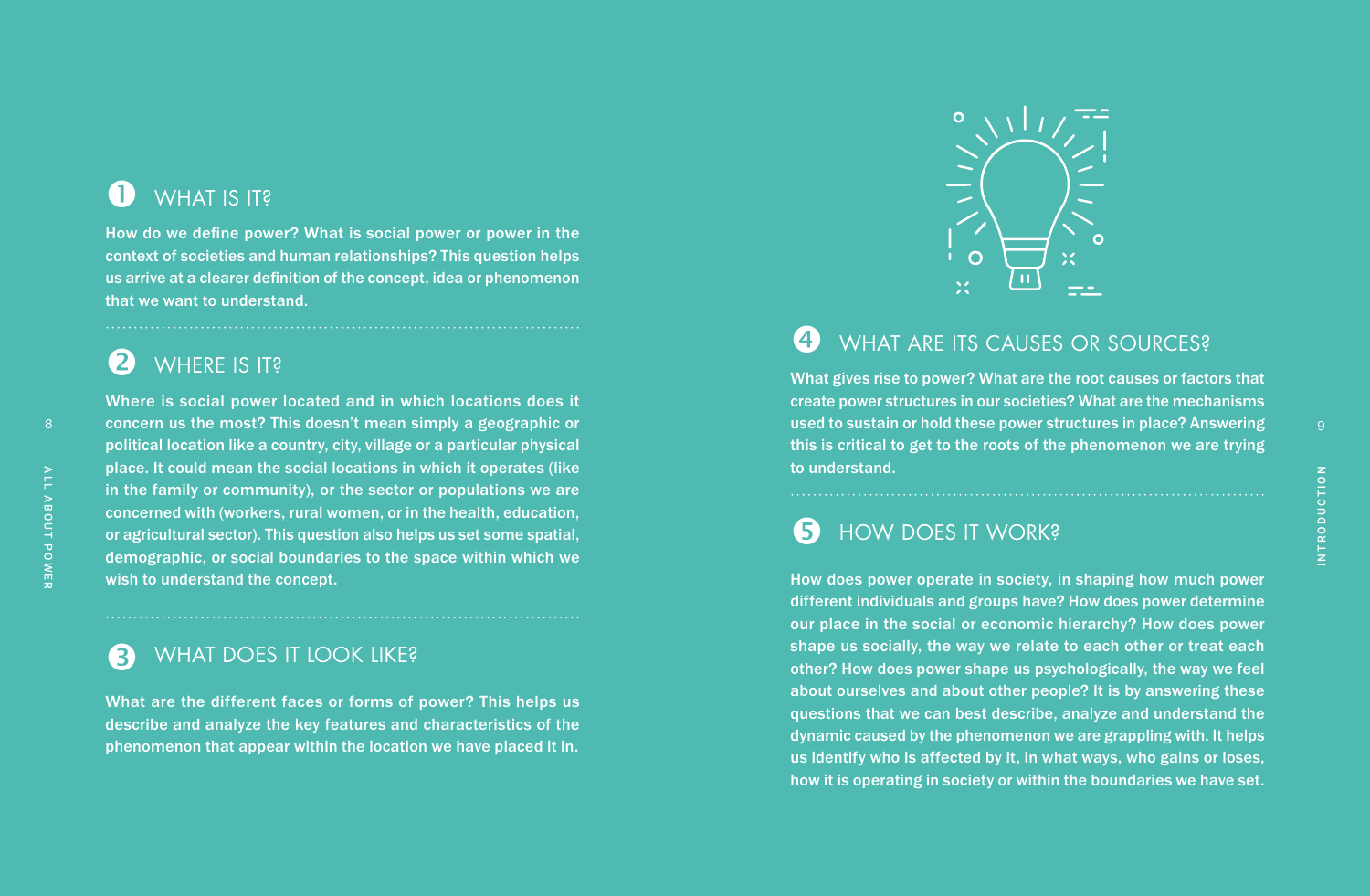## WHY DOES UNDERSTANDING POWER MORE CLEARLY MATTER?

As activists, we are concerned about the injustice, inequality, marginalization, exclusion, discrimination, stigma, and violence that we see around us. But do we always recognize that power is at the heart of each of these, and at the heart of every social problem? Do we realize that injustice and inequality of every kind is actually an **expression** of power or a **symptom** of power structures? The fact is that power lies at the heart of human relationships and of how societies are organized. So when activists try to change 10 11 11 people's lives, or tackle the injustices they face, we are actually **the invisible and ideological dimensions of power** are as importtrying to change **power equations**.

Most of us recognize and understand power to some extent. But often, we recognize power in its most visible or direct form, but not in other, or more complex forms that it takes. For example, we see that women's lack of economic resources is a cause of their lack of voice in their families, or that social attitudes cause son preference and discrimination against girls. So we launch income generation or micro-credit programs for women, or awareness campaigns on the rights of girls. Then we find that while these have helped to some extent, the basic social attitudes are still in place. Women are earning more but their husbands are controlling their income. Provided by the secognize and understand power to some extent. But<br>
Soften, we recognize power in its most visible or direct form, but<br>
not in other, or more complex forms that it takes. For example, we<br>
see that women's

This is because our strategies addressed the **symptoms**, not the **root causes**, of these problems. If we want to change power equations effectively, we have to have a much deeper and clearer understanding of power. This must begin with a greater awareness of the different locations in which power operates, its different faces or forms, and how power structures are constructed and survive. Understanding power in all its dimensions is especially important for women's rights and gender equality activists because the **invisible and ideological dimensions of power** are as important as access to resources in maintaining gender discrimination.

Answering these questions helps us to find the best ways to influence or change the way power is working in the specific communities or areas or issues where we work. For instance, we can figure out how to change the dynamics of power in a particular context or location, or how to advance and protect the rights of a specific set of people.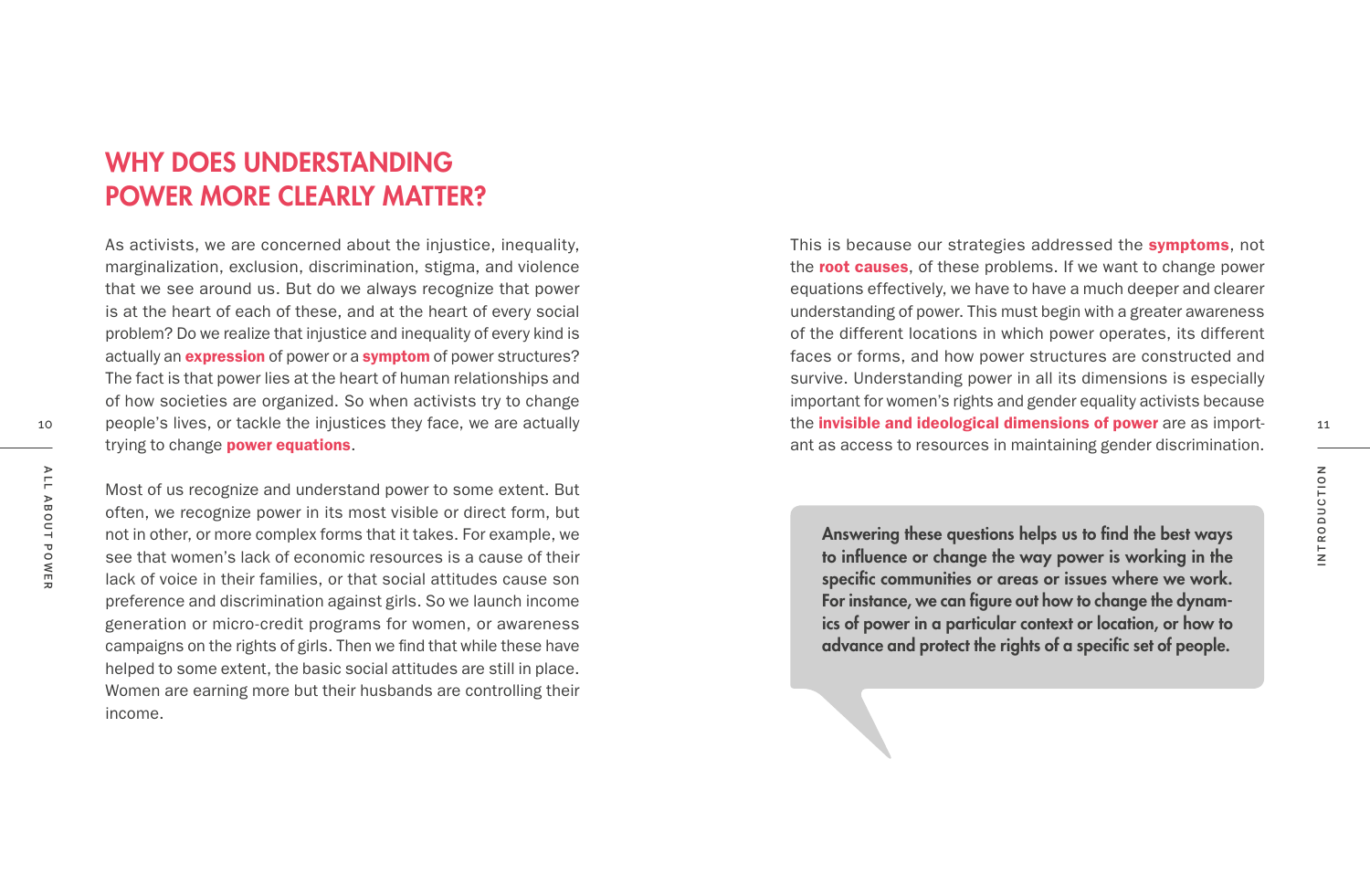



Social power is the capacity of different individuals or groups to determine who gets what, who does what, who decides what, and who sets the agenda. Social power is<br>
the capacity of<br>
different individuals<br>
or groups to<br>
determine who gets

12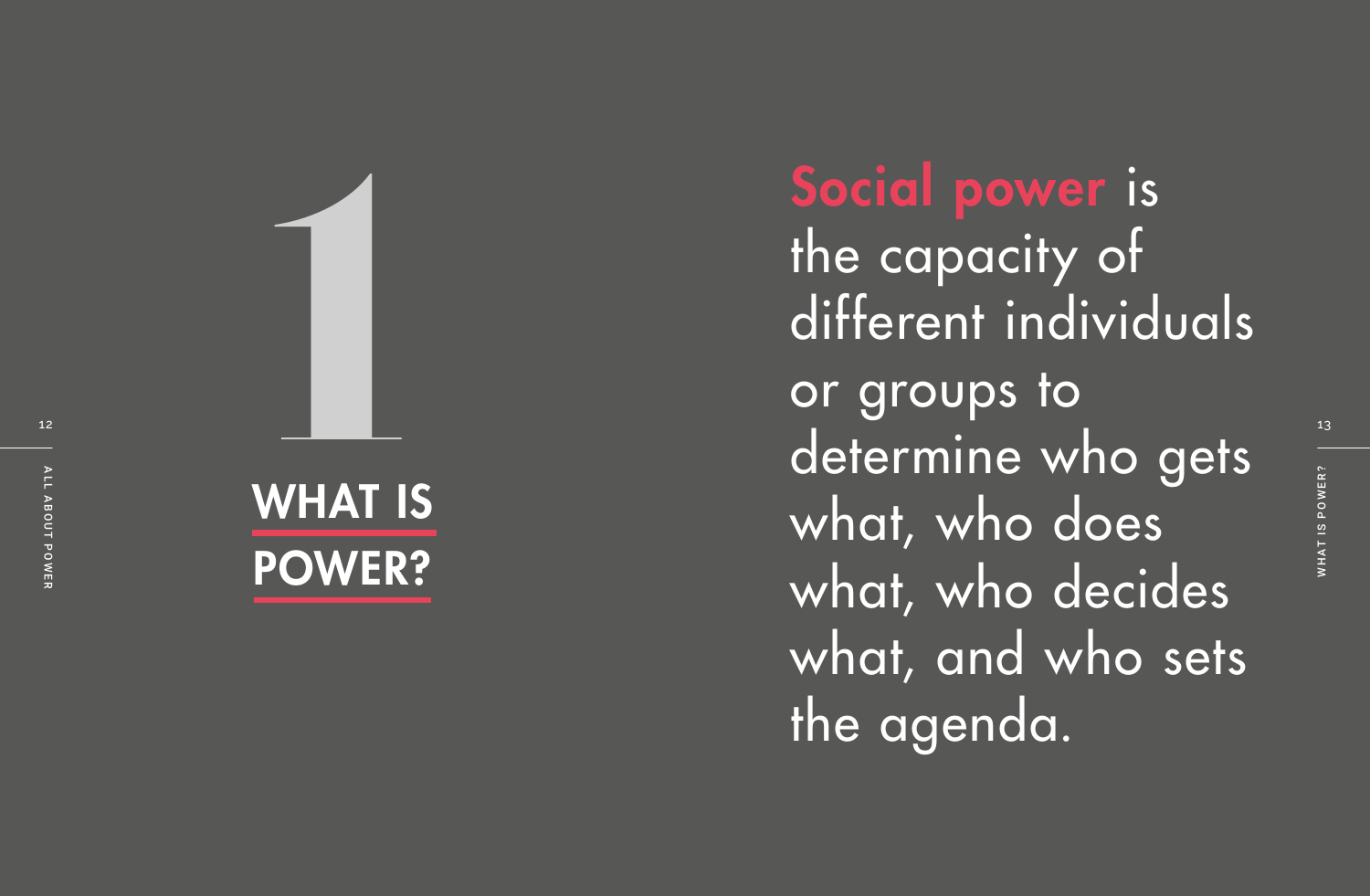Throughout history, many philosophers, political thinkers and activists in different parts of the world have tried to define and analyze power in society. Some of these definitions were quite simple, and others very complex. Feminist scholars and activists took a big step forward when they realized that social power is not acting only in the larger world, but within our households and in our most intimate, personal relationships.

When we look at all these definitions it becomes clear that for a long time, power was defined mainly as a one-way force, and as a form of control over other people. It was about some individuals or groups in society who had the capacity to control the actions and opportunities of others. Power was also thought to arise primarily **DOES** from control over **resources**. Those who owned the land, or had more money, for example, had more power than those who were poor or landless. But over time, we have come to understand that power is more complicated than that. In fact, as societies have evolved and changed, so has social power. We realize today that power is about not only **control** but **capacities**, and that while a power structure is based partly on the control of resources, resources don't entirely explain why power differences continue even when we redistribute resources

A really good way to define power<sup>1</sup> in today's reality is that POWER is the capacity of individuals or groups to decide or influence:

WHO GETS **WHAT WHO DOES** WHAT **WHO** SETS THE AGENDA **WHO** DECIDES **WHAT** 

1 With grateful thanks to Aruna Rao and David Kelleher, 2002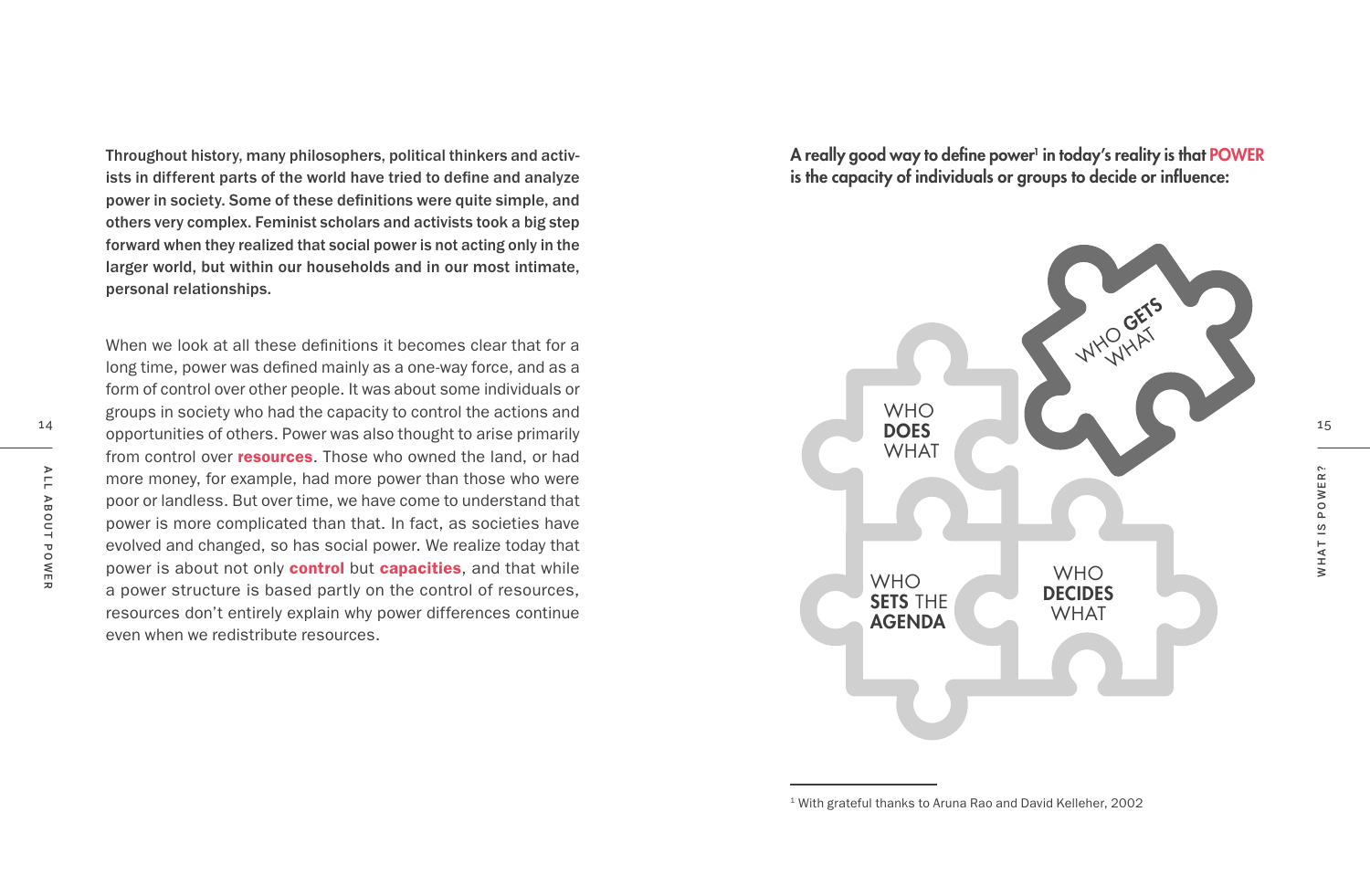#### WHO GETS WHAT

This is not only about resources, but about how opportunities, rights, and privileges are distributed in a society. It is easy to identify the gender or social power structure in a society by looking at who owns land, who goes to school, whose illnesses get treated first, or who is allowed the most leisure.

### WHO DOES WHAT

This is about the distribution of labor and work that are essential for societies to survive. Here, it is important to note that power derives not only from the distribution of labor in *productive* work (growing food, working in a factory) that creates goods and services and from which income is earned, but also from what is called *reproductive* work (housework, child care, cooking, fetching water and cooking fuel). Anyone reading this would realize, almost immediately, that both productive and reproductive work are divided on the basis of gender in most societies.

#### WHO DECIDES WHAT

This is about the distribution of *decision-making* power in the different spaces in which we live our lives, and in the institutions that govern our societies. Power is at least partly about who has the greatest decision-making power over different aspects of life of *an individual* (who or when to marry, who goes to school), or *household* (what crops to plant, where to live, what to spend on rent, what kind of income-earning work to do), or *village or town* (what to spend the village/town budget on, who can use which well for drinking water, which roads should be repaired, where the toilets or hospital should be located) or *community or caste or ethnic group* (what norms and customs will be enforced, how to solve a conflict) or *country* (national laws, policies, budget allocations).

#### WHO SETS THE AGENDA

In today's world, this has become almost the most important aspect of social power. It is about the power to decide what is important and what is not, what can and cannot be discussed, what matters and what does not. Agenda-setting power is reflected, for instance, in how the media decides what is on the front page, and what is on the  $4<sup>th</sup>$  or  $5<sup>th</sup>$  page. Agenda-setting power operates in both private spaces like the family and public spaces like international policy bodies, national governments, and the media; often it operates in hidden or invisible ways.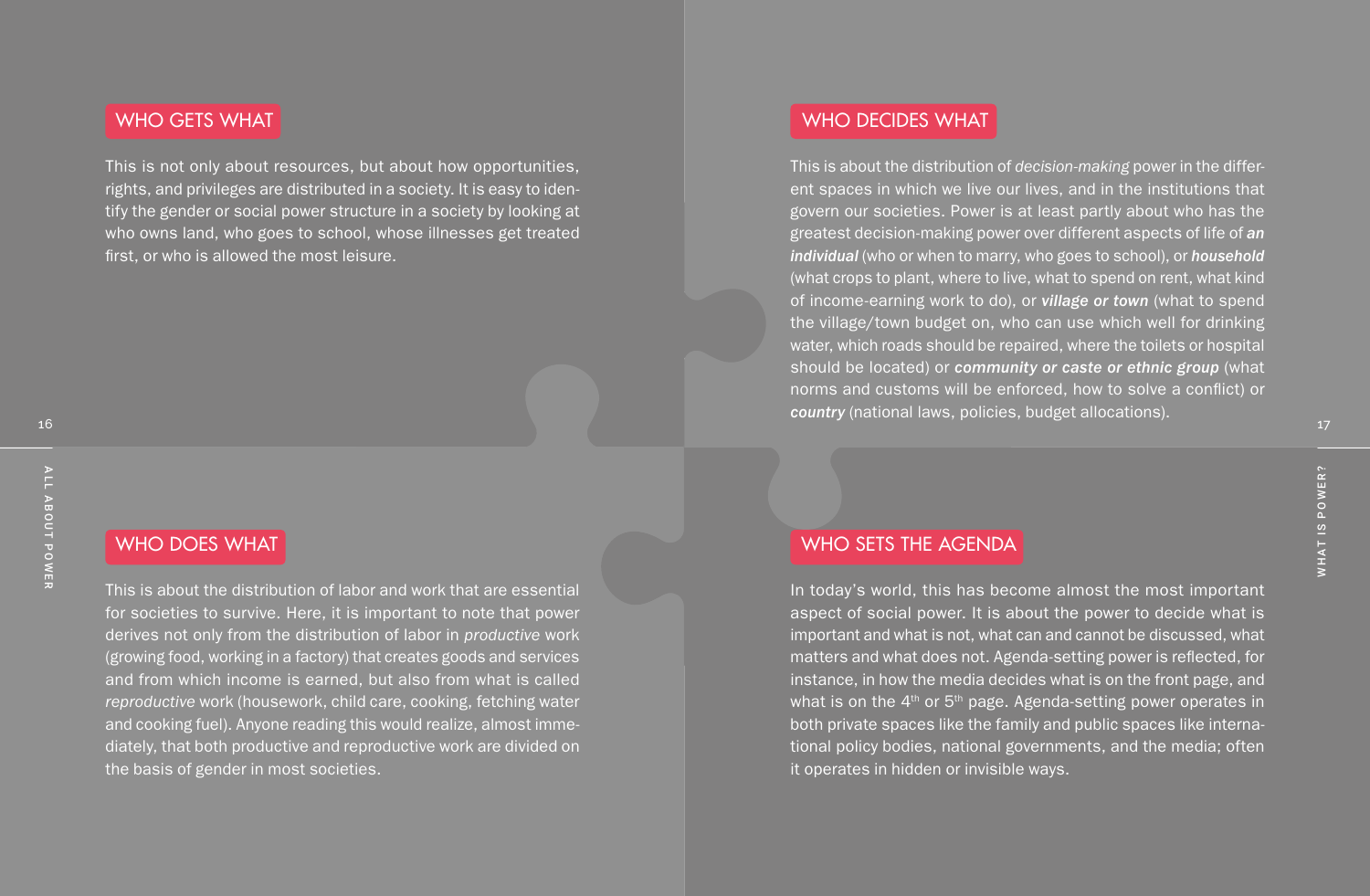# WHOSE DECISION-MAKING

# POWER MATTERS?

Sometimes, the decision-making power of these different institutions and spaces are in conflict or counteract one another. National lawmakers may decide, for instance, that all children must go to school regardless of gender. But the community or caste or tribal or religious council may decide that it is against their customs and culture for girls to go to school after adolescence, or even the head of the family (usually a man or powerful older woman) may decide this. In these contexts, it is the latter's decision-making power that usually prevails, since the girls concerned have to live their daily lives in the household and community. The decision-making power of a national parliament becomes distant and meaningless for the girls affected by these decisions.

# INVISIBLE

# AGENDA-SETTING POWER

Everyday, newspapers or TV channels report on the 'important' news of the day. We assume that the headlines and news stories we see on the front page or in the news program on TV are the most important events of the previous 24 hours, that these are the issues of national importance. And we also assume that the events reported on page 4 or 5 of the newspaper are less significant. So of the family (usually a man or powerful older woman) may decide the manner of the example, the Prime Minister's visit to China or the USA or a big the Prime of the USA or a big the Prime of the Prime of the USA or a big sports event is front page news, while the suicides of impoverished farmers, or an attack on a minority or indigenous group is reported on page 5. But this, in fact, is part of the media's agenda-setting power. Why isn't the suicide by farmers or violence against a particular community on the front page? Why is it less important than a politician's foreign visit or a sports event? Someone is shaping our thinking, setting the agenda, and we are barely aware of it.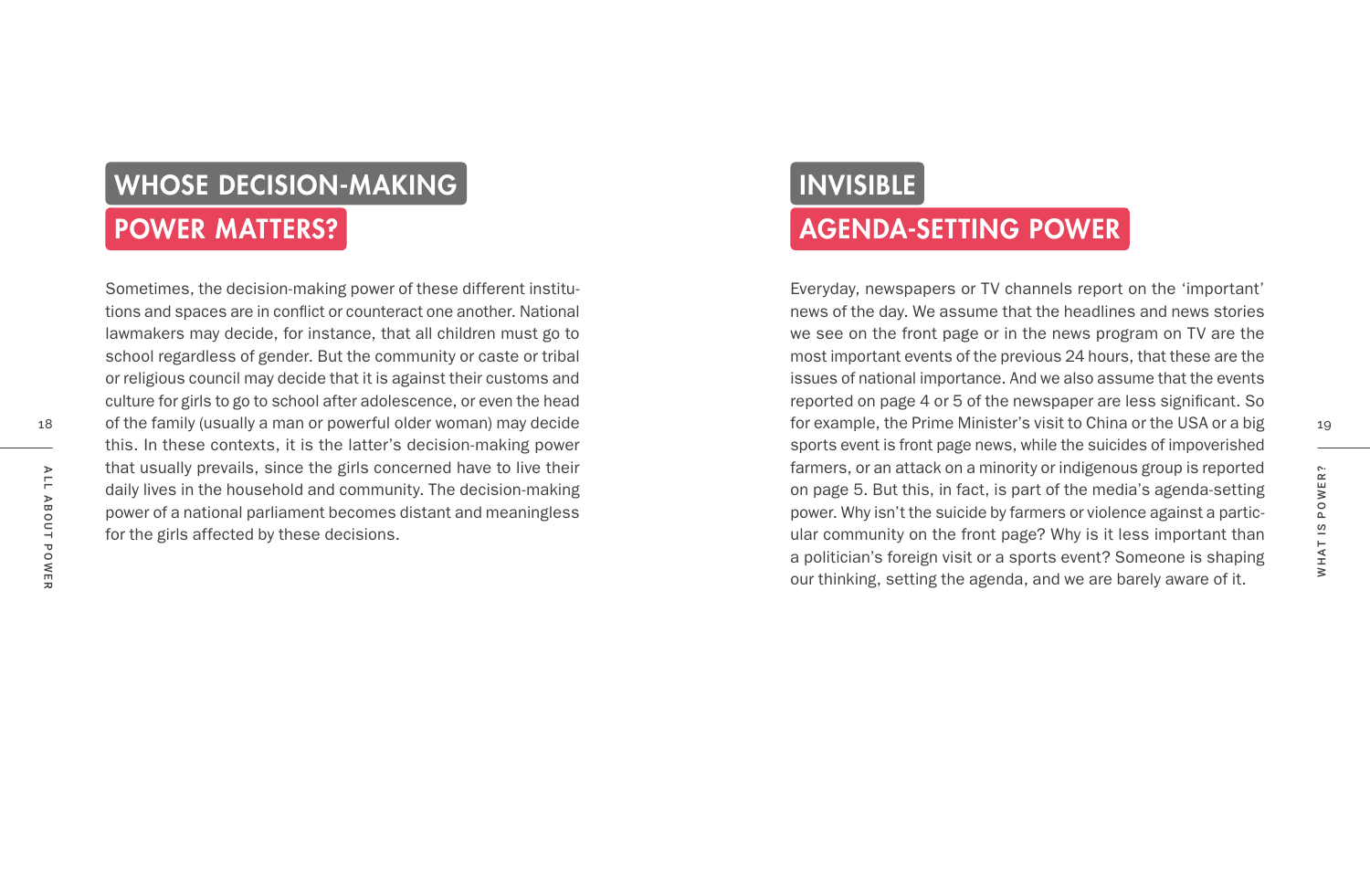# INTERNATIONAL

# AGENDA-SETTING POWER

Until 10 or 15 years ago, the main challenge in global development debates was how to eradicate poverty. And then, a shift began to occur. We began to be told that climate change was the most important issue affecting the world. While the poor are certainly affected by climate change, it is not they who are contributing to or aggravating it in any way. But the focus of world leaders and change, and the emphasis on it in the media, has made the huge issue of poverty almost invisible. We hear very little today about the fact that 1.4 billion people in the world live in poverty (on less than \$1.25 a day), and that the vast majority of these people are women and children. The point is not that climate change doesn't matter. It does. But poverty is equally if not more important. The point is that those who have agenda-setting power are able to shape our world view, to influence what we think is important, to set priorities in ways that are often invisible.

# AGENDA-SETTING IN THE FAMILY

Within the family too, agenda-setting power impacts people's lives. Mala is 16 years old and a very good student. She really wants to finish school and go to medical college. But her parents believe a girl's main goal is marriage and children; in her community, early marriage, arranged by the parents, is the custom. Her parents are worried that if they don't find a suitable husband for her by the time she finishes school, she may not be able to marry at all. Every time Mala brings up the subject of her going to medical school, her mother scolds her. Every conversation concerning Mala is about her marriage, not her further education. Mala is not able to put her own wishes on the family agenda. She has no agenda-setting power. 20 20 21 major multilateral institutions and development banks on climate example the time shere finishes school, she may not be able to marry at the time shere finishes school, she may not be able to marry at

A L L A B O U T P O W E R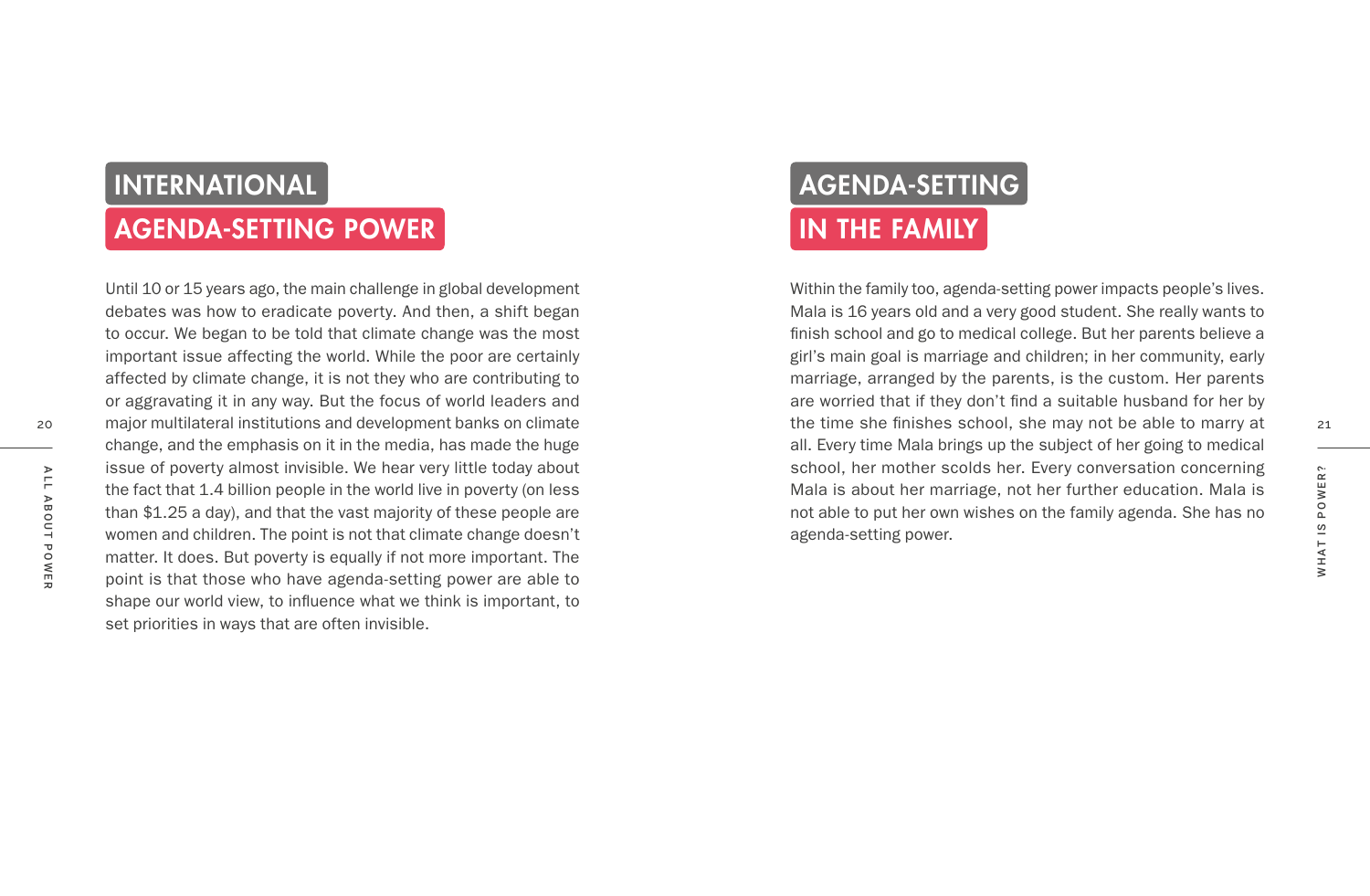

OPERATE?

Social power operates in all the spaces in which people live their lives.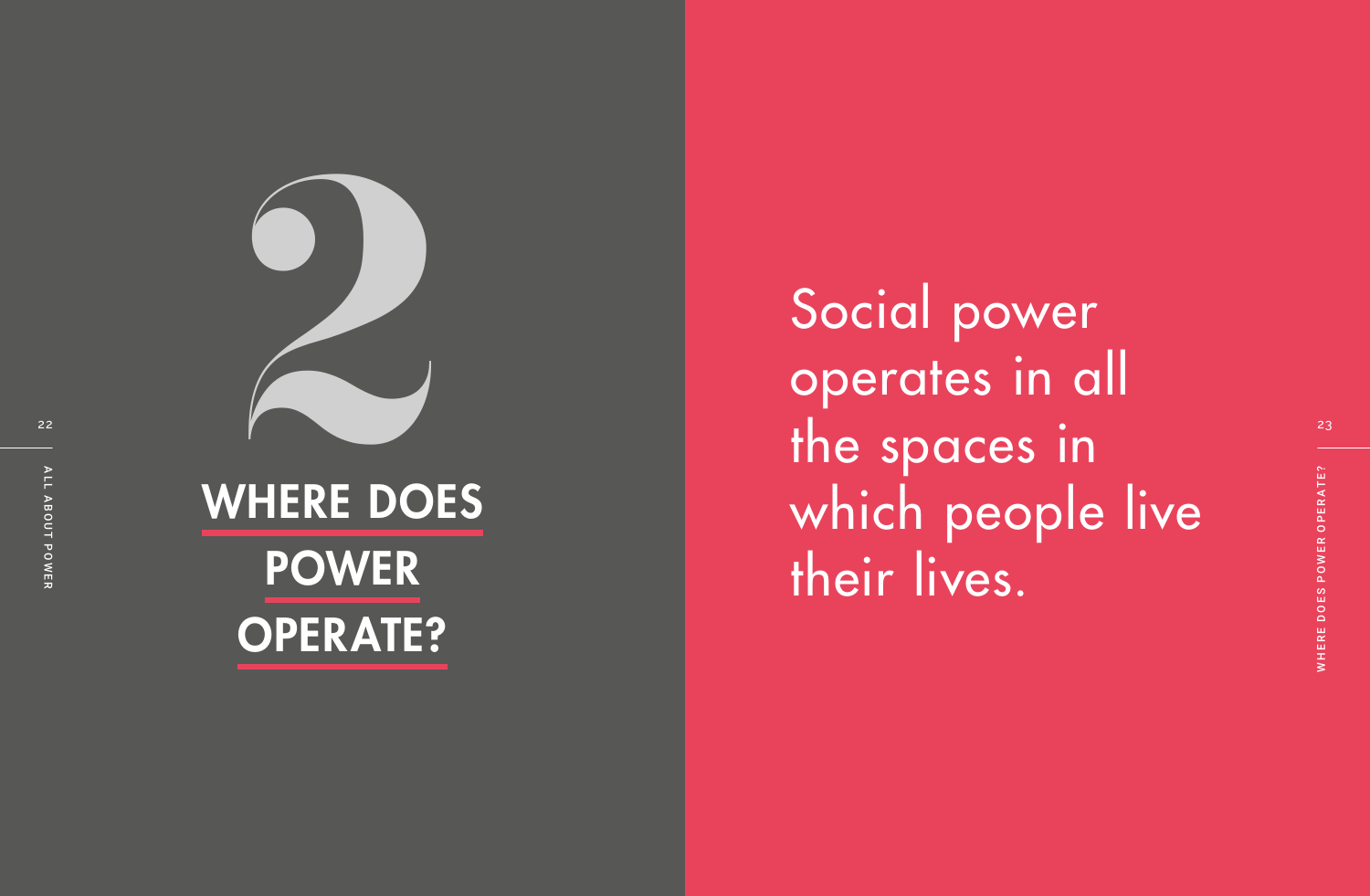## HOW POWER OPERATES



As social change activists, we are particularly concerned with understanding how power operates in three distinct sets of relationships.

## BETWEEN INDIVIDUALS

Power operates between people, between friends, between co-workers in a workplace, within intimate relationships like marriage and private spaces like the family. We care about power within interpersonal relationships because this is where a great deal of the violence and discrimination that women, or all those who identify as women, experience.

## BETWEEN SOCIAL GROUPS

Power operates between and across groups of people who share an identity of some sort. We see social power operate, for instance, between people of different groups based on gender identities (men, women, transgender people), races, castes, classes, religious beliefs, abilities/disabilities, sexual expressions, locations (villagers, city dwellers), and occupations. We care about power between social groups because this is what creates the systems of social hierarchy, of stigma, exclusion, discrimination, conflict and violence that allow some groups of people to be exploited and others to dominate. These are the social power structures that allocate power, privilege, and rights to some and deny them to others.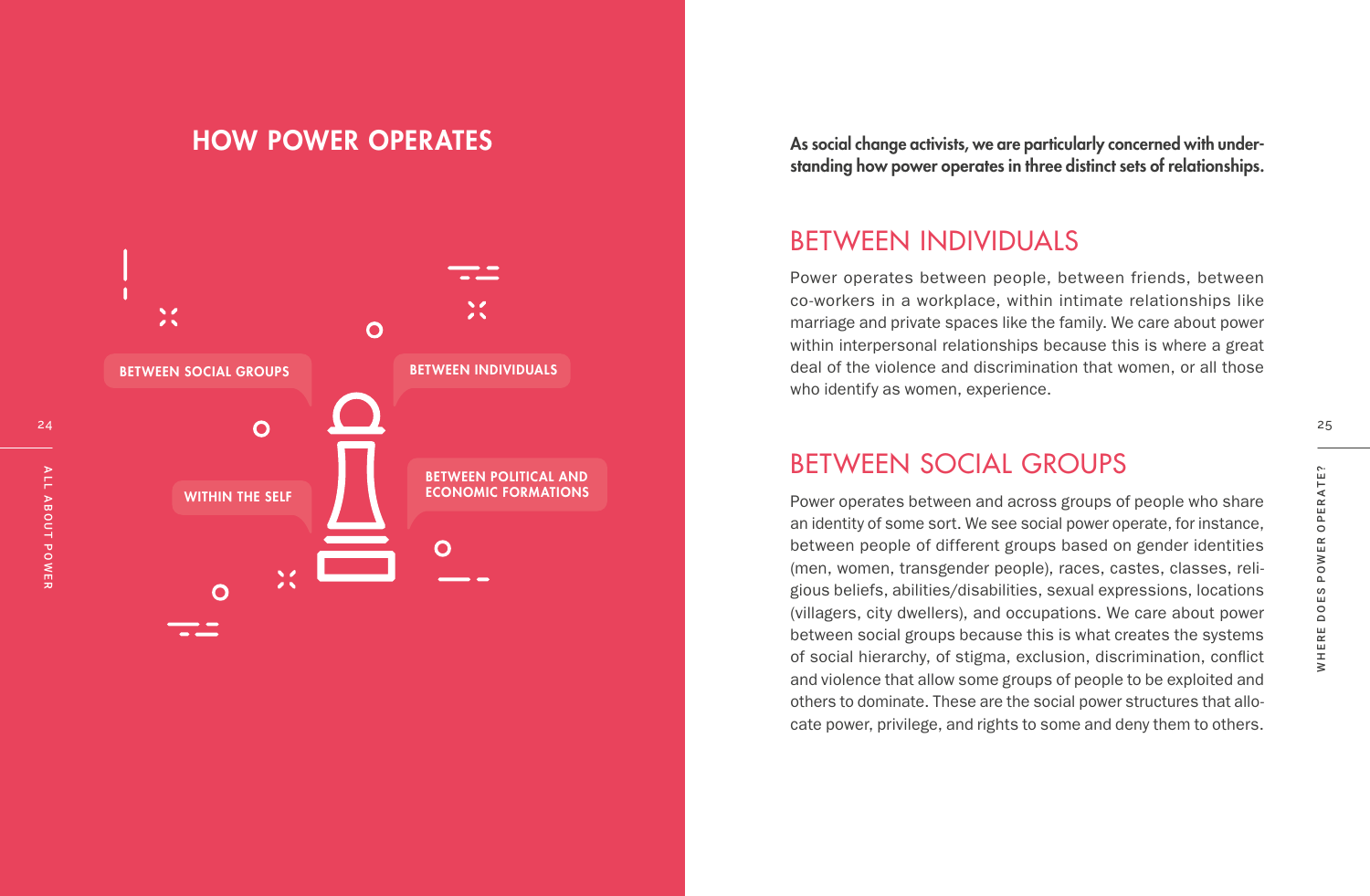## WITHIN THE SELF

We also know that power is located within ourselves. There is no other explanation for why, throughout history, we have seen individuals and groups rise up against injustice and oppression even when the forces confronting them were far more powerful and could easily crush them. We have seen, even within our own fami lies, individual women who tap into some deep source of strength their own path - women who refused to marry, who fought for their right to education, challenged unfair customs (like widow-burning, dowry demands, caste stigmas, silence about sexual violence) and discrimination against them because of their appearance, race, ethnicity, sexual orientation or gender identity, disability etc. No one 'gave' these women the power to do these things; they drew it from within themselves! Each of us has power within, though we may not recognize it or use it.

#### understanding how power operates in three distinct sets of rela BETWEEN POLITICAL AND ECONOMIC FORMATIONS

26 26 27 are often beyond the control of any national government, and are **27** and courage and defy all the traditions and social rules to walk 27 Power operates within different regions of a country, between coun tries, or groups of countries - between 'developed' and 'developing' countries, between the 'North' and 'South', and in the rise of new alignments such as the 'BRICS' (Brazil, Russia, India, China, South Africa) that have become economically and politically powerful. This includes the emergence of powerful corporate actors who are often beyond the control of any national government, and are able to influence not only national policies in their own favor, but also violate laws meant for the protection of citizens. In political and economic formations we must, in today's world, include terror networks and fundamentalist groups, as well as those who traffic in drugs, people, and weapons. All these have gained great power, including over governments and elected representatives, and over the lives of ordinary people.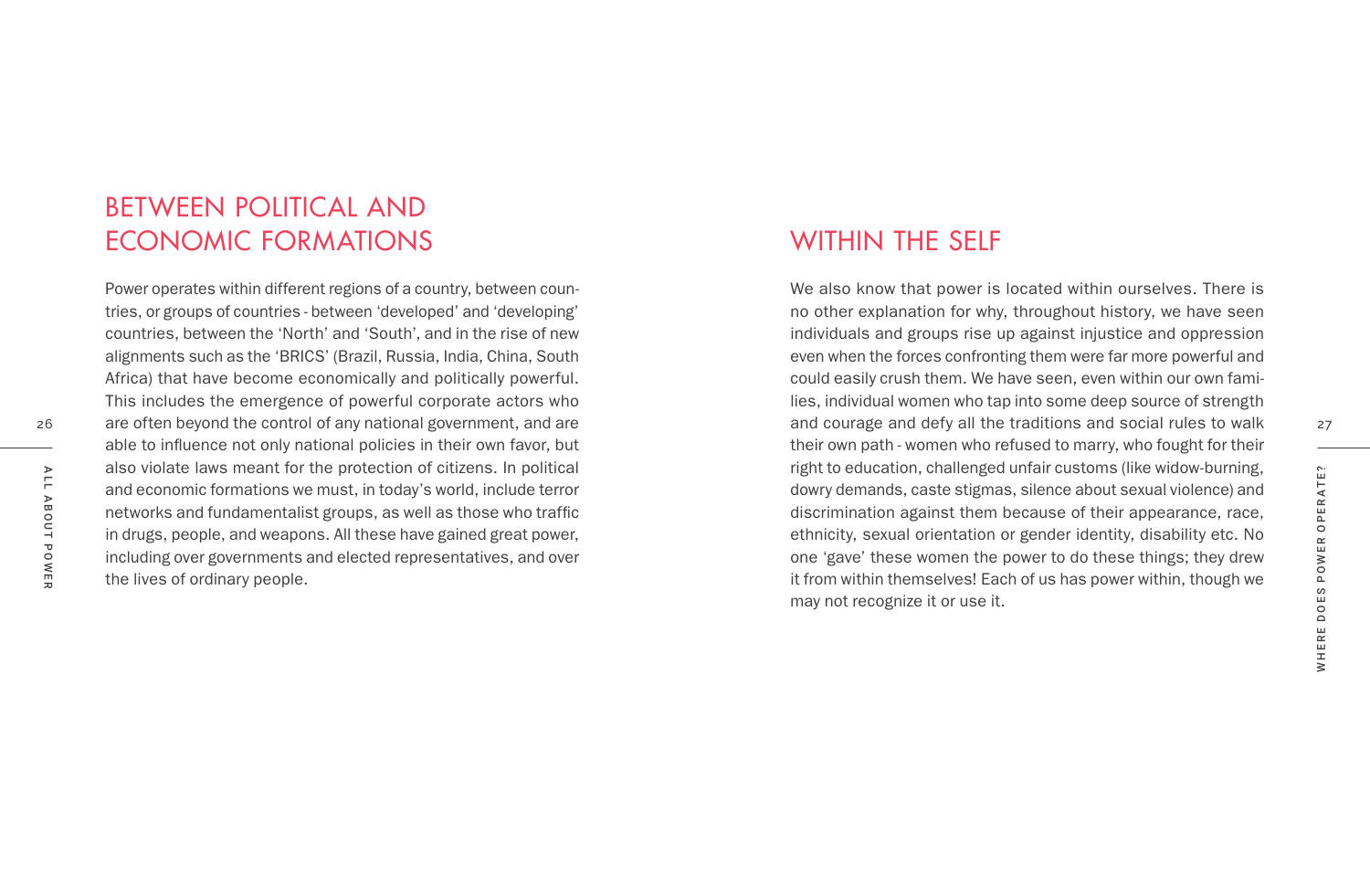# THE INTERSECTIONALITY OF POWER Hoda's story

It was a Friday morning. Hoda had woken up at 5 am, washed her hands and her polio-twisted feet and kneeled down to say her morning prayers. She then went into the kitchen to light the cook ing fire and begin preparing the morning meal for the family. Her mother-in-law came into the kitchen a few minutes later and seeing that Hoda's cooking was half done, she accused her of skipping the morning prayer. She slapped and kicked her, and told her she would

The cooking done, Hoda sat down to begin her embroidery work. Everyday, Hoda embroidered scarves and shawls and jackets for a local merchant, to supplement the meager earnings of her husband who worked in a local tea shop. But the work was becoming harder. The merchant said the market was slow, and Hoda had to work for many more hours a day, in addition to her housework, to earn the same amount she used to earn 5 years ago. In the evening, after the children returned from school and she gave them some food, Hoda set out with her day's work. She veiled her face and body as was the custom of her community.

za<br>29 **zo straight to hell. Hoda said nothing and went on with her work.** The straight of the shoulders aching, her fingers growing numb. When she arrived at the merchant's shop, she was met with the usual taunts. "Ah there she is, the woman in a black sack! The deaf and dumb cripple who neither speaks nor listens. The one with the useless third-rate embroidery that I can barely find a customer for! Show me what pitiful work you have done today!" Hoda silently handed over the dozen scarves she had embroidered the past few days, bent over the work for almost 10 hours a day, her neck and shoulders aching, her fingers growing numb.

> The merchant gave the work a cursory glance and then grudgingly handed over even less money than he had paid last week for the same amount of work. "But sir...." Hoda began to protest. "What? What?" shouted the merchant. "Don't like the money? Then take your wretched work and get out!" Hoda knew she was beaten. She was poor, a woman, illiterate, physically disabled, and from a minority community. She was up against not one, but many different power structures working together to keep her down.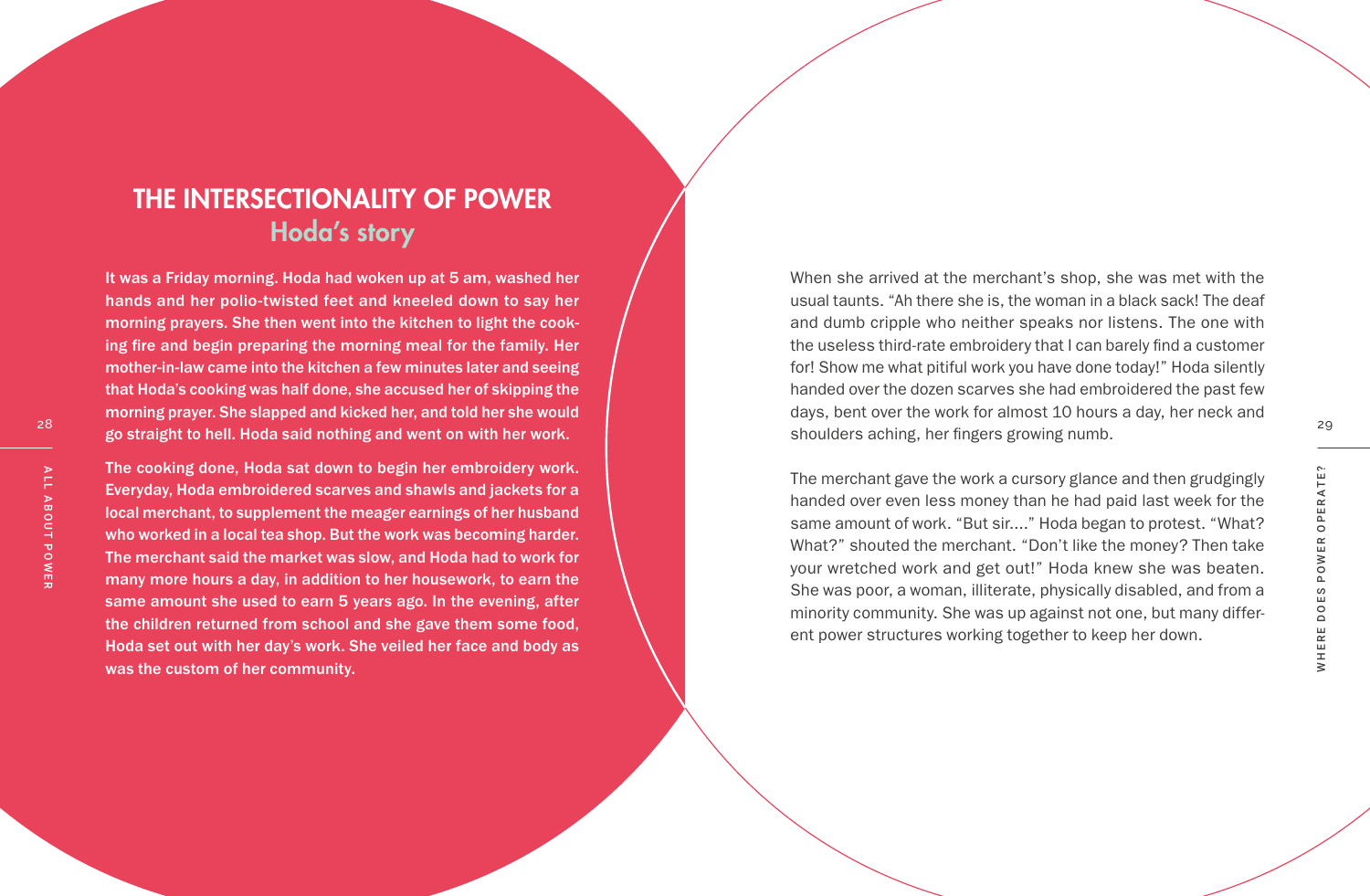A L L A B O U T P O W E R



# POWER WITHIN Shamim's story

The incredible story of Shamim Akhtar tells us a lot about what we can achieve when we use our power within. Shamim is an ordinary woman from a poor family in Islamabad, Pakistan. Shamim is not a social activist, nor did any activist or organization "empower" her. But against all odds, she succeeded in becoming a truck driver, like her late husband.

 $\overline{30}$  ber family, she did not worry about the social stigma, what people  $\overline{31}$ When Shamim decided to become a truck driver to help support would say, harassment by men, or risks to her security. She refused to take no for an answer from the local driving school and they finally had no choice but to admit her and teach her to drive a truck.

> Today, she is a truck driver, much respected and honored by the other drivers, who all treat her as an equal, or as a mother or sister. What explanation is there for Shamim's courage and self-confi dence except that she carries this sense of her own power – of her power within? Of course we cannot all do such daringly different things like Shamim, but we can all learn to recognize this power within us.



You can listen to Shamim tell her own story at https://youthkiawaaz.com/2016/10/pakistan-first-woman-truck-driver/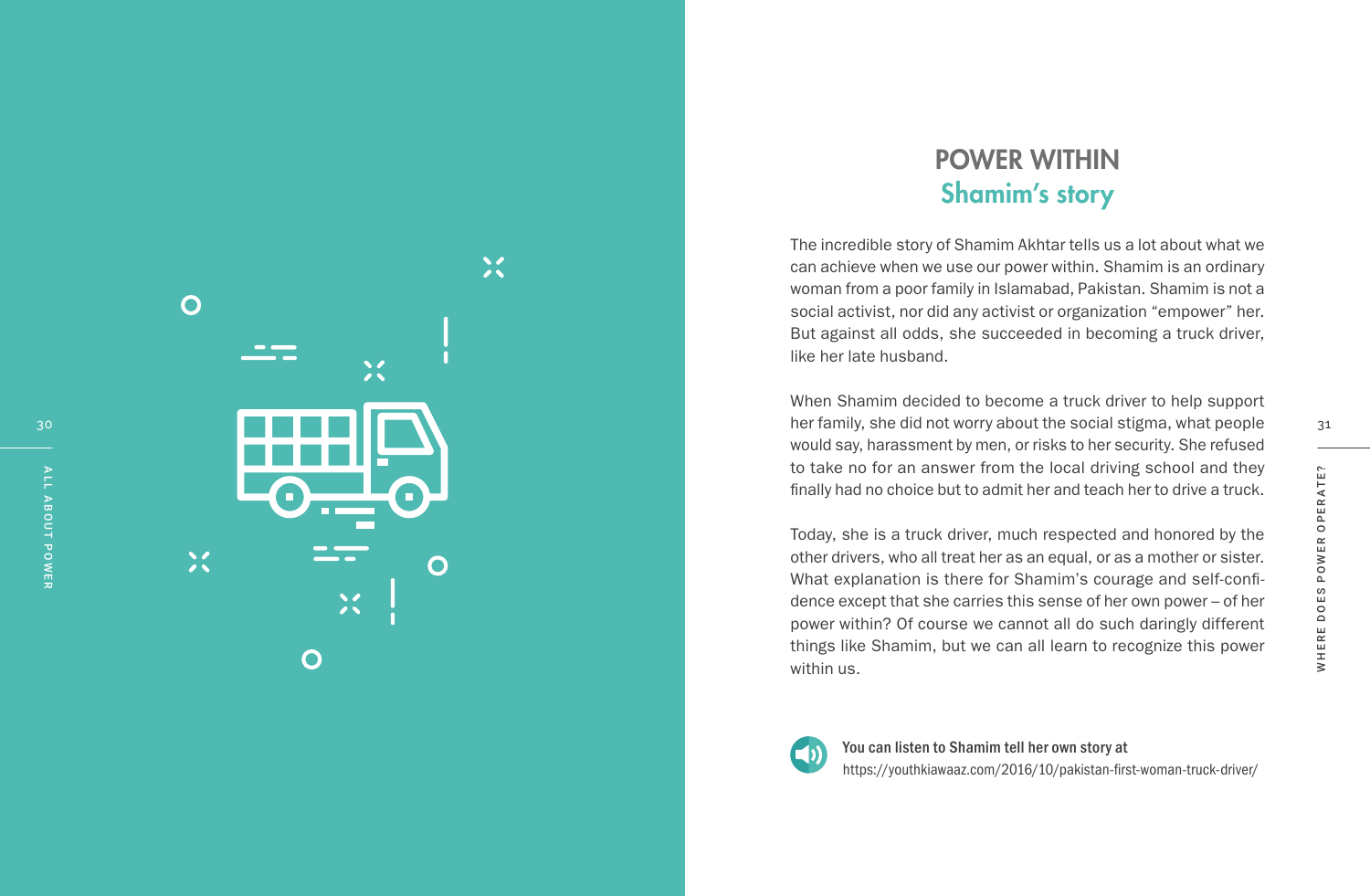

# WHERE DOES POWER

 $\frac{32}{2}$  rise to social  $\frac{33}{2}$ The resources<br>
The resources<br>
that give<br>
rise to social<br>
power are not<br>
power are not<br>
iust economic<br>
resources. that give power are not just economic resources.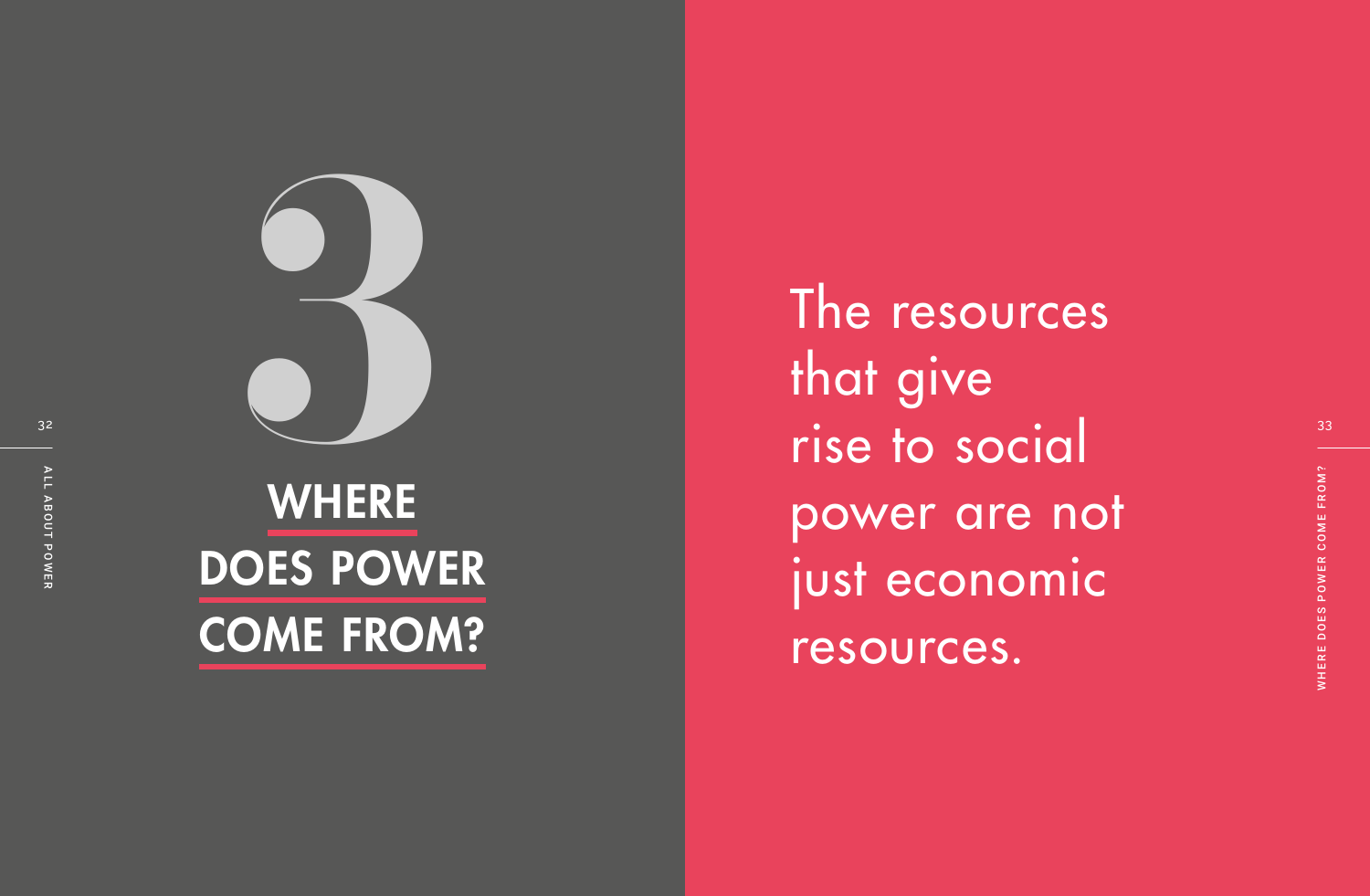Social power arises initially from access and control over resources. For various reasons, some individuals or groups acquire greater command over resources and they become more powerful. But these are not just economic resources. There are in fact at least four kinds of resources that create social power in today's world.



#### MATERIAL OR ECONOMIC RESOURCES

Most of us know what are material or economic resources – land, fixed assets like a house, jewelry, and money. The belief that economic resources are at the root of all social power is quite strong. But it is also quite wrong. Yes, economic resources are a big source of power. But there are less visible resources that are increasingly important sources of power.

#### HUMAN RESOURCES

34 **faces or bodies appropriately are all considered perfectly normal** 35 Control over people's bodies and their labor is a major source of social power. This is easy to understand for women; the control of our bodies, including our sexuality and reproductive capacity, often lies in other people's hands. Women cannot make decisions about sex (even saying no to their husbands) or about whether they want to have children or how many children they want. Where our bodies can go, how they look, where they can be, is controlled by others. We do not have the right to move freely or be alone in certain places, we often cannot choose how we dress, and we are generally discouraged from being in places that are dominated by men. Harassment on the streets or in public transport, not going out after dark, not wearing 'revealing' clothes or not covering our constraints on women. But these are all in fact forms of control of our bodies and the freedoms those bodies should have.

> Similarly, the ability to control the work that we do – our labor - is also an expression of the control of human resources, and a source of power. Individuals and groups with greater power control the labor of others – and this power could be based on gender (men have power over the labor and bodies of women), class, caste, race, ethnicity, nationality etc. The entire caste system in India, for instance, was based on a rigid control over who did what kinds of work, with some forms of work (intellectual work or business) being valued more highly than work that dealt with cleaning or human waste (barbers, washermen, sweepers, leather workers). Those who performed these 'lowly' occupations were treated as 'untouch able', even though the work they did was essential to society.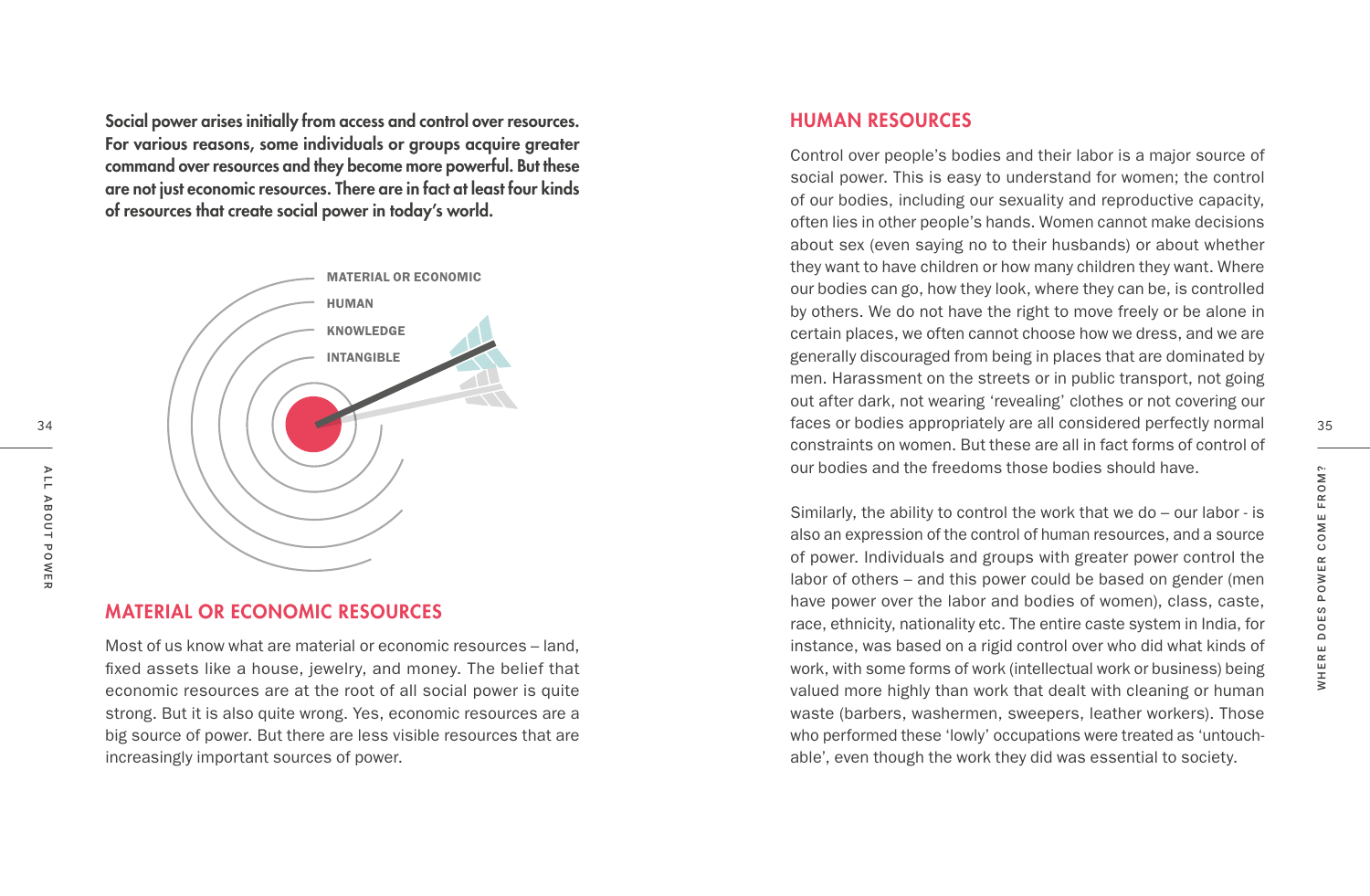# Controlling knowledge power to build social power the caste system

The rise and consolidation of the caste system in India is a very clear example of how knowledge power was used to increase social power. The caste system was not based only on occupation, but on determining who could access what kind of knowledge and information, since the two are highly connected. This last group was not even permitted to approach a place of learning (like a school or monastery) or cast their shadow on a book! Shudras and Dalits, dominated by the so-called 'upper' castes by denying them access to any kind of formal learning.

It gets more interesting when it comes to women. While women of the Brahmin and Kshatriya castes were permitted some education, in terms of literacy and learning of religious scripture, this was strictly controlled and limited. And even they were not allowed to touch any holy book or enter a place of learning or worship when they were considered 'unclean' during menstruation and after childbirth. And there was no question, of course, of women of the so-called 'lower' castes – especially Shudra or Dalit women – being allowed to become literate or access formal education of any kind.



There were many uprisings against caste oppression throughout the past thousand years of India's history. One symbolic act of rebellion was people of the oppressed castes forcibly entering schools, temples, and touching religious texts. But till today, despite outlawing caste discrimination and guaranteeing universal education, there are countless atrocities against 'lower caste' Dalit people, or systemic discrimination that persists, like Dalit children being made to sit outside the classroom during lessons.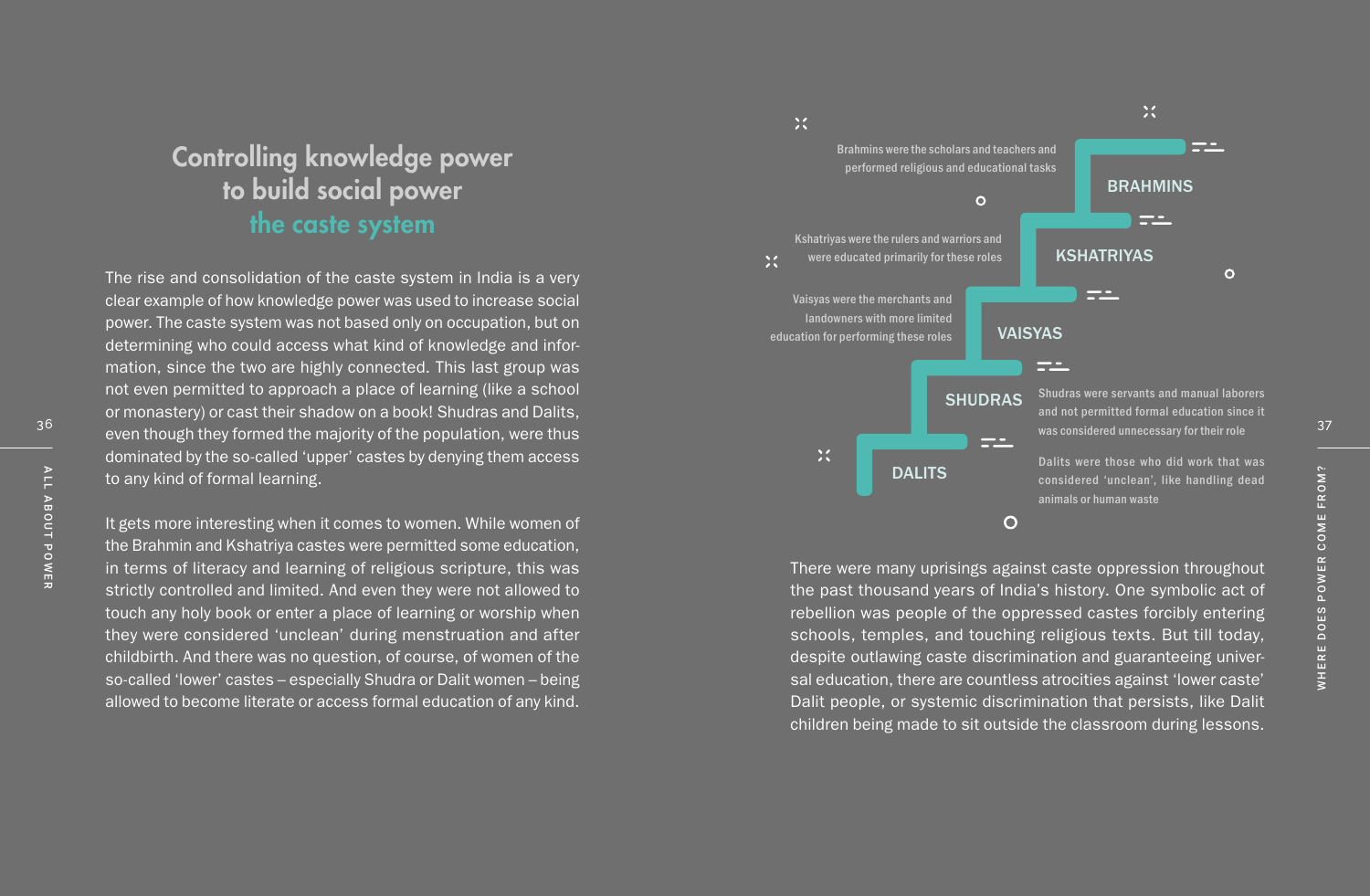#### KNOWLEDGE RESOURCES

38 38 38 about the budget of the village council, about a new scheme being stream and the stream of they are also constantly used by marginalized people to gain 39 There is an old saying that 'Knowledge is Power'. Knowledge and information have become even greater sources of power in today's world, and are closely related to economic resources. People with education or professional or technical skills, even if they do not come from economically well-to-do backgrounds, can become quite influential and powerful. Even at the grassroots level, a poor person who is literate and can write, has more social power than those who are not – they can get access to information, for instance, launched by the government, or a new loan program offered by the bank. Access to knowledge can be converted into access to new assets or productive resources, and also a source of higher social standing and influence in the community. Conversely, those with more economic resources have greater access to knowledge and information.

#### INTANGIBLE RESOURCES

South Asian feminist economist Naila Kabeer gave us this wonderful concept, pointing out that social power also comes from resources that are often invisible – that we cannot necessarily see or touch, but are very real nonetheless – who you know, social support networks, membership of social movements or unions, and other such 'relational' resources that are very real, but not as visible or concrete as resources like money, land, or labor. The socially powerful use intangible resources to keep others out, but they are also constantly used by marginalized people to gain access to spaces or opportunities that are otherwise denied to them. For example, intangible resources are used to support each other through hard times, to get a job, admission to a school or college, or to meet an important official or politician who would otherwise not admit you to his or her office.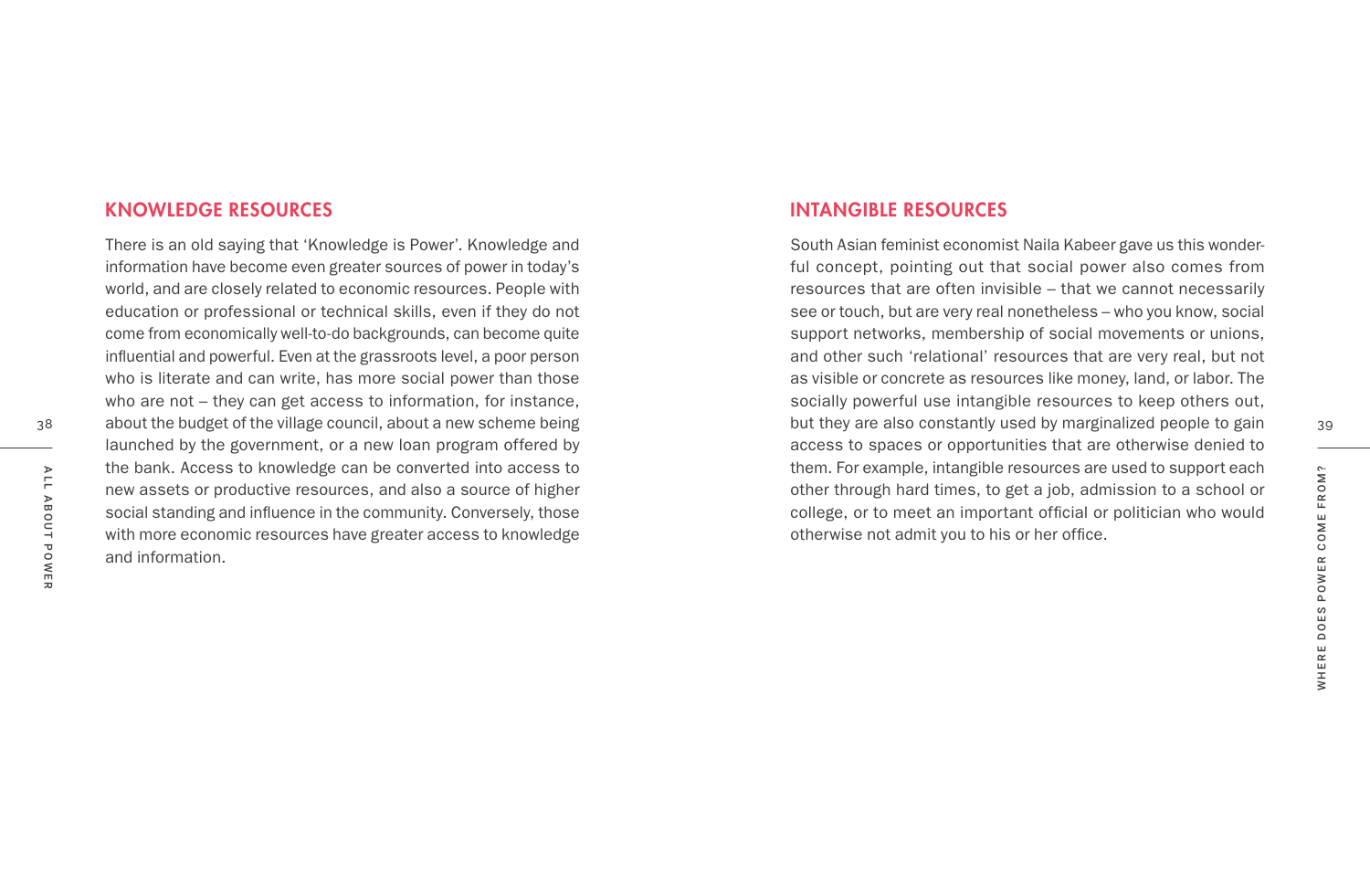#### THE POWER WITHIN

It is essential to repeat here the point made in the earlier section – that the self is also a source of power. People are often made to believe they are powerless or inferior because of their location in a social power structure – because of their class, caste, race, ethnicity, religion, gender identity, occupation, or other factors. Power within is also an intangible resource, something hard to explain but also impossible for anyone to capture or take away. 'Empowerment' is the process through which we try to get in touch with this essential power that we all carry within us. When we connect this inner power with the power that lies within others, we can build change processes that can dismantle and transform seemingly unchangeable power structures! 40 with this essential power that we all carry within us. When we entitled a lawyer or the must study, become a lawyer or the 41

### Sheela's story

Sheela was a precocious little girl, intelligent and quite rebel lious. She always asked WHY? when she was told that as a girl, she should or shouldn't do something. Everyone in the family was fed up with this question, except her grandmother. "Let the girl ask – let us hear a sensible answer! Just because women like me have let others keep us down, why should she accept this?" she would say. "Ask," she told Sheela. "Keep asking. And if you are not satisfied with the answer, don't listen! Do what you think is a doctor, get a job and earn her own money. "Keep your own bank account," she advised Sheela. "Don't give your money to your husband! God did not give you all this intelligence to sit at home cooking and doing donkey work just because you are a girl. Make something of yourself – don't be like me."

Thanks to her grandmother, Sheela grew up feeling very powerful inside, even when she was in roles with no formal authority, or situations where no one else considered her powerful. Even when someone else was the class representative, the other students would always ask her advice. Even her older cousins would ask her opinion about things they wanted to do. So as a result, when she grew up and started working in different development organi zations, her voice was always heard, her opinions always sought, even though she wasn't 'the boss', because she radiated a sense of power from within. Recentingly unchangeable power structures!<br>
Seemingly unchangeable power structures!<br>
Seemingly unchangeable power structures!<br>
Seemingly unchangeable power structures!<br>
Seeming of yourself – don't be like me."<br>
Seeming of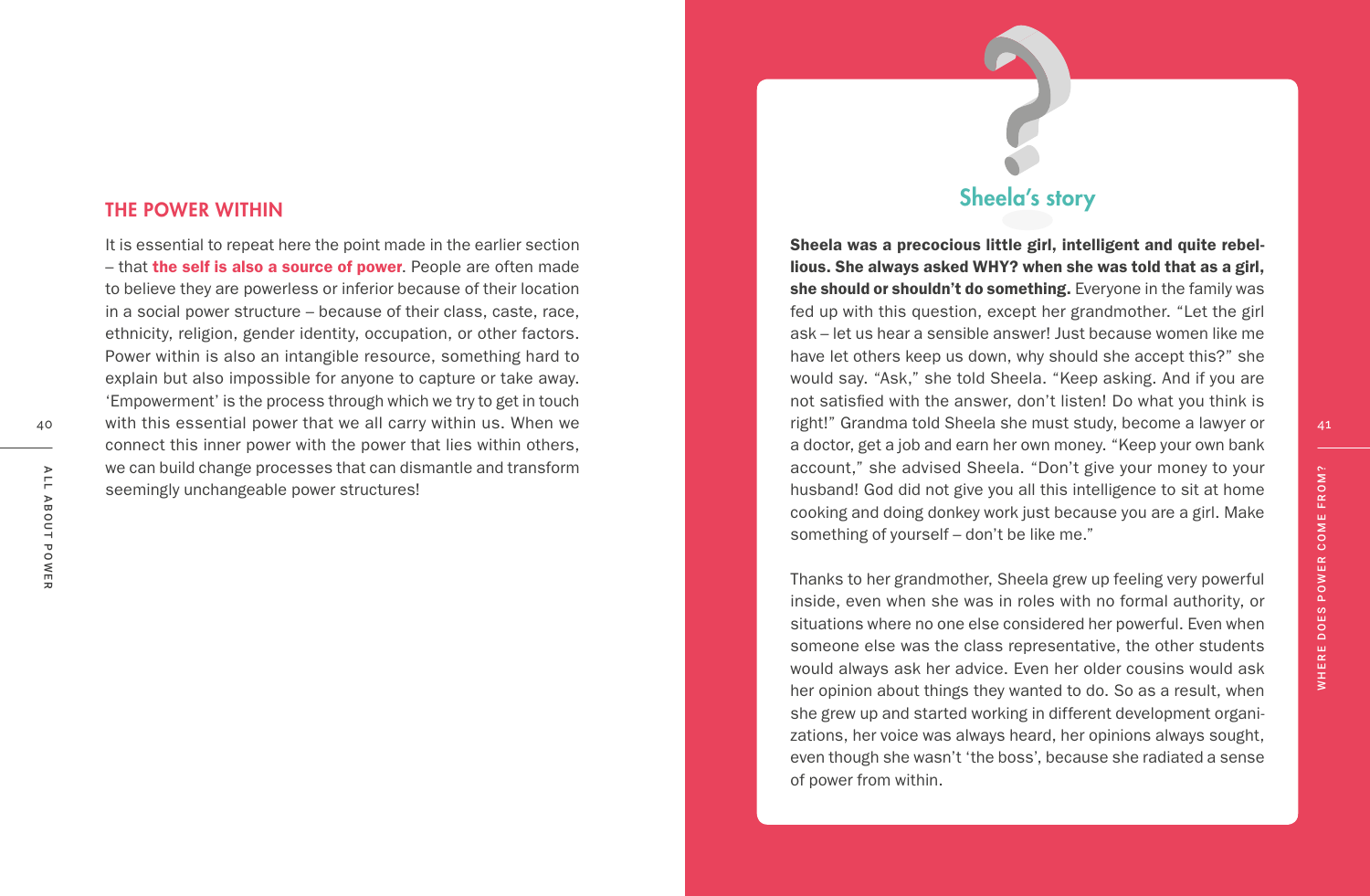WHAT DOES POWER LOOK LIKE?

We have all seen power and can usually recognize it when we see it acting on ourselves or others. But these experiences, when power is so easy to see, is only one form - or face - of power. In fact, power has three faces: visible, hidden, and invisible. It is important for us to recognize all the three faces of power if we want to advance social justice.

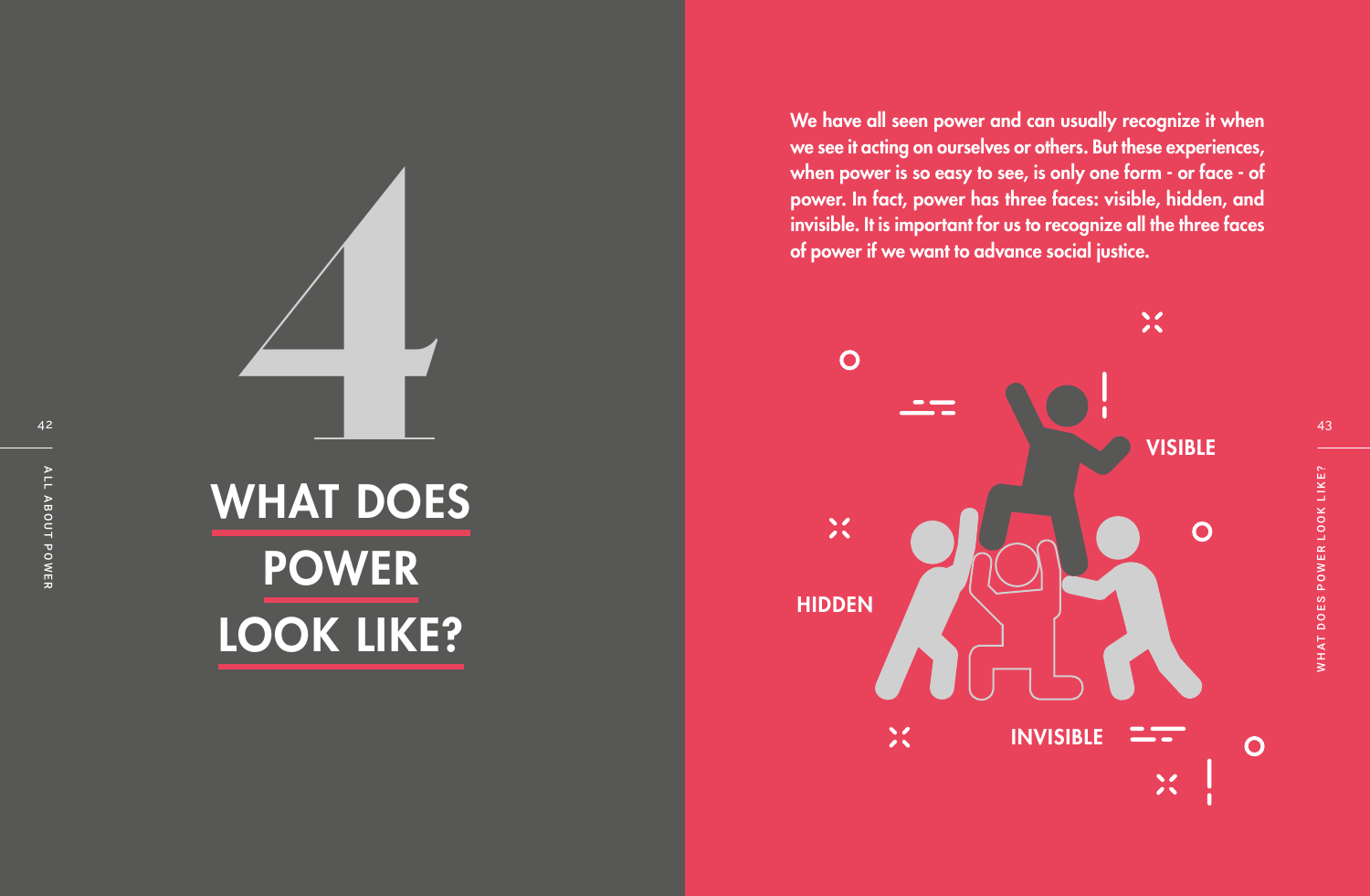#### THE THREE FACES OF POWER $^{\rm 2}$

Visible or direct power is the form of power that we are most familiar with, and have all experienced, and we see it operate almost every day in both public and private spaces.

### IN PUBLIC SPACES

Visible power is the capacity to control people's choices, access to resources, voice in decision-making, and frame the rules that regulate societies and govern countries. It is the kind of power that we see in the hands of political leaders, police, military, and the judiciary. It is also held by religious leaders like priests, by the heads of multinational corporations, of clans and tribes, of social movement organizations like trade unions, or the leadership of NGOs and women's organizations. Visible power determines who participates - and who is excluded from - decision-making in the public realm. Decisions such as how much of the national budget will be divided between education, health, and defense; or what percent of the village council's budget will go towards building a road vs repairing the school. This is why the interests of powerful economic and social groups (by virtue of their assets or wealth, position, gender, race, class, ethnicity, or caste, for instance) are able to dominate political systems at the cost of poorer people, even if they are larger in number.

### IN PRIVATE SPACES

In the family, household, or in a marriage, visible or direct power operates in similar ways. But it arises here from social norms and customs that determine who has control over whom, rather than because of any formal authority such as what a government, the police, army, or courts might have. Visible power in the private sphere is deeply gendered and creates hierarchies based on age, marital status, control of private assets, and so forth. A good exam ple of this is the direct power held by male heads of households or older married women (the mother-in-law), the gender division of labor in both housework and caretaking, as well as economically productive work, and decision-making power within the household or family. This visible power dictates, for instance, that women will perform certain household and production tasks that are critical for daily survival, but they will not have the right to equal wages, control over their income, inheritance rights, or even control over their bodies in terms of their mobility, relationships, sexual expres sion, or reproduction. Visible or direct power also explains phenom ena like son preference.

45

44

<sup>2</sup> With grateful thanks to Lisa Veneklasen and Valerie Miller, A New Weave of People, Power and Politics, Just Associates (JASS), 2002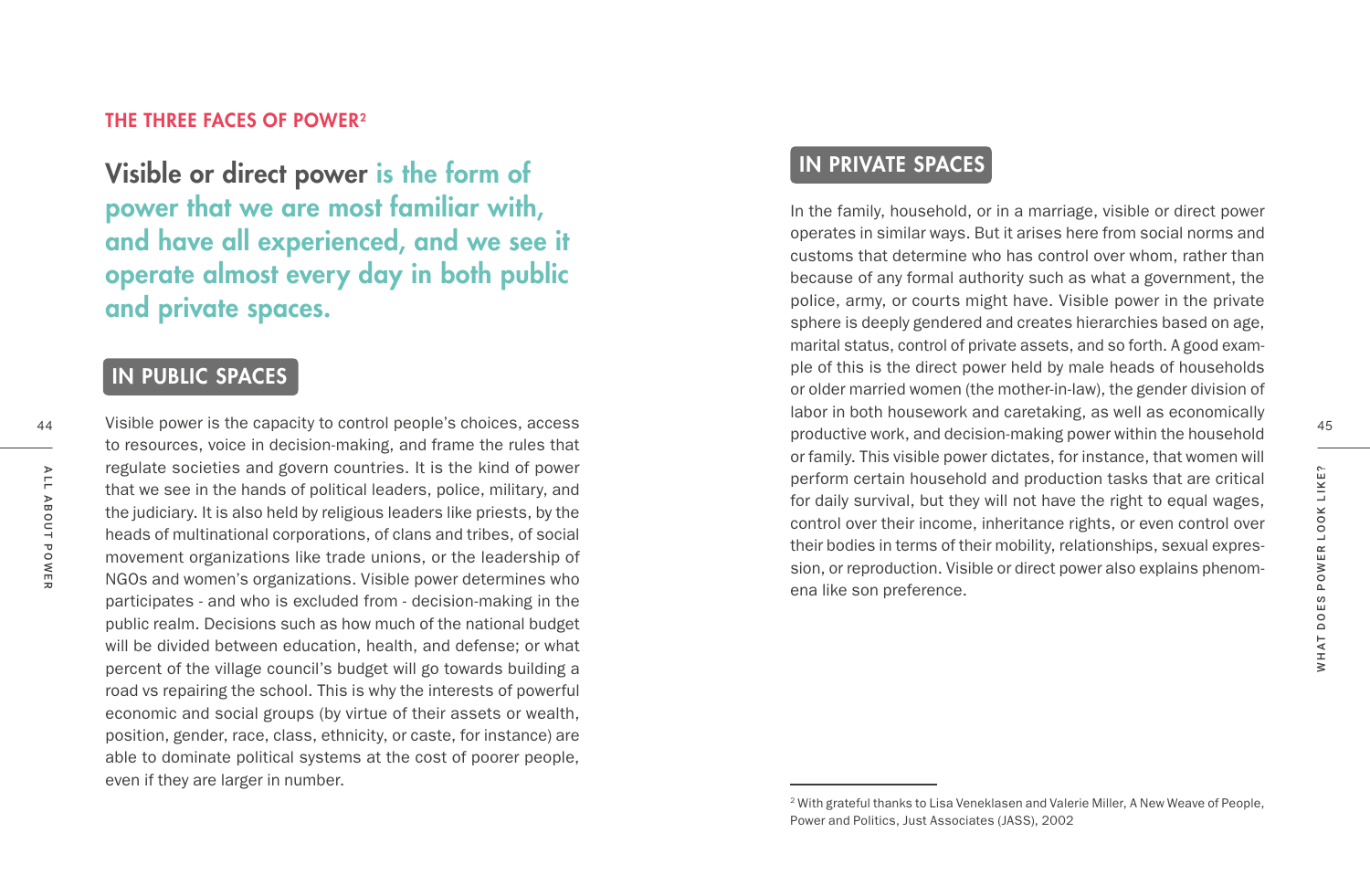Hidden or indirect power, sometimes called agenda-setting power, is about who influences decisions or sets the agenda behind the scenes, whose voices are heard or who is consulted on a particular issue.

It is the capacity to influence people's opportunities, access to resources and rights indirectly, without giving direct orders or having any formal right to do so, and without being visible. Again, hidden or agenda-setting power operates in both the private and 46 public realms. And the seed of the seed of the seed in the seed in the seed in how gender discrimination and the seed in how gender discrimination and the seed in how gender discrimination and the seed in how gender dis

## IN THE PUBLIC REALM

We see hidden power operate in the nexus between political lead ers and religious leaders, private corporations or drugs or arms traders with whom they have close, but hidden, links. So these actors are able to influence political decisions and policies with out any visible power or right to do so. This was the case with Berta Carceras' assassination by private militias in Honduras in collusion with both government and private corporate interests. Donors and foundations similarly exercise hidden power when they decide what are the best routes to social change, or what social change should look like, and therefore indirectly control what social change organizations prioritize and work on – and what they cannot! Hidden power is also evident in how money is allocated in

national budgets, in not only what laws are made but what laws are missing. Until quite recently, domestic violence was considered a 'private matter', and not punishable under any law; there were no laws to punish those guilty of sexual harassment in the workplace. Laws on sexual violence like rape required the victim to prove the crime, not the accused to prove their innocence.

### IN THE PRIVATE REALM

other biases are reproduced and enforced within families and clans even if national laws prohibit these in different ways. At home, for instance, women teach their sons and daughters gendered social norms – how a 'good girl' should behave, pushing boys to be tough and brave, strictly controlling the movements and dress of daugh ters while sons can roam freely, giving sons more and better food and health care etc. This is the hidden power of social norms. It is also evident in how women who have protected the power and privileges of the men of the household enjoy more behind-thescenes influence and power in family decisions, without the need for formal authority. Any popular local-language serial on television provides us clear glimpses of this kind of indirect power in families.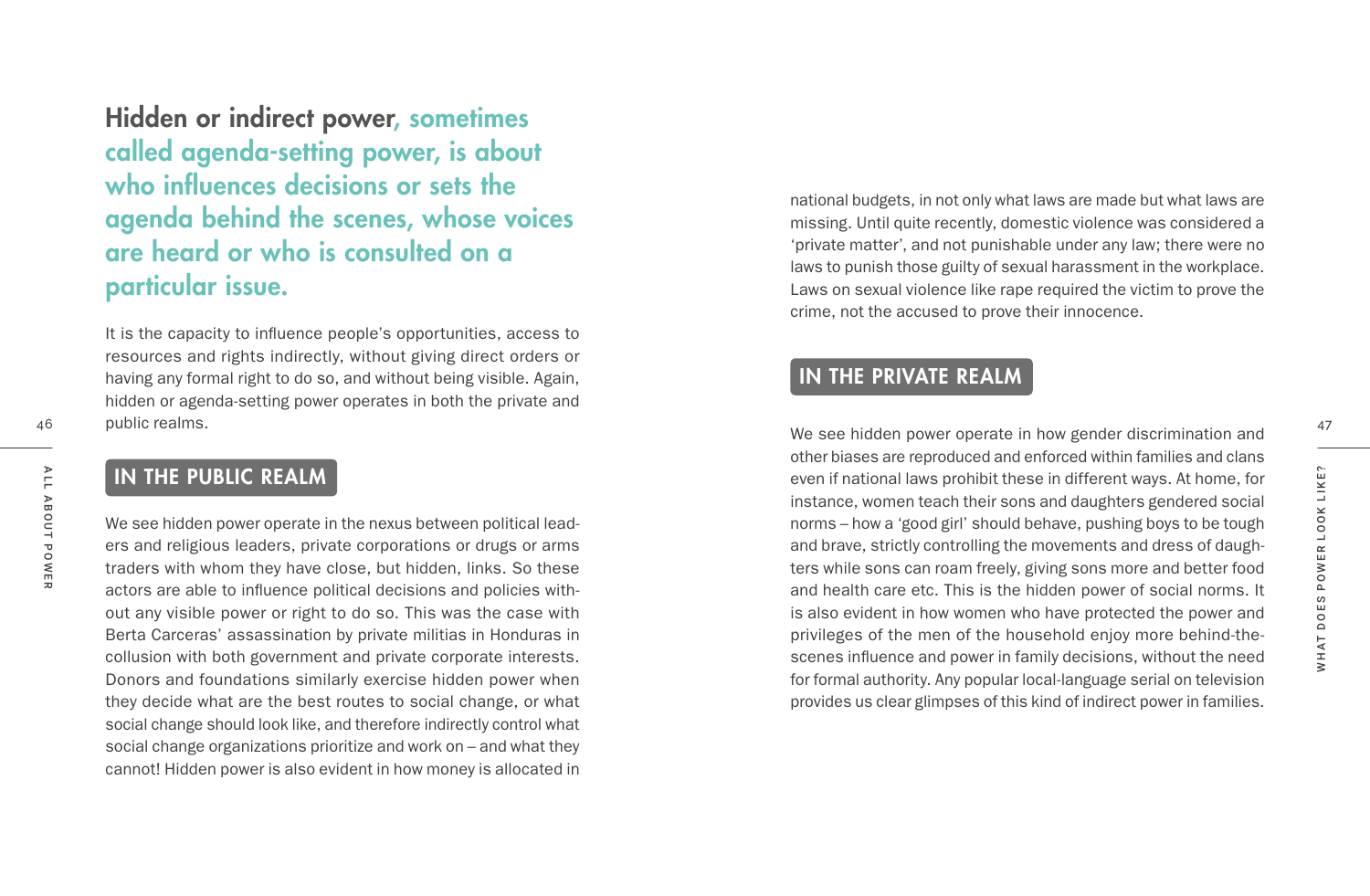Invisible power is in many ways the most problematic of all the faces of power – precisely because it is invisible – until we know how to look for it and where to find it!

And because of this, it is often the most difficult form of power to challenge and confront. Invisible power is the power to shape the way people think and feel about themselves (people's self-im age, self-esteem). It is the force that creates social attitudes and biases, and the way our desires and needs are influenced.

Ideology is probably the most potent and universal form of invisible power – because ideology means the set of beliefs, ideas, and norms that frame what we believe is right and wrong, 'normal' and 'abnormal', 'natural' and 'unnatural'. Ideology is the invisi ble power through which we are taught to accept, participate in, support, and perpetuate unjust social systems, and even in our own disempowerment. A good example of this is the ideology of male superiority (or *patriarchal* ideology). This system, and the ideology supporting it, survives not so much because men enforce it, but because *women* are brought up from their earliest childhood to *accept* – not *challenge* – it, even though they are the ones who suffer the discrimination and inequality it creates. In fact, it is women who become loyal soldiers of patriarchy, upholding it so strongly that men don't have to. The ideologies of race (that fair people are superior to dark-skinned people), heteronormativity (that only attraction to the opposite sex is 'normal' or 'natural'), and caste (that some castes are superior to others) are also exam ples of invisible power because of the way they shape people's sense of self, attitudes, and biases. Most of the time, though, we don't see ideology operating in any visible way – and that is its invisible power!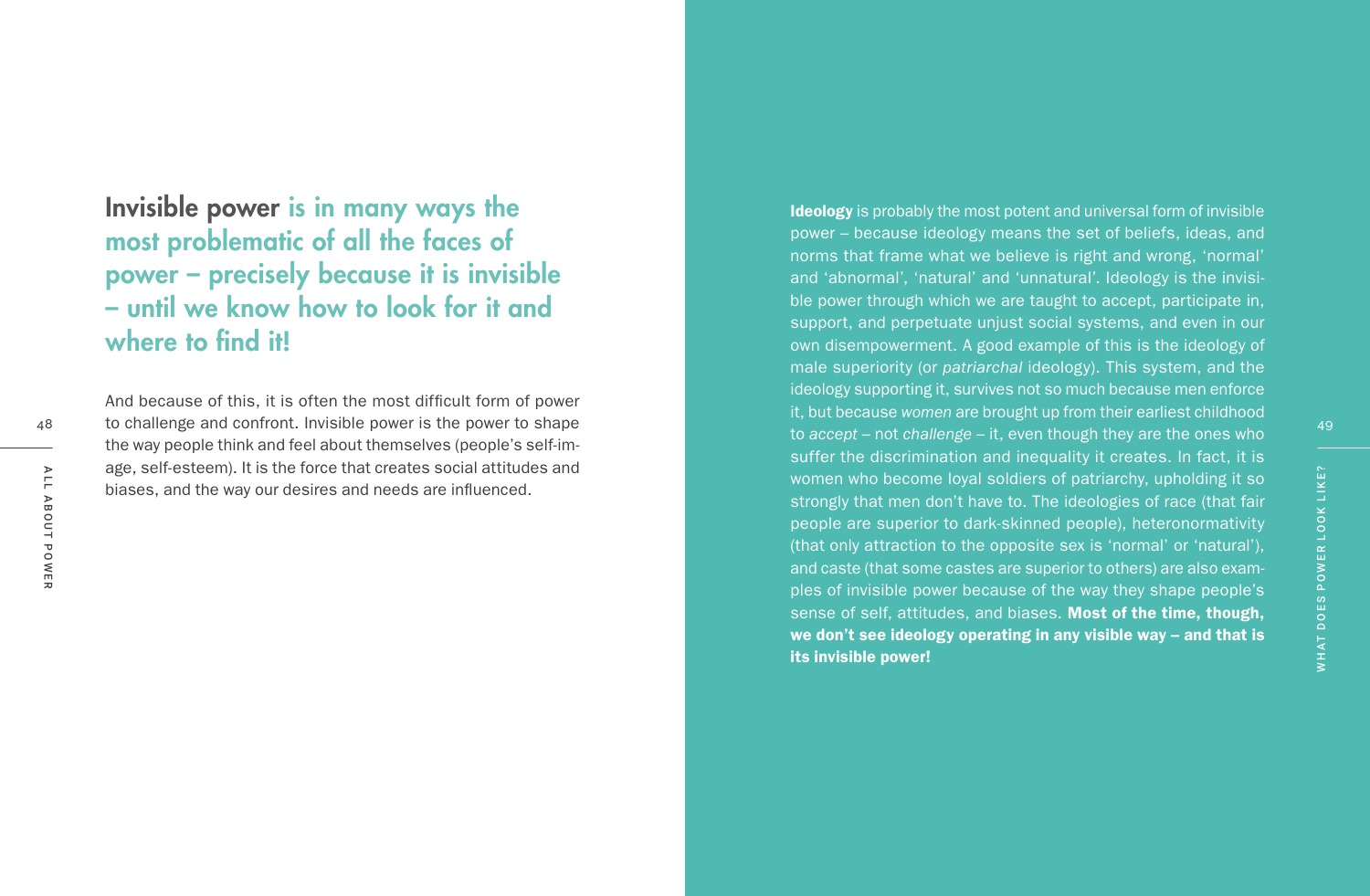The media, marketing and advertising industries are also good examples of invisible power. The news media constantly exercises invisible power by making choices about what issues to highlight and what to ignore, telling us what are the most important issues of the day. What they ignore and don't cover is also important. But by making some issues invisible and others more visible, they are shaping our sense of social, economic and political priorities, and constantly influencing our sense of what is important and not as important, without our being aware of it. The advertising industry works in a similar way. The colorful ads, catchy tunes and and the structure of the structure of the structure of the stress and the stress of the stress of the stress of the stress and the stress and the stress of the stress and the stress and the stress and the stress and the st create new norms about what is good, glamorous, bad or negative. Without being aware of it, we are manipulated every day to want to be thinner, have fairer skin, look like that model, wear that dress, or buy those shoes, that cream, that phone, that gadget. TV serials work in the same way – they are shaping our sense of what is normal, our values, our language, dress and behavior, without our ever realizing it. And that is invisible power!

Why is it important to understand the different faces of power? Because in social change or women's rights work, we often focus on visible power – changing a law, getting women into political office, prosecuting someone who has committed violence. But we look less at the hidden or invisible powers that are operating in the situation, often with greater impact. If we want to create permanent change in power structures – or ing and bringing down the hidden and invisible forces that are holding them up.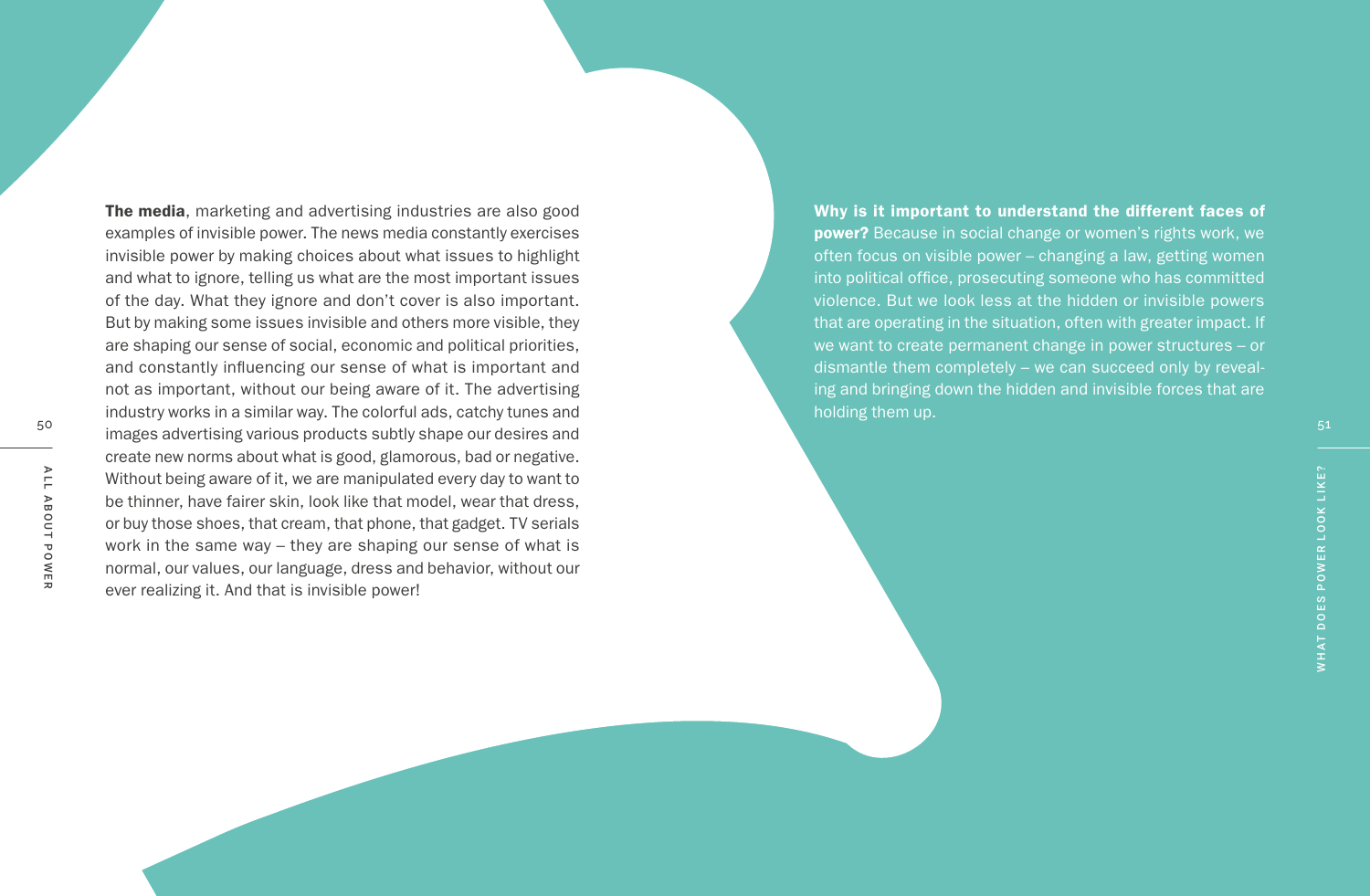

 $\frac{1}{2}$  and  $\frac{1}{2}$  has to be changed the set of  $\frac{1}{2}$ something that outside, in the larger society or community – not within ourselves.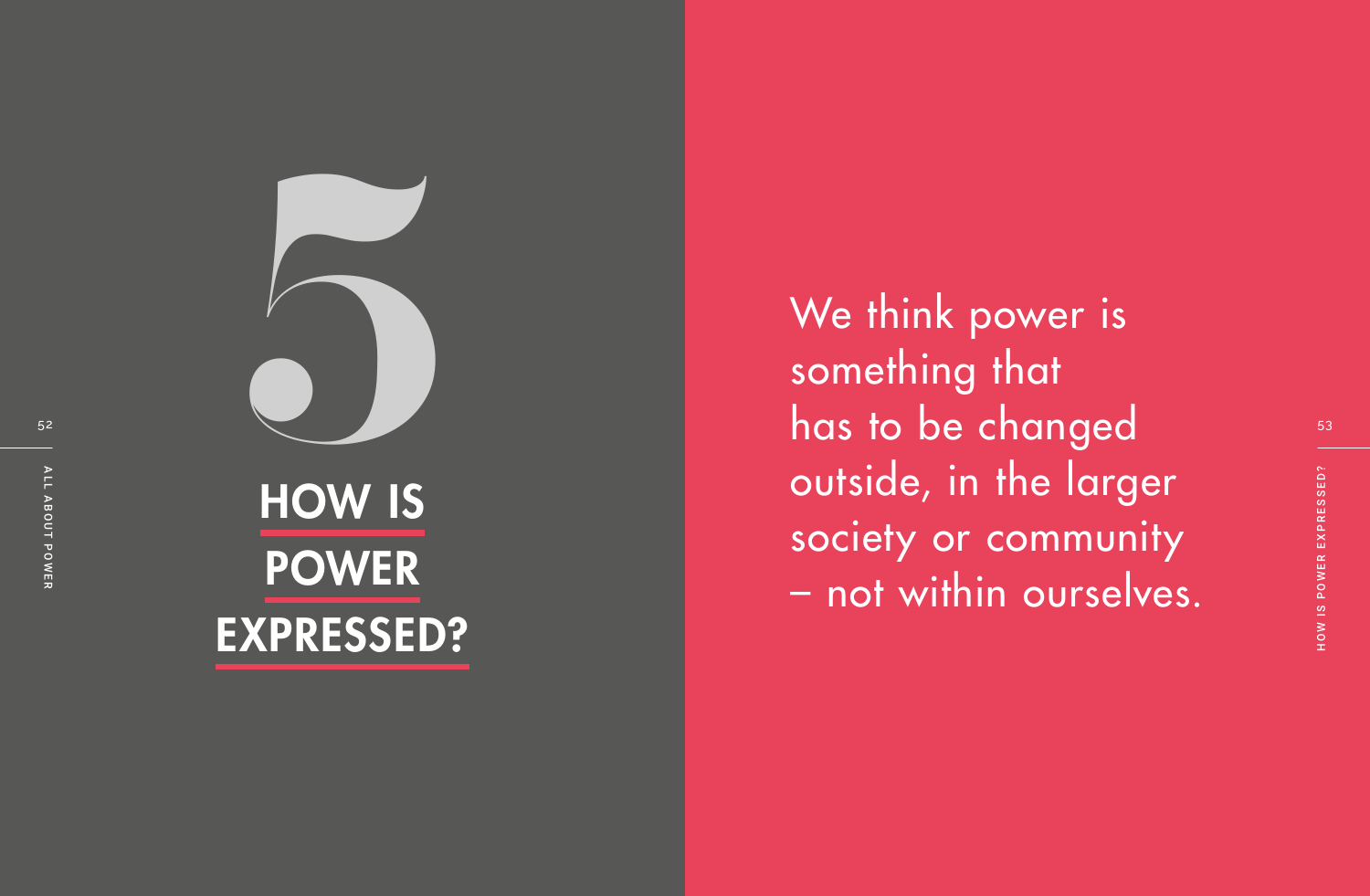POWER OVER POWER TO POWER WITHIN POWER WITH POWER UNDER

POWER OVER is the practice of power that we are most familiar with and easily recognize. It is often exercised by people and institutions that have visible power: fathers, mothers, religious and political leaders. It is about who decides what and is expressed in terms of direct or indirect control over other people, deciding their opportunities, choices and actions. Power over is usually about domination. Here are some examples. Mbuto decided he would send his son, not his daughter, to high school, since he could only afford to send one of his two children. The priest instructed his followers not to celebrate the harvest festival because it was not in their holy book. Jana told her daughter to wash clothes instead of playing with her friends. The President of the United States decided to invade Iraq; another President decided not to allow citizens from certain countries to enter the USA.



Record here your own experience of Power Over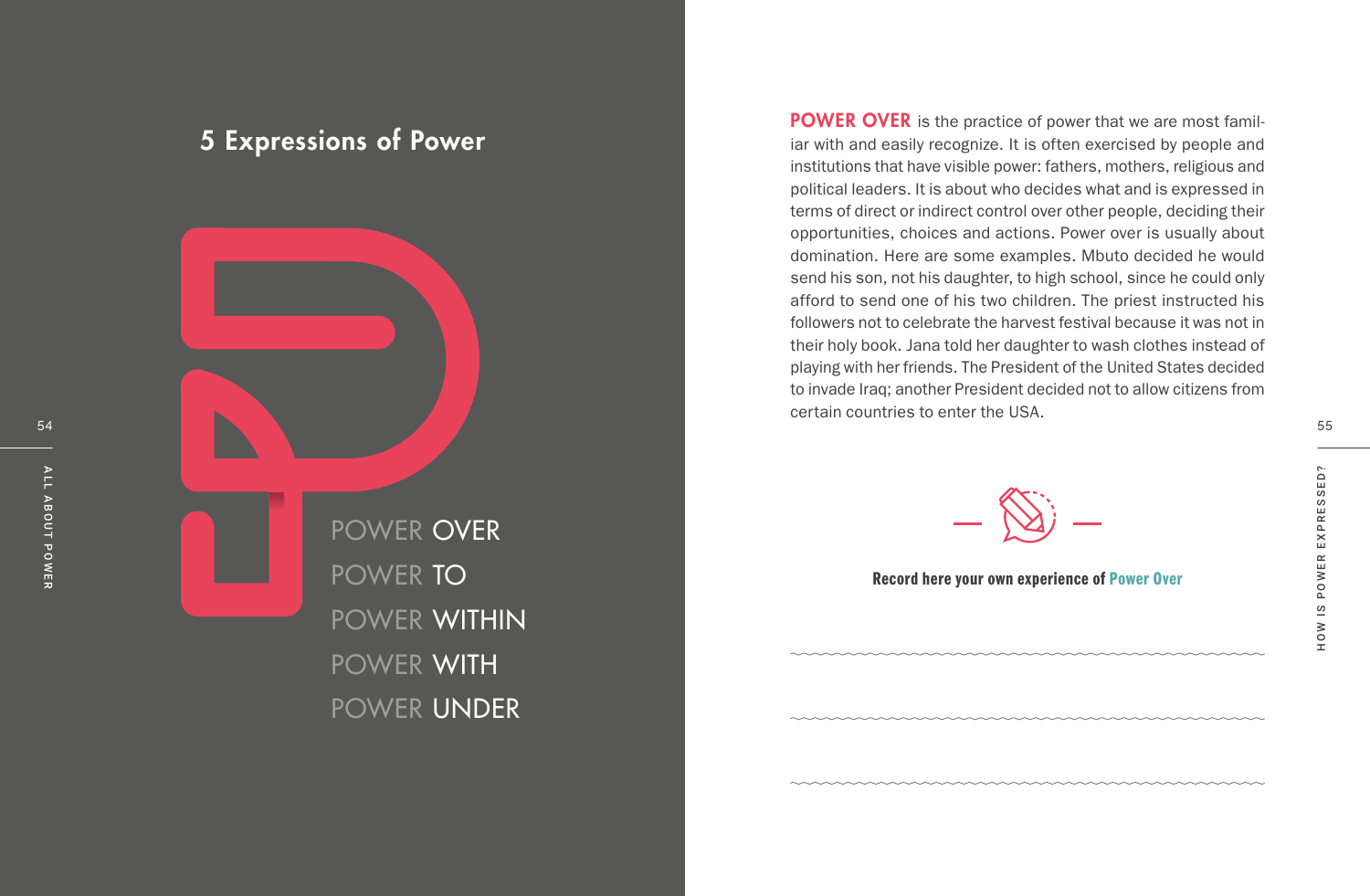POWER TO is about our capacity to act for ourselves or for others towards any kind of personal, collective or political goal. It is the power to do things – what is sometimes called agency – without seeking someone else's permission or approval. Here are some examples. Nagamma, a Dalit landless laborer, decided she would no longer follow the custom of bowing to the landowner when he passed by; she hoped other Dalit women would soon do the same. Nsipho decided to set up a stall outside the high school and sell ice cream and trinkets to earn money to attend college.

POWER WITHIN has already been described in an earlier chapter. It is useful to note, though, that power within can also be connected to the concept of intangible resources. Knowledge, access to information, contacts, social networks can all contribute to increasing our power within.





#### Record here your own experience of Power To **Record here your own experience of Power Within**

,,,,,,,,,,,,,,,,,,,,,,,,,,,,,,,,,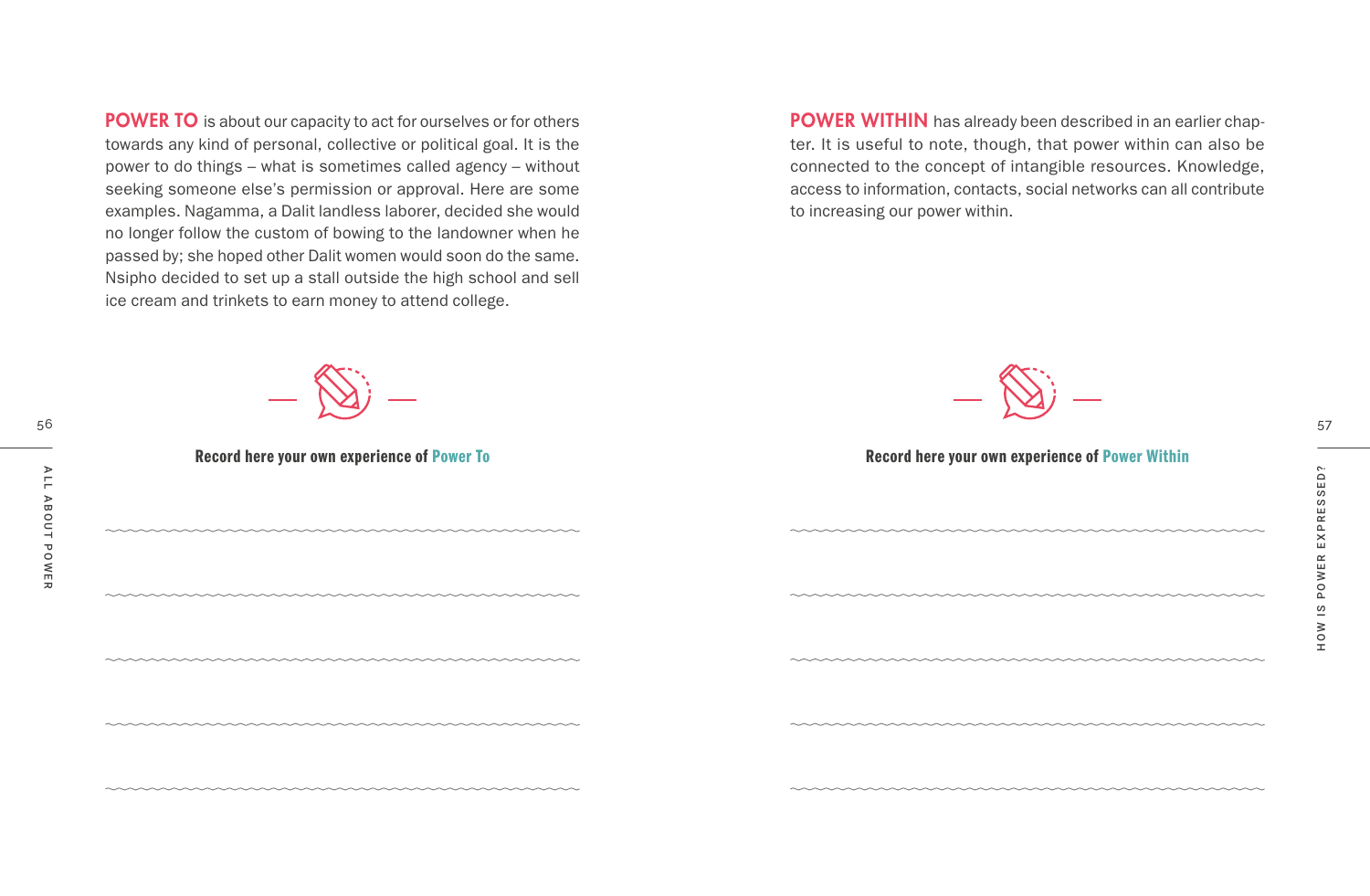POWER WITH is about collective power. It is the power to confront and challenge injustice by finding, mobilizing and joining hands with others who face the same injustice, or care about the same cause. Power with is actually the most potent expression of power, and has successfully ended some of the world's greatest injustices – like slavery – and toppled even powerful dictatorships and regimes. Here are some examples. The uprising by hundreds of thousands of ordinary citizens brought down unpopular leaders and governments in countries like Egypt, Nepal, Brazil, and many others. A few older women in Manipur decided to strip naked and hold a silent protest in front of the security forces that had raped and mutilated one of the women from their community. When envi ronmental activist Berta Carceras was murdered because of her protest against mining operations in Honduras, women's groups mining company to withdraw from the area. Every February, millions of women march and dance as part of One Billion Rising, to raise awareness of violence against women.

It is important to remember, though, that power with has also been used to keep people down. This is the power that we see in action when private corporations and politicians work together to change government policies in order to increase private profits and line the pockets of politicians. This is collective power of another kind that is not interested in greater justice or equality.



#### Record here your own experience of Power With

organized protests from the village to the UN level, forcing the the state of the state organized protests from the village to the UN level, forcing the state of the state organized protests from the village to the UN leve From the match and dance as part of One Billion Rising, to raise<br>
awareness of violence against women.<br>
It is important to remember, though, that power with has also<br>
been used to keep people down. This is the power that w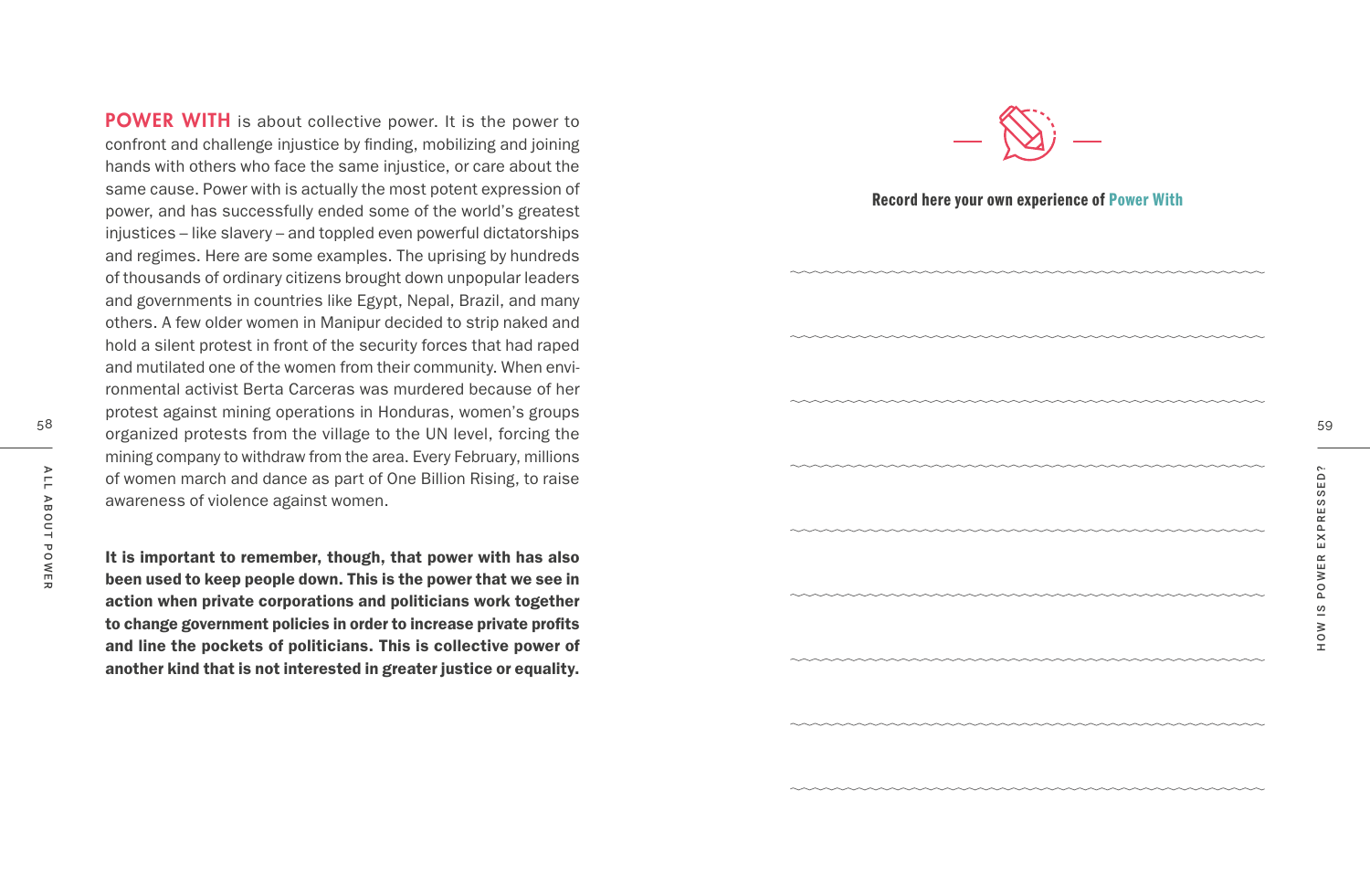POWER UNDER is a very complex but widespread expression of power, especially by women and in women's organizations and movements. Power under explains why people who have experienced discrimination, abuse, oppression and trauma, often become abusive, authoritarian, and oppressive themselves when they gain power (especially power over).



#### What is power under?

The psychoanalyst Steven Wineman developed this concept after his work with people who had been traumatized by war, displacement, abuse and violence. He says that power under emerges from 'powerless rage' – the anger and helplessness that remains unhealed even after escaping the situation that created it. Internally, survivors of trauma and violence find it difficult to get out of the habit of feeling they are victims. This continues even when they get out of an oppressive situation, and even after they acquire power themselves (such as when they become organizational leaders or heads of households). They constantly fear they will become victims again, and believe that the only way to avoid this is by being dominant and oppressive to others. They also continue to use behavior patterns that helped them survive earlier: sabotage, subversion, false flattery, gossip etc. People who have not recognized and healed from their traumas or sense of victimhood are unable to hold and exercise power in healthy ways that don't put down or manipulate other people. *They only know two ways to practice power: power over or power under.*

The impact of power under practices in the social change context 60 his work with people who had been traumatized by war, displace- example the serious. Many people who are trapped in power under the serious. Many people who are trapped in power under the serious of the serious of the s are also trying to build organizations and movements to confront and overcome the injustice they themselves suffered. But without some actual process to recognize and deal with their powerless rage, they unconsciously continue to practice power under. Since the majority of women have faced a lot of discrimination throughout their lives, and a significant number of them have also had to deal with severe abuse and violence, it is not surprising to find that power under is fairly common in the way women express power. So when women create organizations and movements to deal with gendered oppression, they end up producing a lot of power under practices and violating the goals of their mission in the way they use and abuse their own power. Form poweriess rage – the angle and neiphessites that reminded with the interval is a contributed with the sixtensity of the habit of feeling the sixtensity of the habit of feeling the sixtensity of the habit of feeling th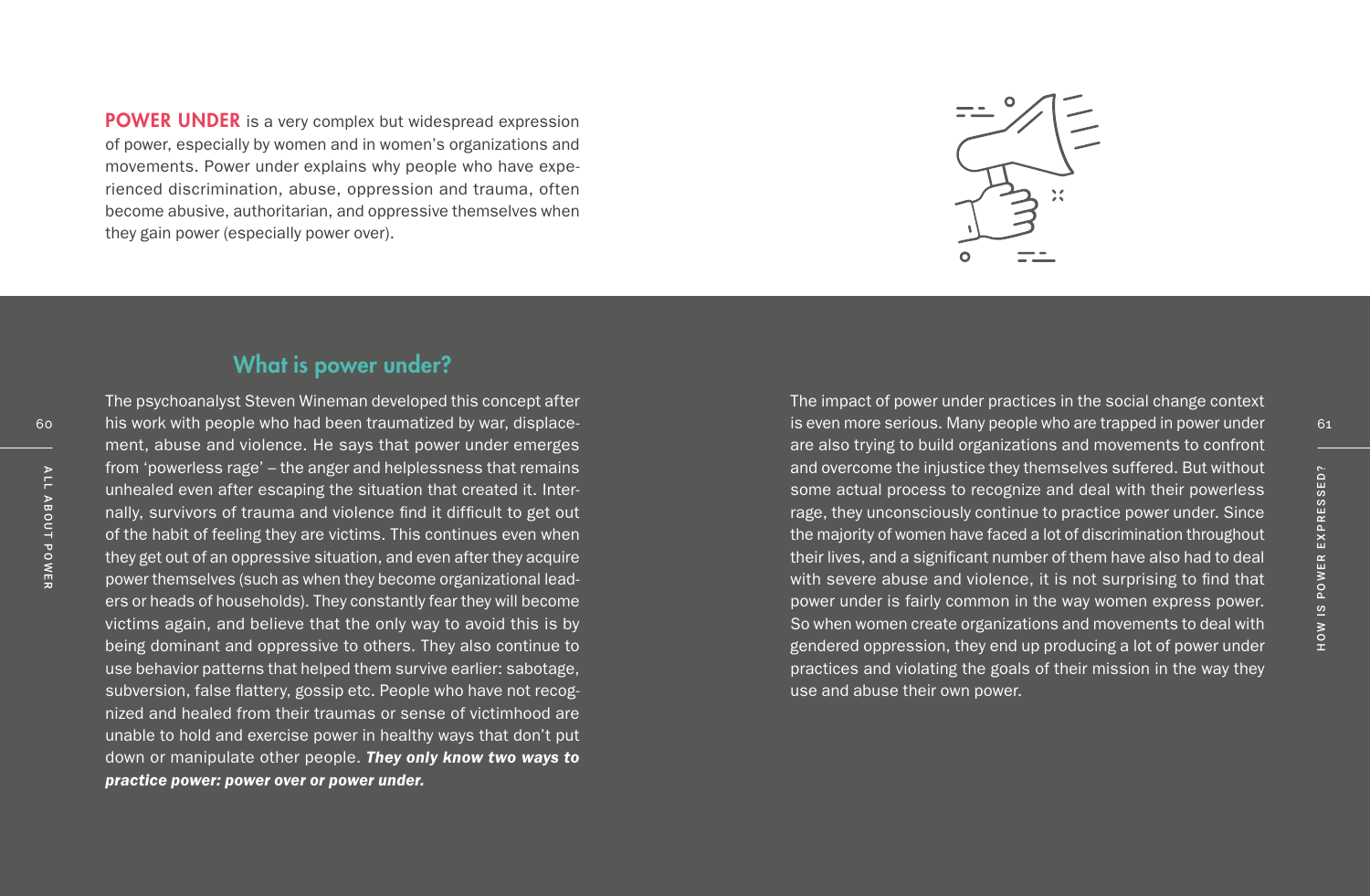

# The Zanzibar Experience A story of unhealed powerless rage

An excellent example of the destructiveness of power under is what many older African feminists call the The Zanzibar Experience: a promising meeting that turned into a nightmare of pain, anger, jealousy, and recriminations. In 2003, a group of feminists met in Zanzibar to plan the African Feminist Congress. 35 of them met on a Monday, and soon discovered that assumptions each woman had made about the others' unarticulated individual and organiza tional politics weren't holding up. In other words, there was a lot of powerless rage playing out in the process. By Thursday, back-biting, hostility, tears, bitterness and chaos reigned. The Congress didn't happen, and the participants learned the difficult lesson that theory and practice don't always go together. From all politics weren't holding up. In other words, there was a lot of<br>
powerless rage playing out in the process. By Thursday, back-biting,<br>
hostility, tears, bitterness and chaos reigned. The Congress didn't<br>
happen,

On the positive side, the Zanzibar experience led African feminist leaders to realize that one of the first steps to effective feminist leadership is to acknowledge that we come into the movement with different histories and experiences. Consequently, we need to create basic rules of engagement to govern how we treat each other and how to handle our own destructive tendencies. The Afri can Feminist Charter, the first such code of conduct in the feminist world, was the powerful gift of the Zanzibar debacle.

One of the problems we face as social justice or gender equality activists and advocates is that we think power is something that has to be changed outside, in the larger society or community – not within ourselves. We rarely reflect on our own use and abuse of power. Or we tend to think of ourselves as saints and saviors who are above the misuse of power. But to be real change makers in the world, we must begin with ourselves. We must remember Mahatma Gandhi's advice: "Be the change you seek in the world". We cannot ask others to think and act differently if we are not willing to do so ourselves. We cannot ask others to change their attitudes, beliefs, and behavior if we are not willing to change ourselves. 63 Only by analyzing our own relationship to and with power can we unleash "… [the] power to become the [people] we have not yet been." 3 Meaning, people capable of living justly.

<sup>3</sup> Paraphrased from a line in Rev. William J. Barber II & Jonathan Wilson-Hartgrove' "Subverting Democracy is not Partisan. It is Immoral" in Sojourners https://sojo.net/articles/subverting-democracy-not-partisan-it-immoral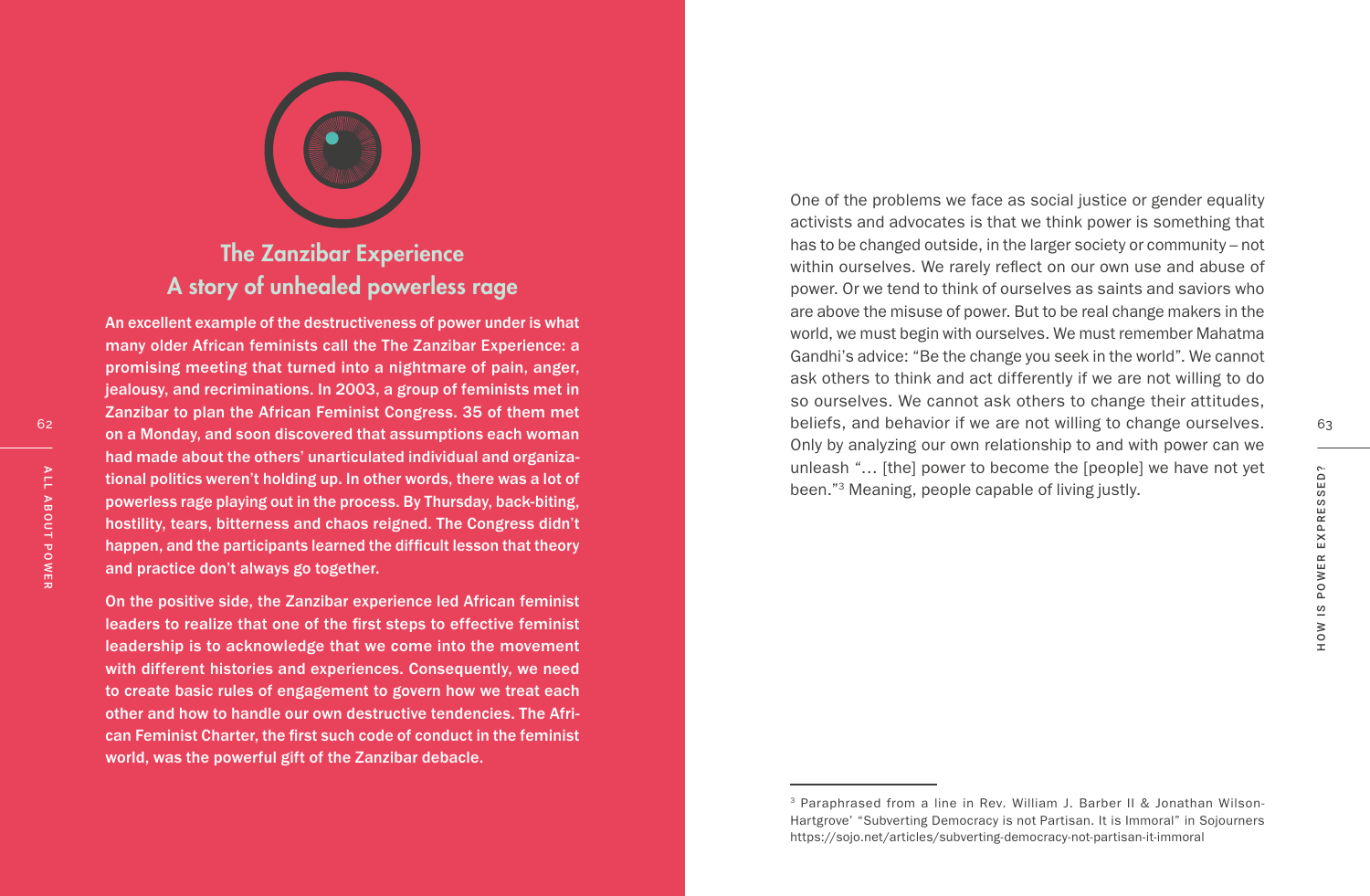

So use this opportunity to begin reflecting on your own relationship with power and ways of using power. The following exercises will help you to:

- $\circ$  Get in touch with your own earliest experiences of power and how these might have influenced your relationship with power today
- $_{64}$   $_{65}$  Analyze your own practice of power and what may need to  $_{65}$  and  $_{65}$  and  $_{65}$  and  $_{65}$  and  $_{65}$  and  $_{65}$  and  $_{65}$  and  $_{65}$  and  $_{65}$  and  $_{65}$  and  $_{65}$  and  $_{65}$  and  $_{65}$  and  $_{65}$  a change

You don't have to share the results of these reflections with anyone. But they should help you begin to tackle things you need to change within yourself.

Analyzing my personal history with power How I relate to power

# STEP 1 THINK BACK!

- $\circ$  Try to remember the first time that you became aware of *power between people*, that some people have more power than others. The incident or experience could have occurred at home, in school, the playground, or elsewhere. It could have been an experience of *power over (direct power)*, or *indirect* or *hidden power*, or *invisible power* (*agenda-setting power*). Try to recall what specifically made you aware that *power* was at play in the interaction.
- $\circ$  Now try to remember the first time you became aware of your own power. Was it power over, or hidden power, or even power under? Try to remember what specifically made you aware of your own power in the interaction. From the interaction.<br>
You don't have to share the results of these reflections with<br>
anyone. But they should help you begin to tackle things you<br>
need to change within yourself.<br>
The contage within yourself.<br>
The contage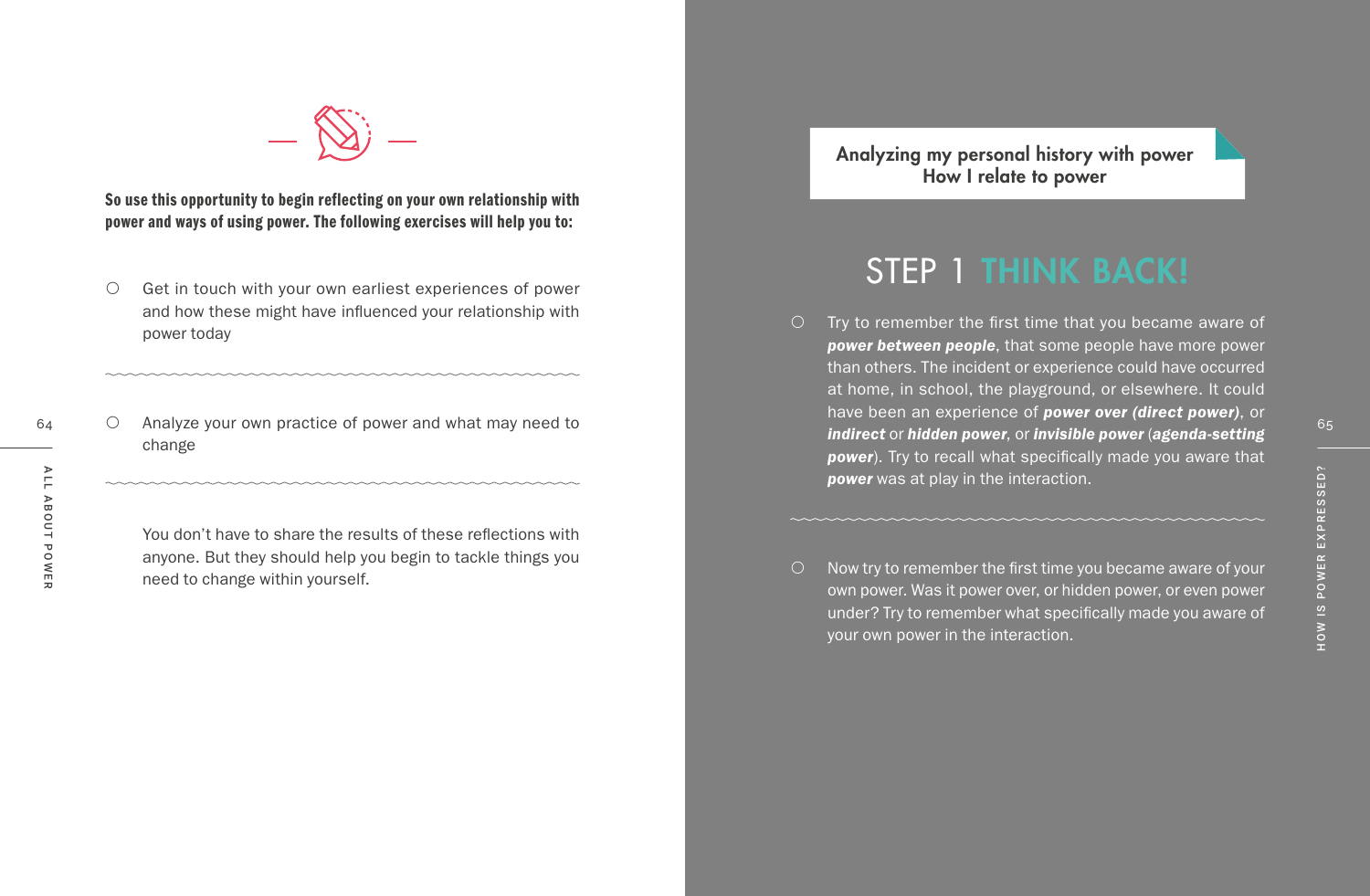# STEP 2

- C Looking back, which of the following positions have you occu-<br>
pied in social power equations? (select as many as apply).<br>
Which position have you found yourself in **most often?**<br>
Subjected or the subject of control (som pied in social power equations? (select as many as apply). Which position have you found yourself in *most often* ?
	- ° Subjected or the subject of control (someone exercising power or authority over you). How did you FEEL?
	- Equivalence. When you are working together with others, exercising joint authority or control. How did you FEEL?
	- **Control.** When you (individually or with some others) are exer-
	- Other. A power equation other than the above. Please explain specifically where you are positioned in the equation, vis-à-vis others, and describe how you FELT.
	- ${\circ}$  From among these various power positions, which one are you *most comfortable in?* In which do you feel you best know what to do, what is expected of you, and how to manage the situation well?

# STEP 3

- ${\circ}$  How do you think these experiences have influenced the way you react to *the power of others*, those who occupy authority positions in your organization or personal life?
- { How do you think these experiences have influenced *the way you use power* in your private life or in your organizational life?
- 66 67 cising power over others. How did you FEEL? { Ask yourself: *Do I carry powerless rage?* Do I practice 'power under' (pulling others down, always afraid that if I don't domi nate, I will be dominated, always feeling angry and afraid of being controlled.)
	- $\circ$  If you feel you need to change your own way of practicing power, what kind of support or guidance or process will you need to help you?



# A L L A B O U T P O W E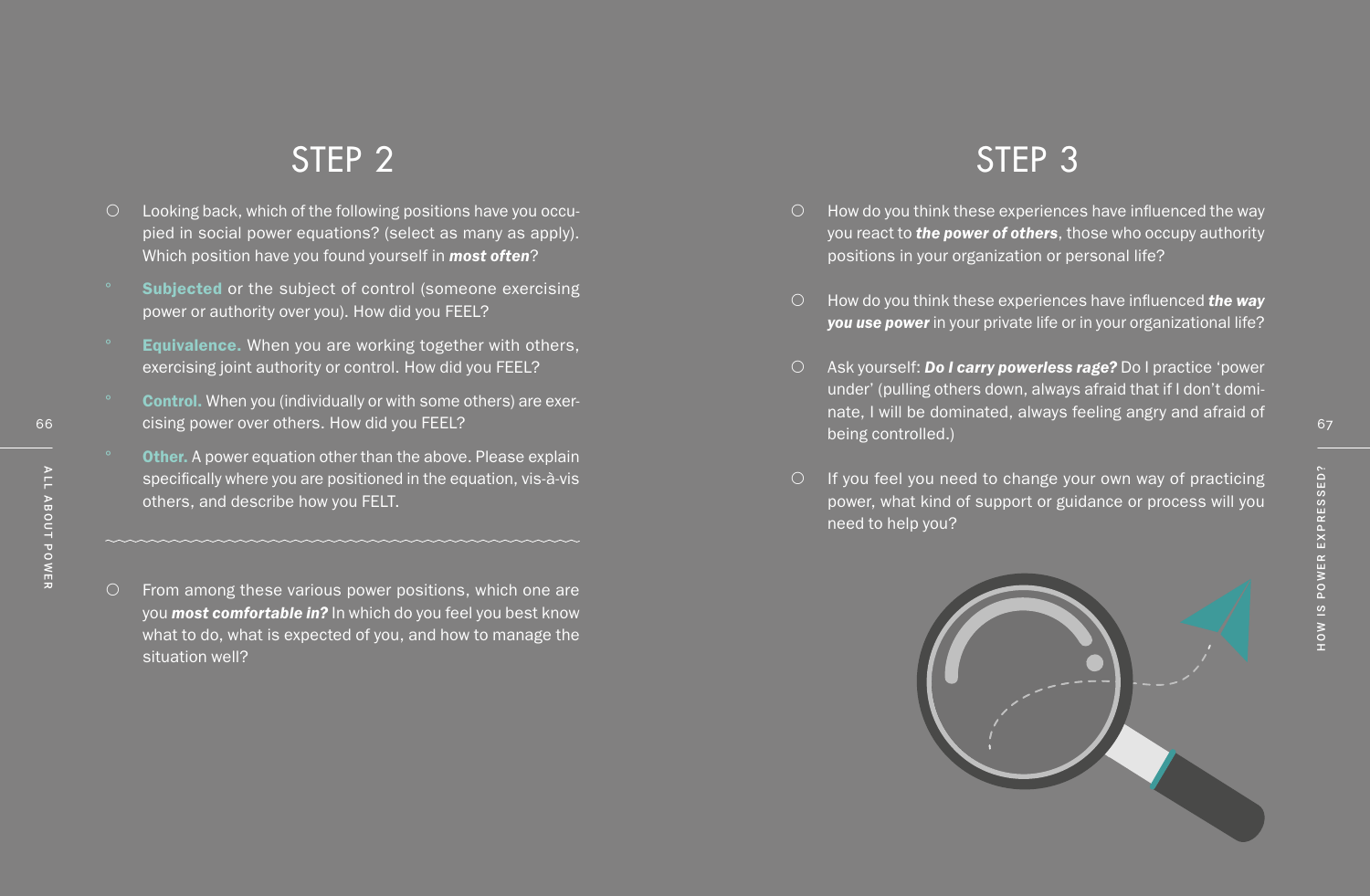

# HOW DOES POWER WORK?

 $\frac{1}{\sqrt{2}}$  unified framework that In this final section,<br>we are going to brit<br>together a lot of the<br>concepts we have<br>learned so far into<br>unified framework the<br>helps us understand we are going to bring together a lot of the concepts we have learned so far into one helps us understand how power structures get constructed, operate, and survive.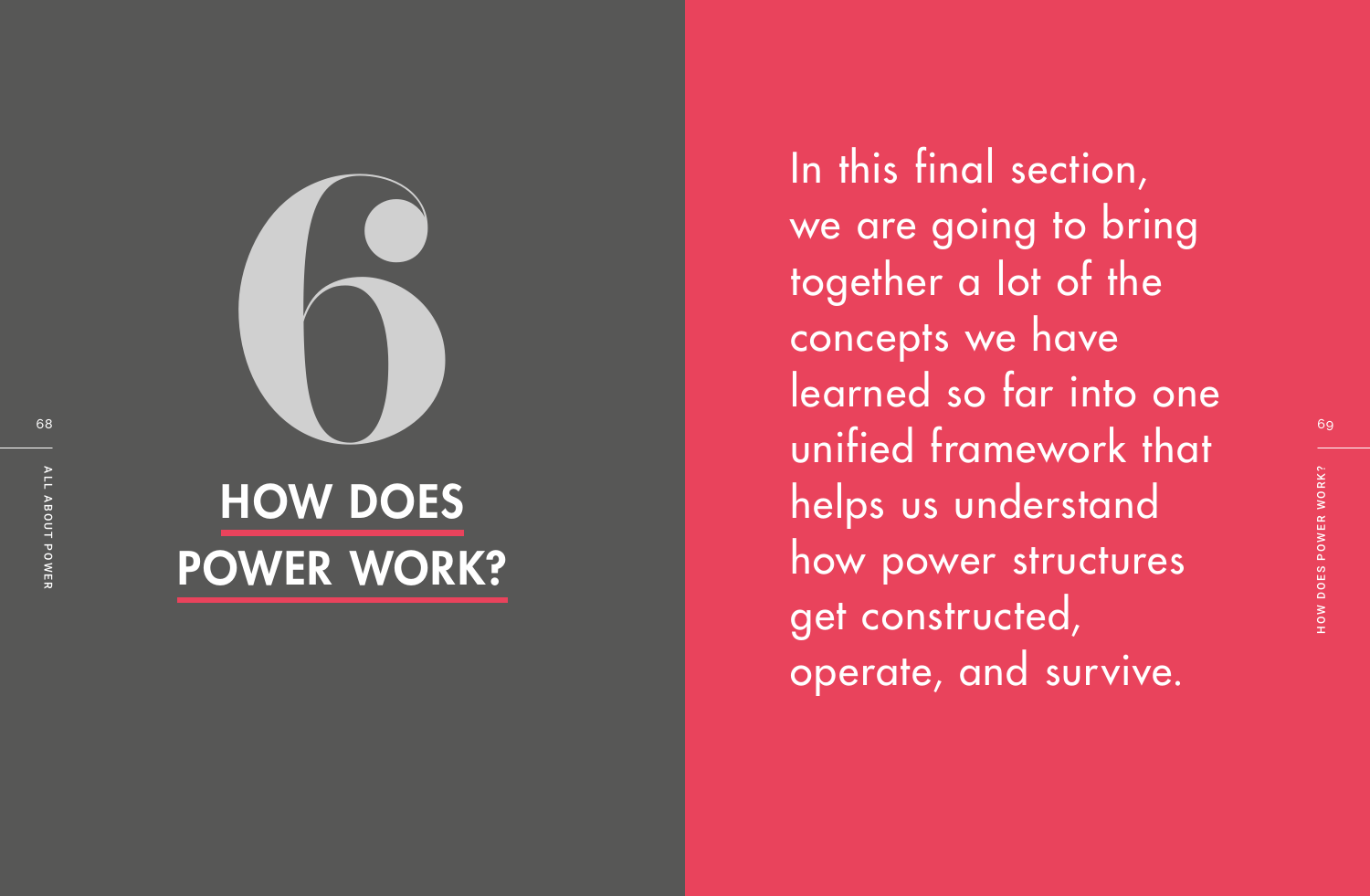# How power structures arise



We will use a series of graphics that try to illustrate not only how power structures are built, but more importantly, the mechanisms through which they survive and sustain themselves, even when they are unfair and unequal. This will also help us understand why even those that are acutely oppressed, exploited and discriminated in that power structure accept it, participate in it, and sometimes, even support it.

Let us begin by understanding how power structures get constructed in the first place. As we saw earlier, power struc tures arise when some individuals or groups of people gain greater access to and control over resources of different kinds, but partic ularly material resources (land, money) and knowledge resources. This power is then used to control human resources, for example, livelihood because they do not own land or have financial resources of their own. In power structures based on gender (or what is called patriarchy), even poor men at the bottom of the power structure are more powerful than poor women, because they have control over women's bodies, women's sexuality and reproductive capacity, and women's labor. So not only wealthy men with land and money, but even landless and poor men are able to control one human resource: women's bodies and labor.

Over time, those who have control over material, knowledge and human resources build their own networks of influence and gain control over intangible resources. Intangible resources, however, are also created by those who are in a lower position in the power structure, in order to survive hard times or build their resilience, since they have few other resources to do so. The illustration shows how a power structure looks at this stage of its evolution.

A L L A B O U T P O W E R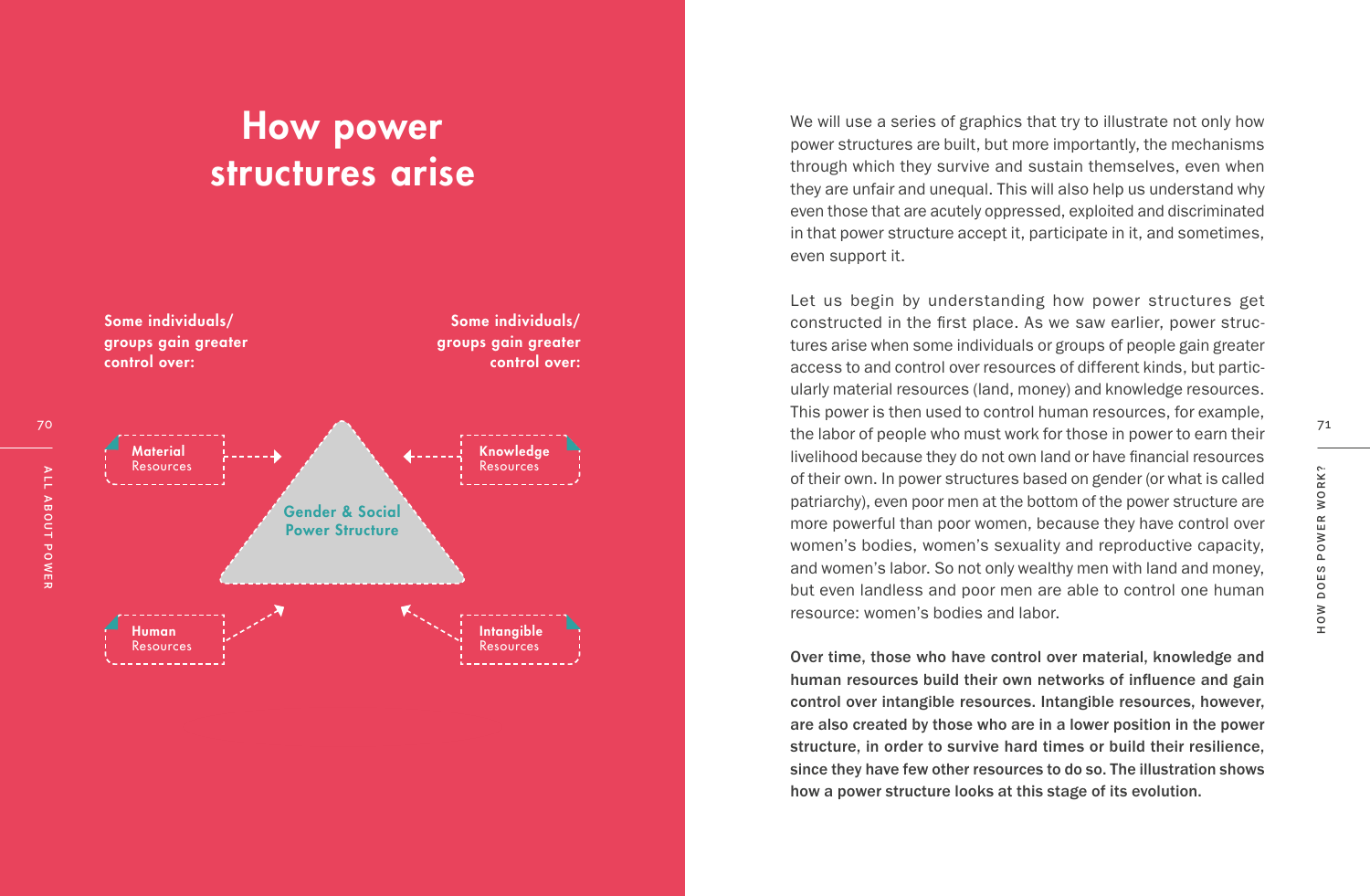# How power structures sustain themselves



#### SUSTAINING AN UNFAIR POWER STRUCTURE

A power structure that has a few privileged elites at the top cannot hope to survive if the large mass of people that are marginalized rise up and overthrow it.

How to ensure that this doesn't happen? How to ensure that the people at the bottom also support – or at least accept - the power structure? Maintaining this power structure, this unequal control over people, knowledge, and material resources thus becomes a priority – especially keeping the less privileged in their place, and preventing them from challenging and overthrowing the structure. This has generally been achieved by developing a very clever and effective set of mechanisms to protect and sustain it! Let us see what they are.

73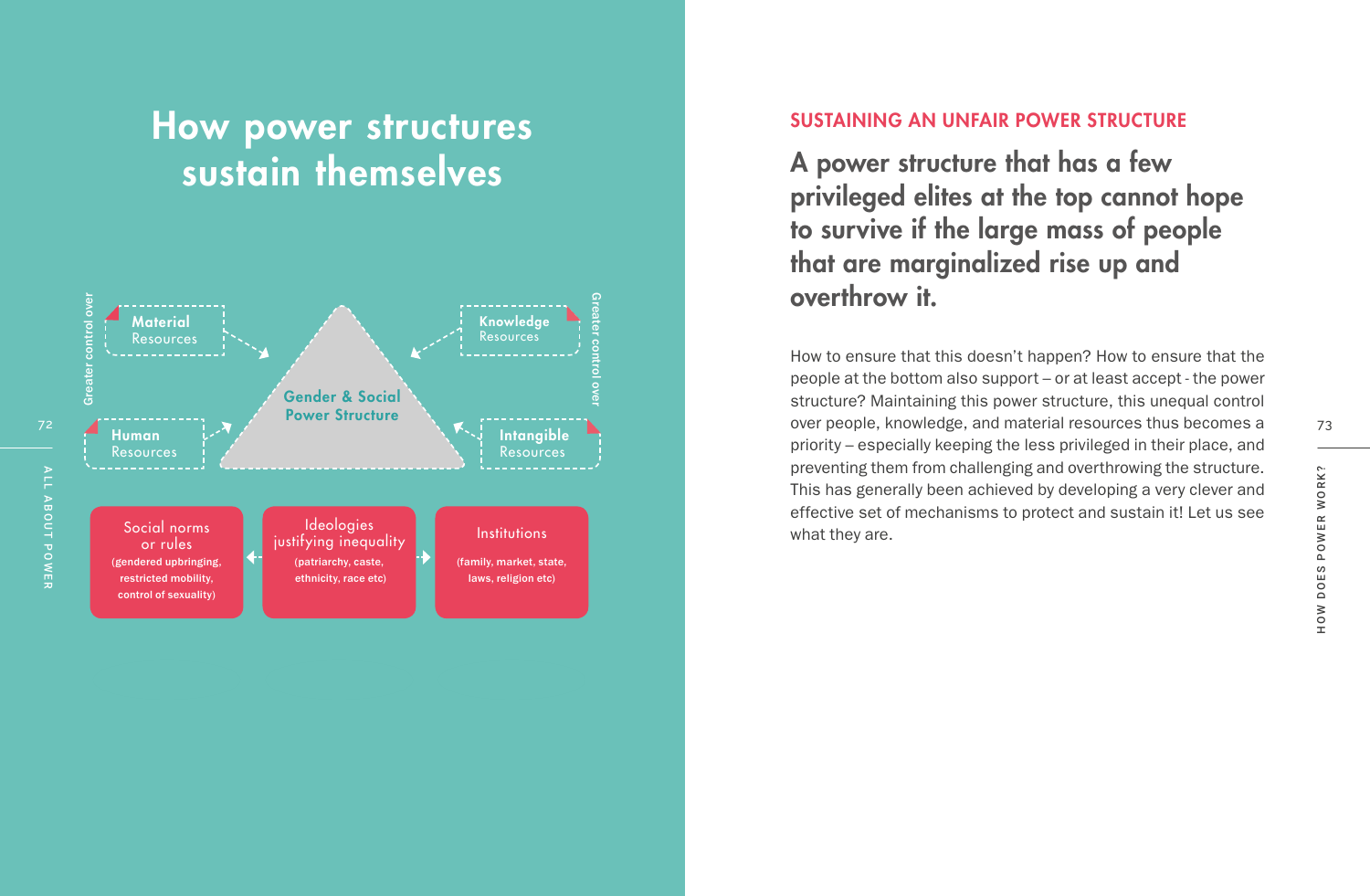#### IDEOLOGY

The first and most important mechanism is *ideology*. This is about building a theory or set of ideas that justify the power structure, no matter how unfair or unequal it is. Over the centuries, we have seen many ideologies created to justify unequal and unjust power structures:

- The contract of the injustices you face within it. The intervention of the intervention overall structure or the injustices you face within it.  ${\circ}$  The ideology of **patriarchy**, that says men are superior to women, that God has decided this (Adam came first, then Eve), or nature (men are bigger and stronger), or biological roles (women give birth to and have to look after children) or evolution have made it this way. In a patriarchal power struc ture, your job is to do your gendered duty and not question the
	- ${\circ}$  The ideology of race that claimed white people's superior intelligence and capability and therefore right to dominate dark-skinned people; this ideology maintained that dark skinned races will benefit by submitting to white men's rule.
	- ${\circ}$  The ideology of **caste** that claims your caste in this life is a result of the sins of your past lives, and that you can only move into a higher caste in the next life by quietly doing your caste duty and obeying all the caste rules in this life.

Some of these ideologies have actually been written down. The Brahmin scholar Manu wrote down the rules of caste and gender (among other things) in his *Manu Smriti* or *Manava Dharmasastra* as early as the 2<sup>nd</sup> century B.C. Adolf Hitler wrote his theories of racial superiority in *Mein Kampf*, which led to the mass killing of Jews, gypsies, and other racially 'inferior' people in Germany during the Second World War (1939-1945). Most of us learn ideology not from a book or any formal teaching, but from the rules and ideas that we hear and see practiced in our own families, homes, and communi ties. We learn to adopt a gender identity based on our sexual organs, our class and caste or ethnic or racial identity from family elders or teachers and others. We are being ideologically trained from our earliest childhood, from before we can question or challenge these ideas, and so we internalize them without conscious awareness.

Ideology is the most powerful tool created to protect a power structure, because it is the mechanism through which everyone is convinced to participate in that oppressive system, rather than toppling it – they are taught to accept their place in society. More importantly, ideological conditioning converts the people most oppressed in that power structure – women, or Dalits, or people of color, or the poor – into its protectors. Women not only teach the rules of gender to their sons and daughters, but police and disci pline other women who are challenging those rules. And they are rewarded for doing this – they gain a little more voice and influence in their families because they have been 'good' women protecting male privilege and keeping other women in their place. Ideology is a potent weapon, most of all, because it is a form of invisible power – most of the time, we don't recognize that our acceptance of injustice lies in this deadly root: our ideological conditioning.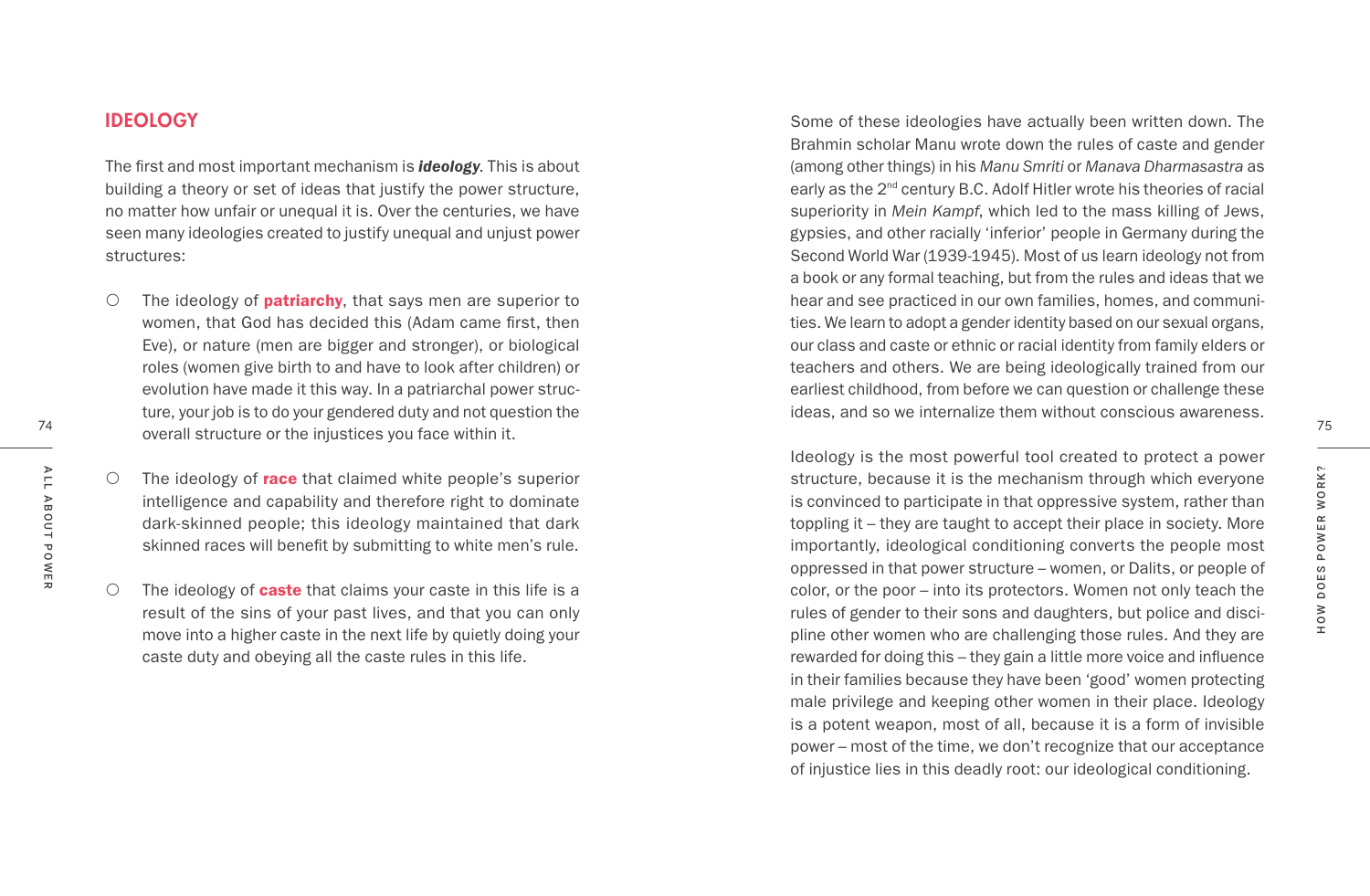#### CREATION OF SOCIAL NORMS AND RULES

The second pillar of a power structure is formed when the ideol ogy justifying it is translated into **everyday practices** through the *creation of social norms and rules*. In the case of gender social norms, there are hundreds – about how women should dress, talk, walk, where they should be and shouldn't be, who they can and cannot interact with, how they should behave, what work they should do etc. These rules translate patriarchal ideology about women's place in society, their duties and responsibilities into rules of behavior, division of labor, mobility, appearance, and so forth. Let us take the example of social norms about women's 'modesty'. In many cultures, a 'good woman' is expected to dress in a particular way, avoid contact with men (especially men who are not related to her), not talk back to her husband or elders, and perform her allotted tasks without complaint.

These rules are actually an expression of patriarchal ideology that dictates that women should be subservient and avoid attracting attention from the opposite sex. But social norms are not the same in every culture or for all women – because of the intersecting nature of patriarchal power structures with other social power structures. So women of the working class are not subject to the same rules as middle class or wealthy women. Poor women who must work for the family's survival, and whose labor must be available to other classes (to sow or harvest crops, to do domestic work in well-to-do people's home, to work in garment factories), cannot be subject to the same social norms around mobility and restricted movement, for instance, as middle class women are.

Social norms around women's mobility are a really good context in which to understand the links between power structures, ideol ogies and norms. Patriarchal power structures control women's bodies partly through controlling their movements and their dress. Women are not supposed to move about alone or wear revealing clothes, especially at night, or go to public places on their own. If they do, they are considered 'fair game' for sexual molestation or rape. If they become victims of this, the public reaction is to blame (1) the women herself, because she shouldn't have gone there, at that time, alone, or dressed in those clothes; (2) the men of her family for failing to 'control' her; and (3) the mother or other women of the family for not 'teaching' her the rules and how to behave 'properly'.

76

77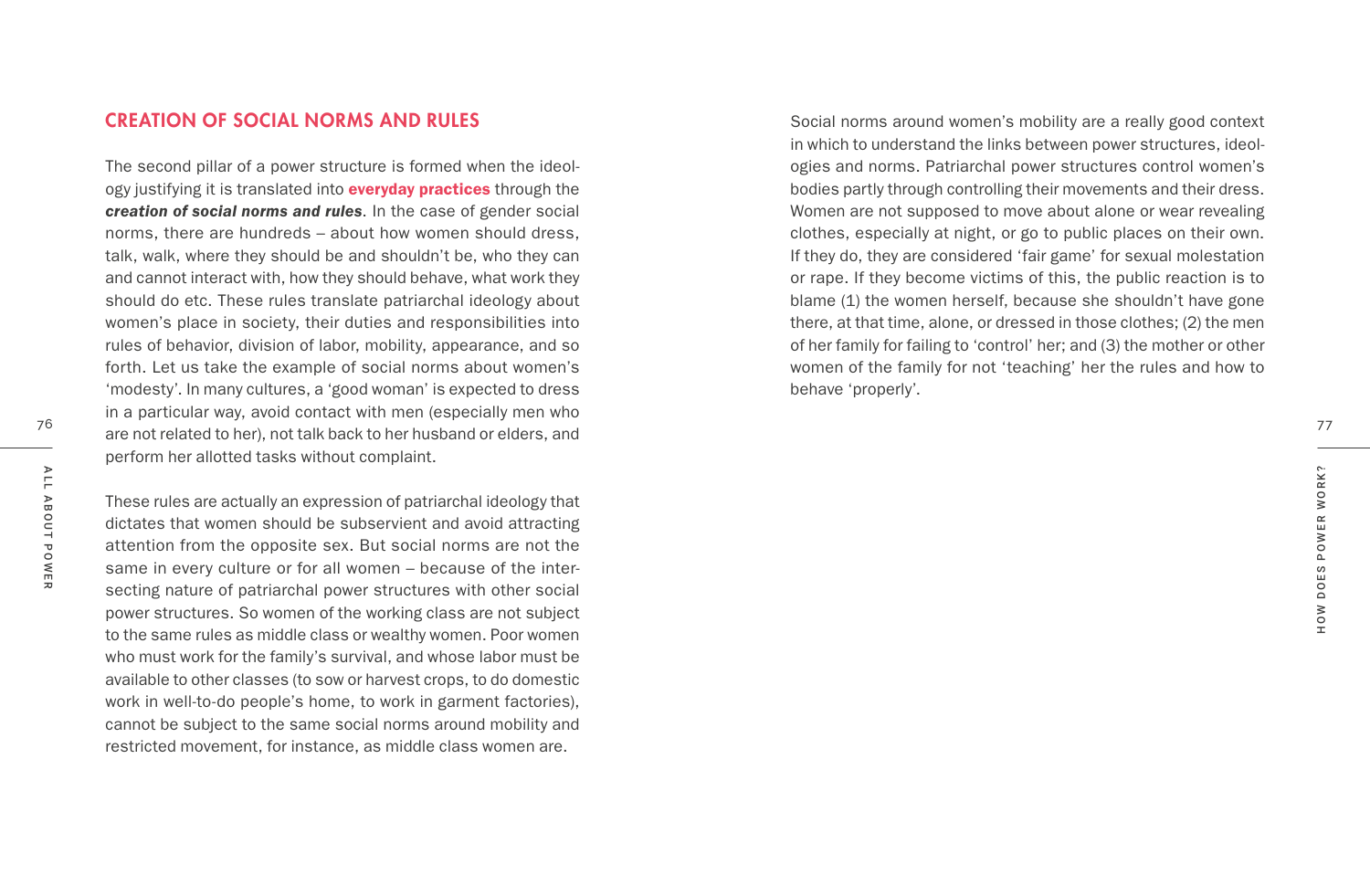

Think of a social norm that operates in your everyday life (norms are usually expressed as "women should not….." or "boys should be …."). See if you can identify the ideology behind this norm, and what power structure the norm is designed to protect.

One social norm that operates in my life is:

The ideology behind this social norm is:

The power structures this norm helps to protect are:

In countries like India, there are strong social norms of mobility for both women and men of certain caste groups. They are not supposed to enter the temple, use certain wells or water taps 'reserved' for the 'upper' castes. As mentioned earlier, Dalit children are not supposed to sit

inside the classroom with other caste children.

All these norms are expressions of caste

ideology, and are created to protect the caste

power structure.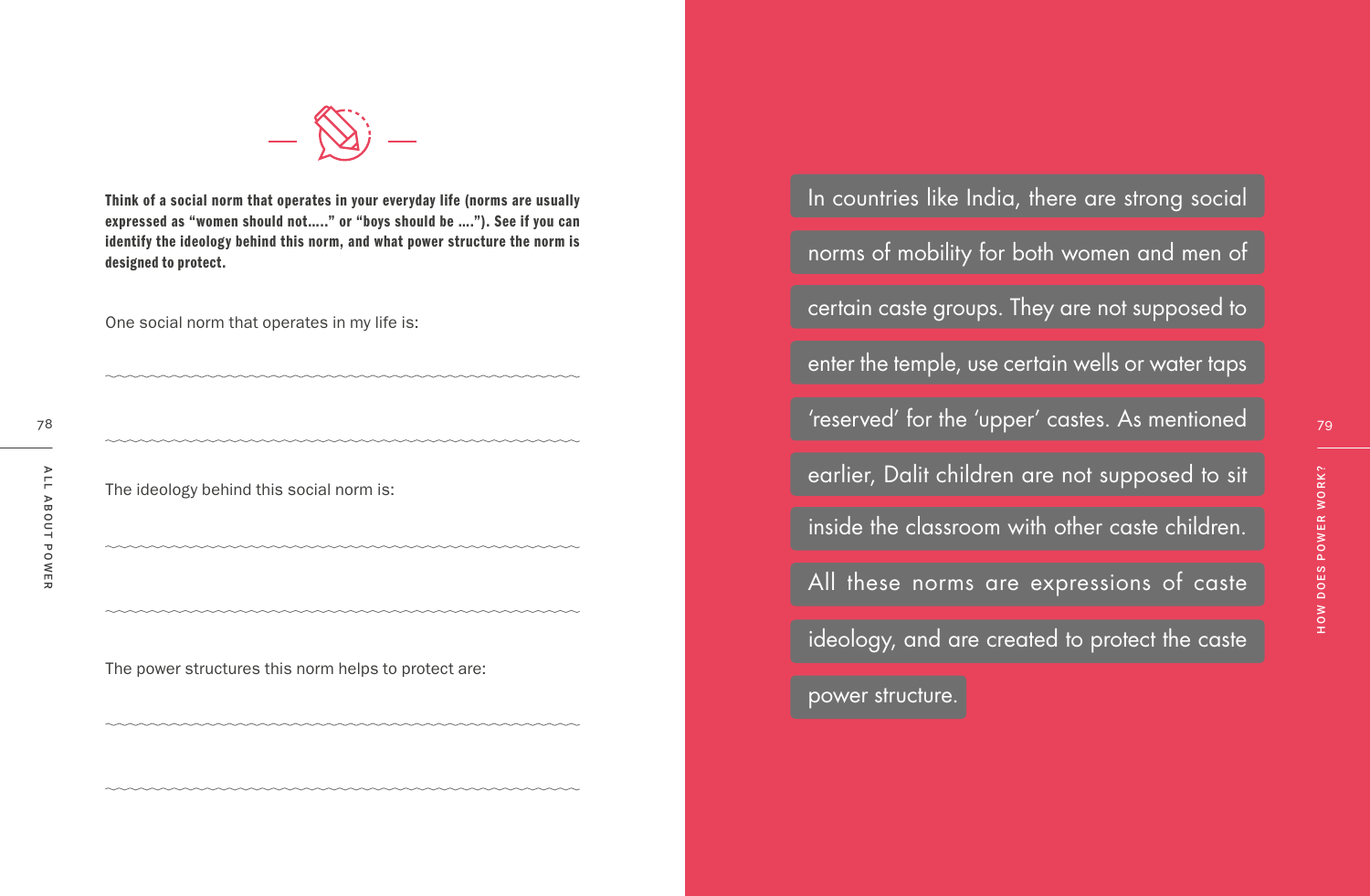#### SET OF INSTITUTIONS

The third pillar upholding gender and other social and economic power structures is the *set of institutions* that teach and reinforce the social norms and rules and the ideologies behind them.

80 beliefs. Almost all religions, for example, reinforce ideas about states are exampled and the world of the scientific research). There are many studies from around the world If you think about it, you will realize that you first learned social rules in your family, probably from your mother. The family is therefore a powerful institution that plays a critical role in reinforcing prevailing social ideologies and norms, by teaching these in both open and subtle ways to children. It is in the family that we learn the rules of gender, caste, class, race, community etc. Religion is another institution that reinforces many power structures and expresses many of the ideologies that justify these through its own beliefs. Almost all religions, for example, reinforce ideas about male superiority and female subordination – that man was made by God to rule the world and conduct its affairs, and women were made to serve man and be his 'helpmate'.

The market also reinforces patriarchal ideology. By market, we mean the whole set of economic institutions that govern the economic life of a country, including banks, public and private companies, trade and finance institutions, and even the local farmers market where goods are bought and sold! The market reinforces ideological rules in both open and subtle ways, especially patriarchal ideology. For example, in many parts of Asia, Africa and the Middle East until just 20 years ago, a woman could not get a loan from a bank without her husband's or father's or brother's approval. In Nepal, women could not start a business in their own name; it had to be registered in the husband's or

father's or brother's name. Women could not get certain kinds of jobs – like being a taxi driver or plumber or mechanic – because these were 'men's' jobs. No matter how competent, women were not given major leadership roles in private companies or public financial institutions.

Education institutions are another important place where we internalize ideological rules and learn to sustain existing power structures. Girls are not allowed to play certain kinds of 'boys' sports till today in many countries. Until quite recently, girls found it difficult to get admission to professional courses or technical and scientific learning institutions (medicine, engineering, computer science, that show that even when girls are better academically than boys, including in subjects like mathematics and the physical sciences, they begin to underperform after a certain age (usually after 12 or 13) because they subconsciously feel these are 'male subjects' or that they should not make the boys look weak. It is only in recent times that these trends are changing, but with some unexpected ideological resistance.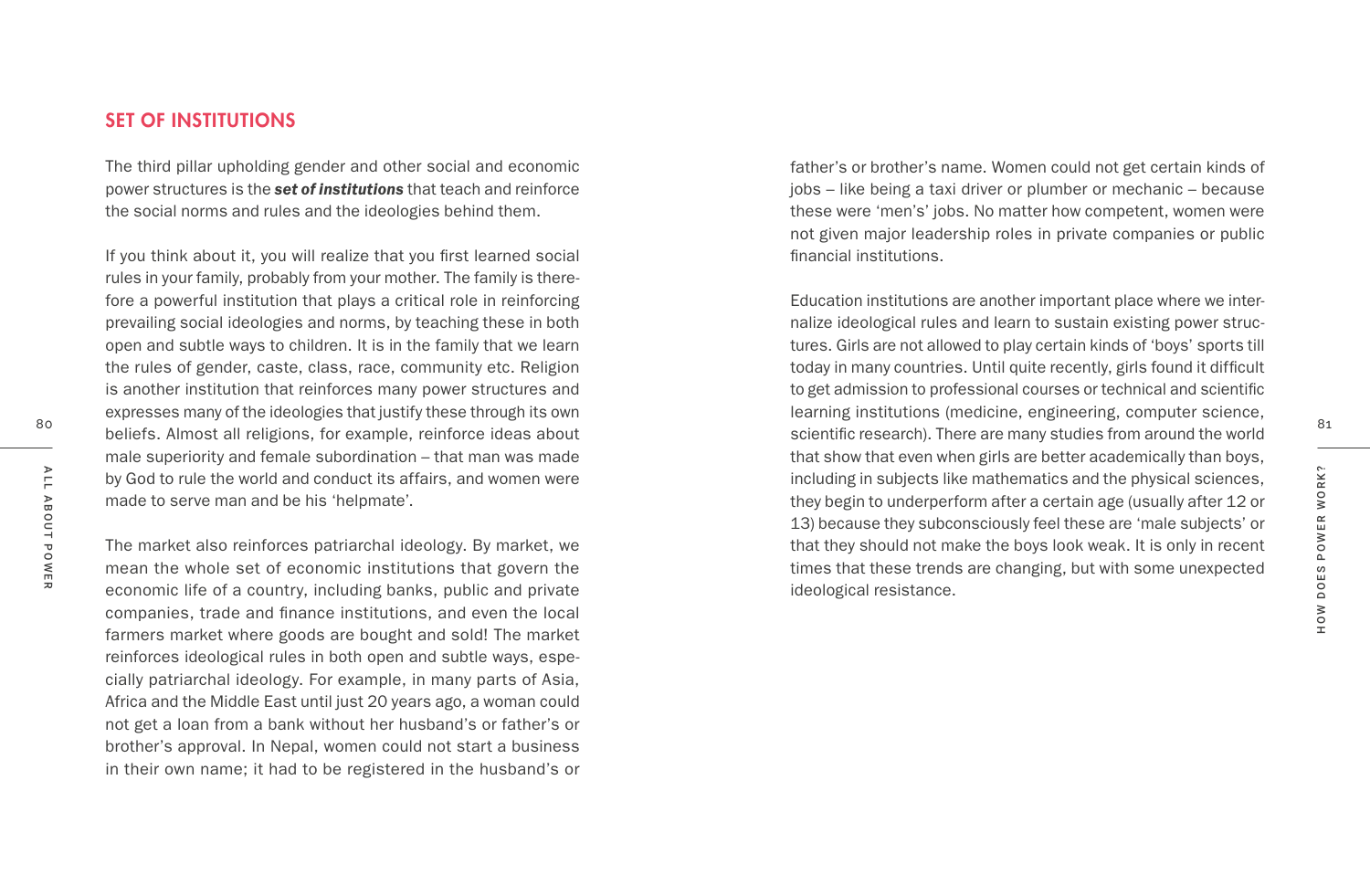## Too many girls qualifying for medical college admission: What shall we do?

A famous private medical college in India had always encouraged women to apply for admission. They had a very tough, challeng ing entrance examination. So from a thousand students seeking admission, only around 300 would pass the exam, and the college would choose just 100 of these for admission. Around the year 2000, the percentage of girls doing the exam and qualifying for admission was around 40%. But soon after, as medicine became a very popular career option for girls who were strong in the sciences, many more young women began writing the entrance exam and qualifying for admission.

Suddenly, the college was faced with a 'dilemma': for the first time, more than 60% of those who passed the entrance exam were young women. The admission committee was thrown into confusion. How could they have an unbalanced sex ratio among their students? How could they have a student body with more girls than boys? So despite the statistics, they admitted only 50% girls and kept the other 50% of seats for male students. This was considered by the college authorities to be a 'fair' solution.

Isn't it interesting that for most of the nearly 70 years that the college existed, they had 100%, 90%, 80%, 70% young men in their student body, and this was not considered 'unbalanced'? Why was it a worry only when the percentage of women students threatened to exceed the percentage of men?

#### THE STATE

Finally, the state – comprising the government, the judiciary, the law enforcement machinery and the administrative machinery – is a major institution through which dominant power structures are indirectly protected, and where the ideologies that protect those power structures are reproduced. But the state can also be an institution that attempts to *change* these power structures and ideologies as well. There are many examples of how the state and its agencies directly or indirectly support power structures, especially when it comes to gender rules.

For instance, gender and other social biases can be seen very clearly in the laws of the land. In most countries, for example, the rape victim, not the accused, has to prove the crime happened. The rules of evidence and procedure in cases involving sexual assault are not at all gender sensitive, conveying the message that if you are shameless enough to report something as dishonorable as rape, then you deserve to be treated ruthlessly. This reproduces patriarchal notions that a woman was sexually violated because she wasn't obeying prevailing rules of dress, movements, behavior, or 'her men' failed to protect her 'honor'. But even other laws and policies reflect how deeply gender biases are embedded. When ever governments launch 'land for the landless' or 'land for the tiller' or other social or economic welfare schemes, it is inevitably the male 'head of household' in whose name land is given. This has happened even in the case of matrilineal communities where women were always landowners.

83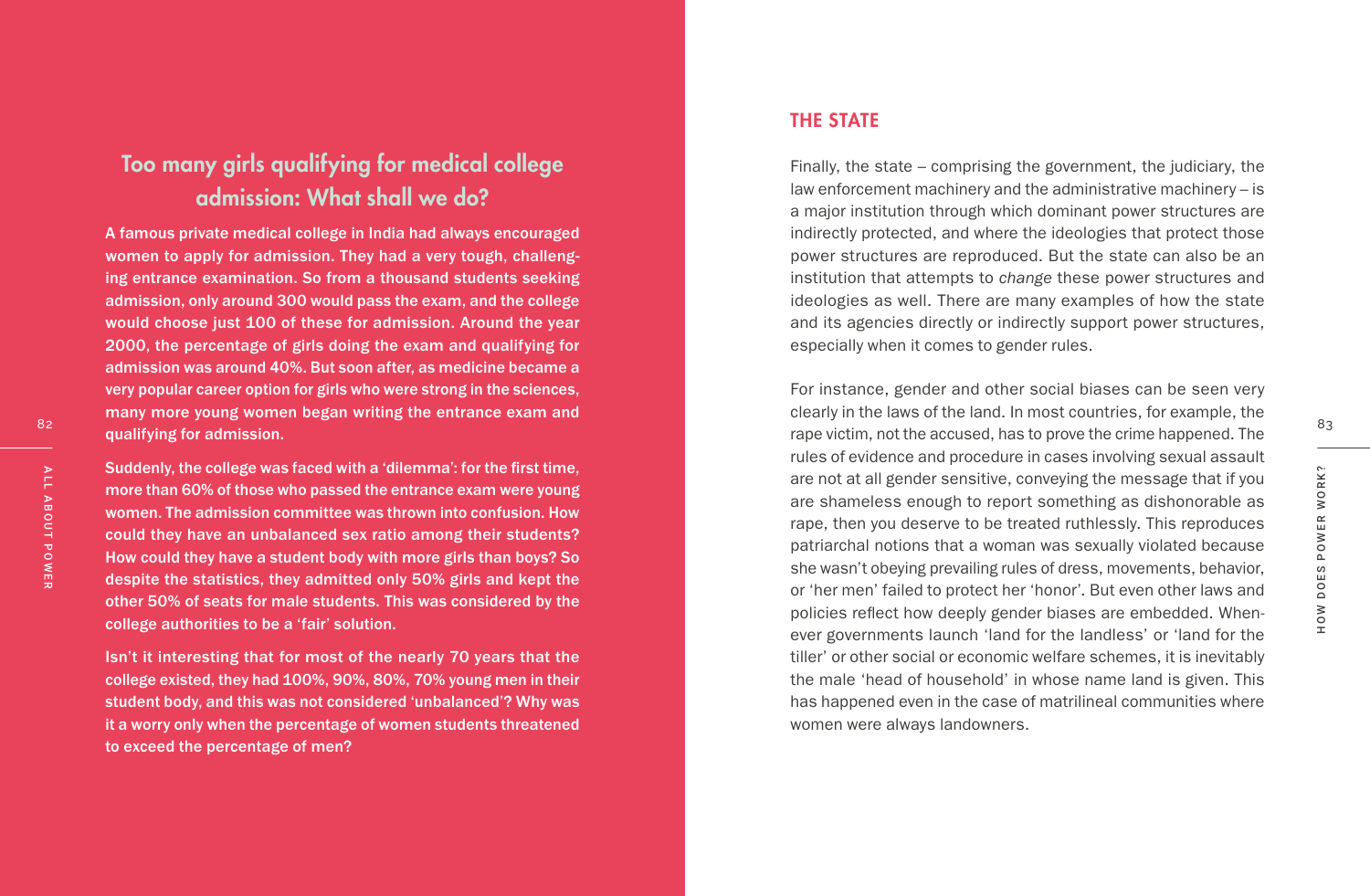In many contexts, even where very progressive laws have been made to protect women's rights or advance gender equality, the people in charge of *implementing these laws* have very patriarchal attitudes, or insert their personal beliefs and biases in ways that contradict the values behind the law. Women taking legal action to get divorce or fight domestic violence or wife beating or prosecute offenders who committed sexual assault, face the ideological anger of those who are supposed to defend them. Police officers and judges are often the first people to scold the woman for 'sham ing' her husband or family by making use of such laws.

In a lot of ways, these institutions are not operating separately, but in collusion with each other, to perpetuate patriarchal, feudal or racial ideological beliefs and norms. The government and private companies, for instance, sometimes work together to dispossess indigenous people of their land in order to promote high-profit mining operations or set up expensive power plants. In many coun tries, the state and religious leaders are acting in collusion to promote laws and policies that violate the rights of women, reli gious minorities, or sexual minorities. So we need to see the pillar called 'institutions' as one cohesive force operating to support an existing power structure, although there are always individuals and elements within these institutions that try to change their direction and make them align with social and gender justice goals.

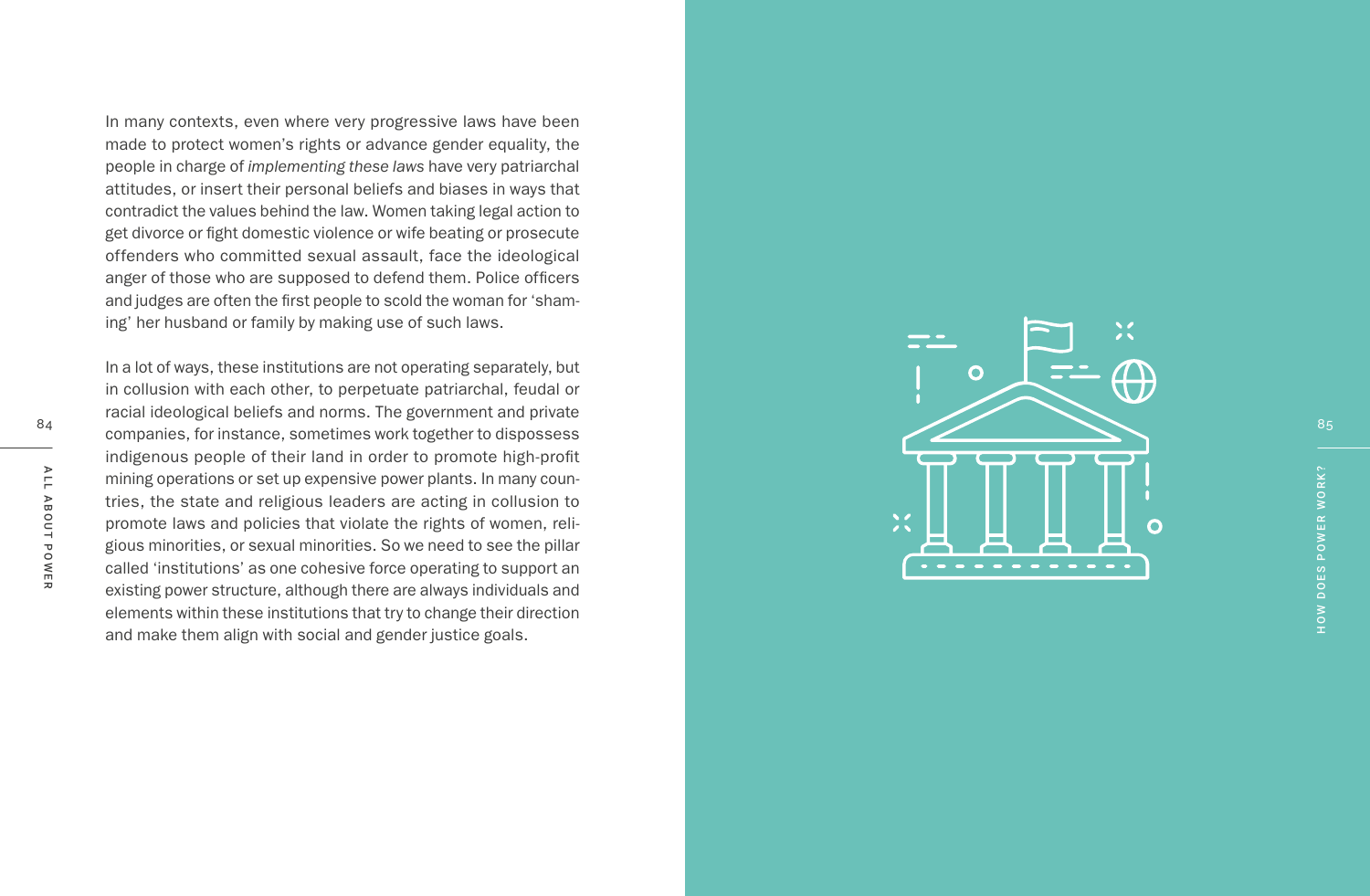# The Role of Fear and Violence

86

It is interesting that most of us who work on women's rights or gender equality believe that fear and violence – especially violence – is one of the primary weapons used to preserve male privilege and power, and to keep women down.

But now that we have seen the role of ideology, we know it is a far more powerful tool for protecting patriarchal and other social and economic power structures. In fact, it is a far more *efficient* tool than violence, which is messy and requires constant assertion.

On the other hand, we know that any oppressive power structure is always going to be challenged and resisted, at least by some people. There are always going to be those who refuse to accept their position in society, or refuse to obey the social norms and rules created to keep them in their place. Throughout history, women have resisted patriarchal rules. Throughout history, oppressed races, classes, castes, ethnic groups have resisted the structures that marginalized them. And today, we see more and more groups like LGBT, disabled people, or sex workers fighting back against the stigma, discrimination and exclusion they face. When this resistance begins to threaten the dominant power struc tures and the elites that control them, and the weapons of ideology and social rules have failed to control this resistance, then violence is used to push back the threat. In the case of women, in fact, it is often simply *fear or the threat of violence*, rather than actual violence itself, that keeps us from breaking social rules – the fear of being ostracized if we challenge things too much, the fear of violence or harassment if we dress the wrong way, or go to certain places alone, or at night.

So it is important to realize that violence is *the last resort* of a power structure, not its primary weapon of control. Control of resources, ideology, social norms, and institutions that protect its interests are far more widespread and effective means of control. Which is why it is important for our strategies to address these much more important mechanisms of control, and not focus solely on violence.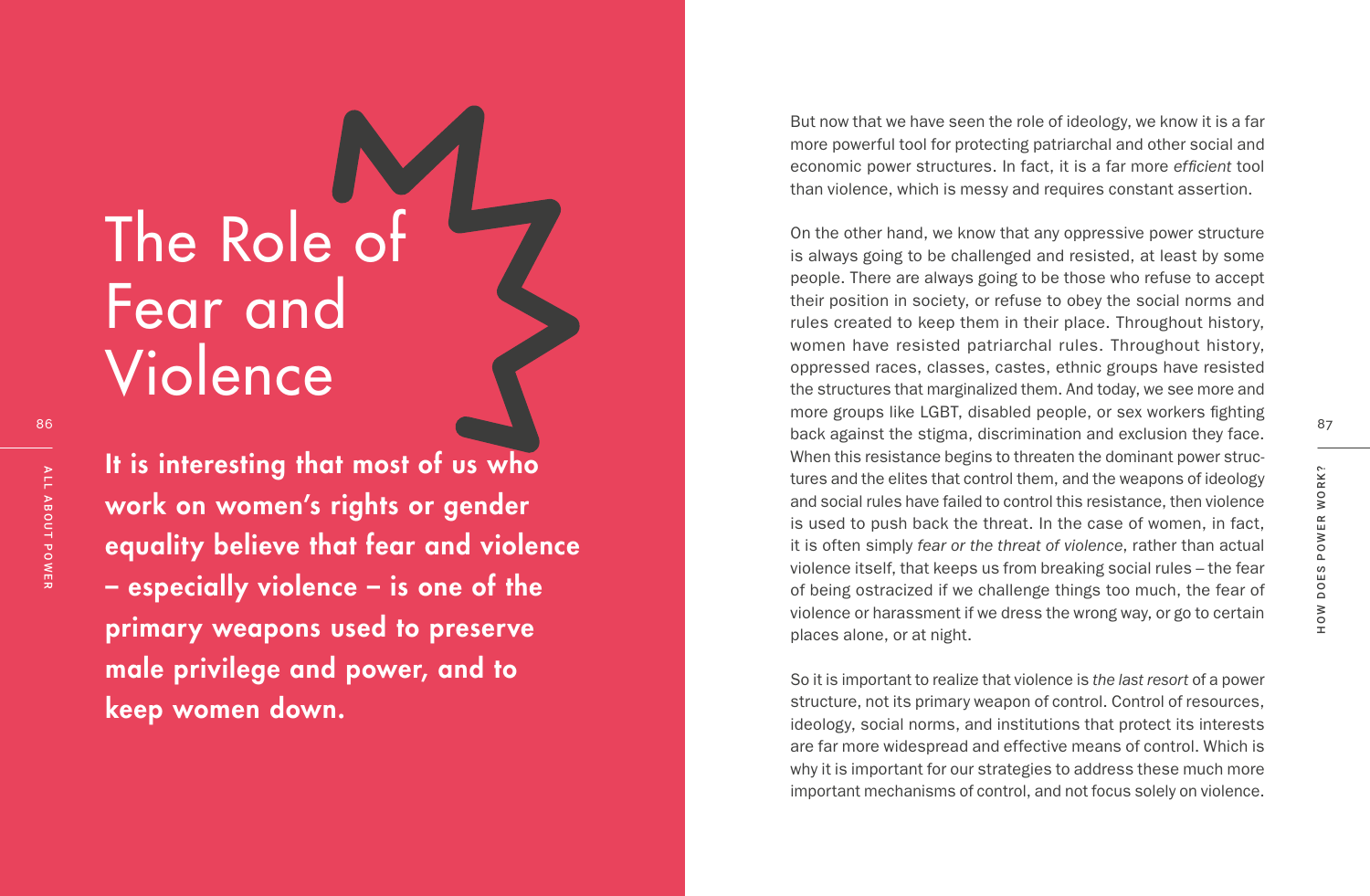# How power structures arise and structures sustain themselves



Yet we all know that violence – not only against women, but other gender identities and sexual orientations that are discriminated against (transgender people, gay and lesbian people) – is on the rise almost everywhere in the world. There is street harassment, rape, domestic violence, acid attacks, online violence and abuse, and much more. But we need to understand this increased violence as a reaction to the huge gains women and other gender minori ties have made in the past 50 to 100 years. We have gained equal rights in law, education, employment, political participation. We have fought back against many customs and traditions that violated our bodies and limited our freedoms (against FGM, child marriage, forced marriage, widow persecution, rape and domestic violence). Women have entered the workforce in huge numbers, are becoming economically independent, and resisting discrimination, abuse and violence in all its forms. Most of all, we have challenged notions of masculinity and what a 'real man' is, criticizing and challenging the culture of machismo in its myriad expressions. These are all huge threats to male power and privilege (patriarchal power). The rising violence against women and gender minorities has many causes, but is at least partly because of this.

To summarize, power structures arise initially because some people gain greater control over material, human, and other resources. Initially, they may use violence to assert their control, but they soon create the far more efficient mechanism of ideol ogies that justify this unequal distribution of resources and the inequalities that result. These ideologies are translated into social rules that are taught to everyone from childhood in institutions like the family, school, or religion, so that even the oppressed and discriminated accept the power structure. These social norms are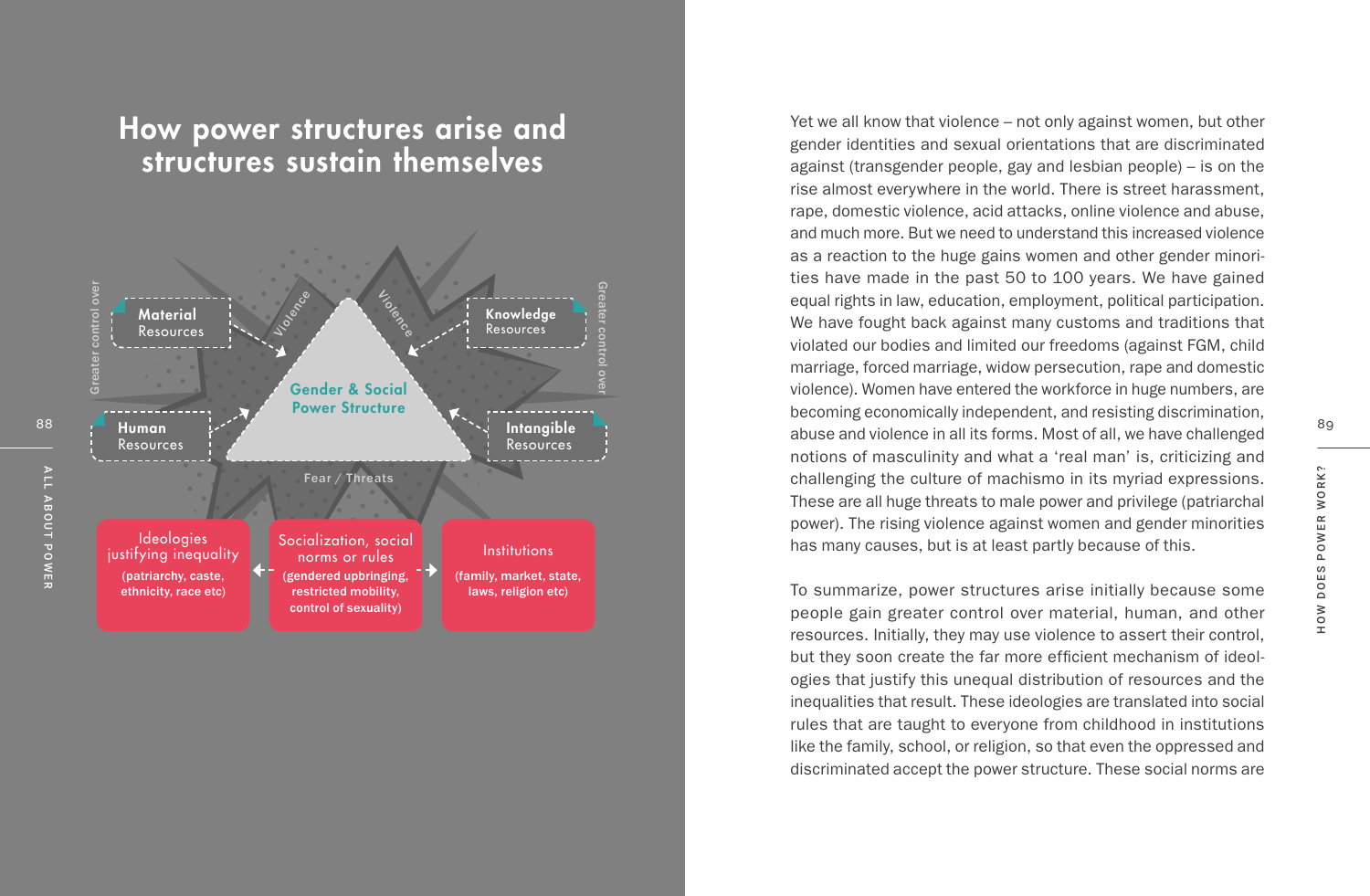also reinforced by other institutions like the market, the state and its arms (the legal system, police, administration etc). Fear also keeps most people in their place. But when, despite these mech anisms, some individuals or groups break the rules or challenge the power structure in some direct or indirect way, violence is again used to push back the resistance.

So when we speak of transforming power structures, we have to create strategies that understand and respond to these complex mechanisms that sustain an existing power structure. This means tackling not just visible power, but hidden and invisible power. It means not just working for getting people access and control of resources, but helping them recognize the role of ideology, and their own internalization and acceptance of that ideology and the social norms through which it is expressed. It means challenging the way all the major institutions of society – the family, religion, market, state – reproduce those norms and sustain the power of dominant groups.

This sounds like a lot, like an almost impossible task – but not only can it be done, IT HAS BEEN DONE. Over and over again, all over the world, there have been and are powerful, strong move ments, especially women's movements, that have shaken power structures, especially patriarchal power, and made huge gains for women. If they hadn't, you wouldn't be reading this booklet or thinking about how to empower those who are marginalized or voiceless. If you look around you, in your own community, province, or country, there will be many such inspiring stories of movements that created deep change.



Women have always challenged power. Find their stories and hold them close, because in them lies YOUR power!

90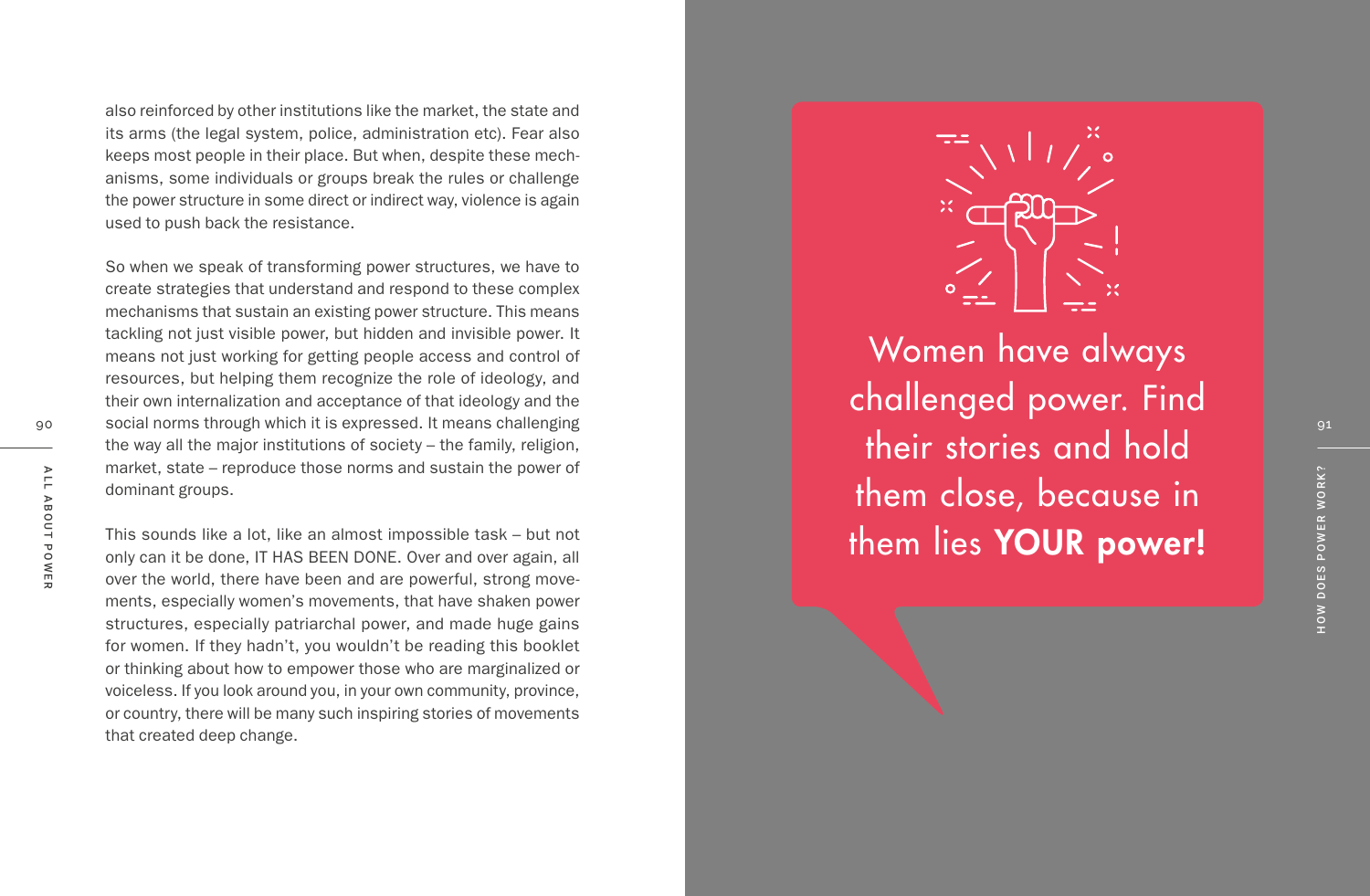#### SRILATHA BATLIWALA

Srilatha Batliwala is Director, Knowledge Building and Feminist Leadership at CREA (Creating Resources for Empowerment in Action), a feminist human rights organization based in New Delhi, India. Her current work focuses on capacity building and mentoring of young women activists in the Global South, and on building new knowledge from the practice and insights of activists working with the most marginalized people.

Prior to CREA, Srilatha worked as Scholar Associate at AWID (Association for Women's Rights in Development), as Civil Society Research Fellow at the Hauser Center for Nonprofit Organizations in Harvard University, and as the Civil Society Program Officer at the Ford Foundation. Srilatha has a history of grassroots work in India, where she was involved in building large-scale women's movements that mobilized and empowered thousands of rural and urban women from the poorest communities in Mumbai and in the backward districts of Karnataka state in South India.

Srilatha has published extensively on a range of women's issues, and is best known for her work on women's empowerment. Her most recent publication is a collection of her writings, *Engaging with Empowerment – An Intellectual and Experiential Journey* (Women Unlimited, 2014). She has also served on the governing boards of a number of international and Indian human rights, women's rights and development organizations.

Srilatha lives and works from twin bases in Bangalore and Coonoor in the Nilgiri Hills of south India. She prides herself on being an active feminist grandmother to her four grandchildren! She is also trying to model new ways of being an older feminist leader: being a 'grandmother' in the feminist movement and supporting, mentoring, and learning from younger feminist leaders and new movements. When she's not working, she bakes, sews, and watches Netflix.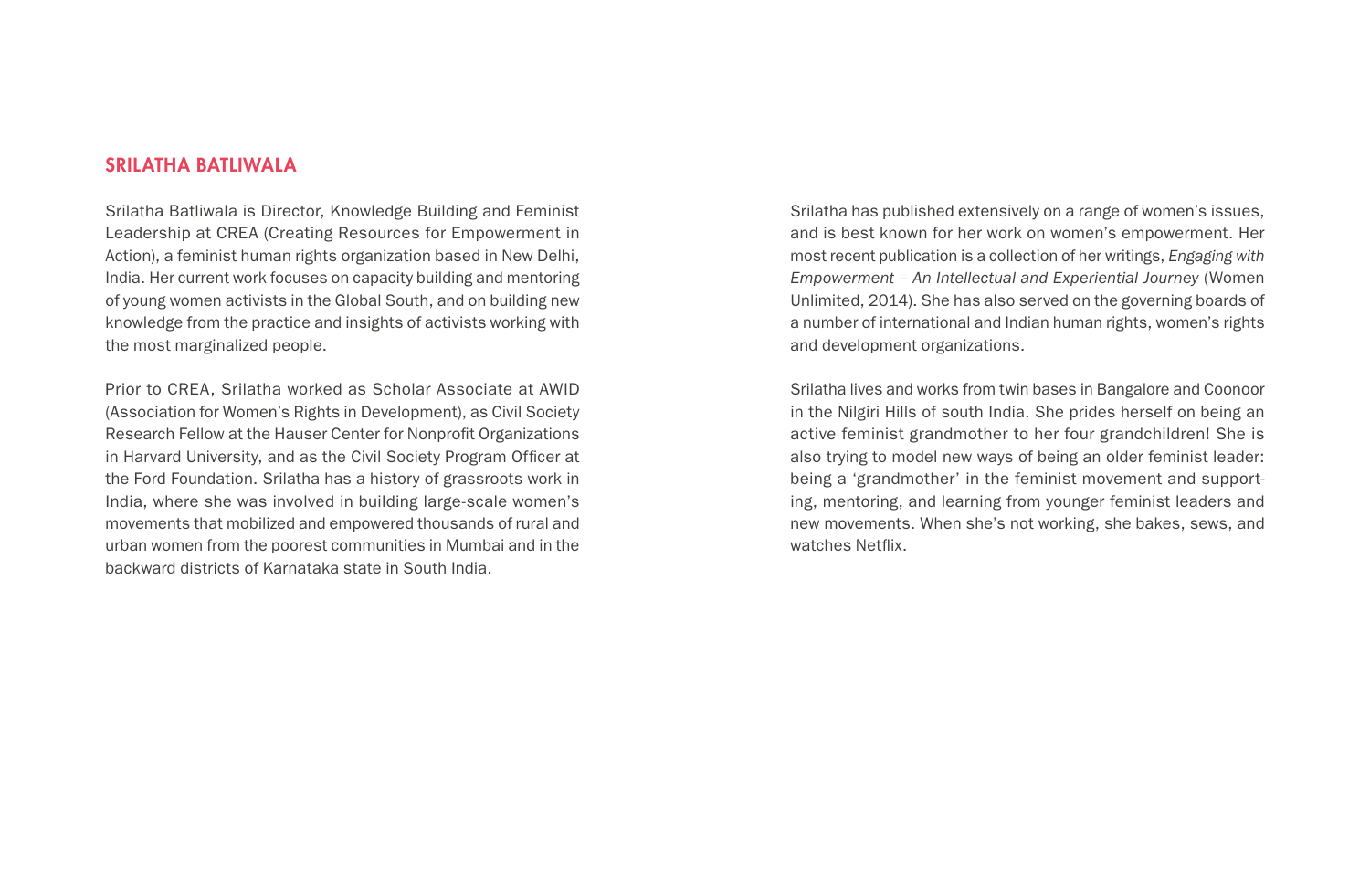#### **CREA**

Founded in 2000, CREA is a feminist human rights organization based in New Delhi, India. It is one of the few international women's rights organizations based in the global South and led by Southern feminists, which works at the grassroots, national, regional and international levels.

CREA envisions a more just and peaceful world, where everyone lives with dignity, respect and equality. CREA builds feminist leadership, advances women's human rights, and expands sexual and reproductive freedoms for all people.